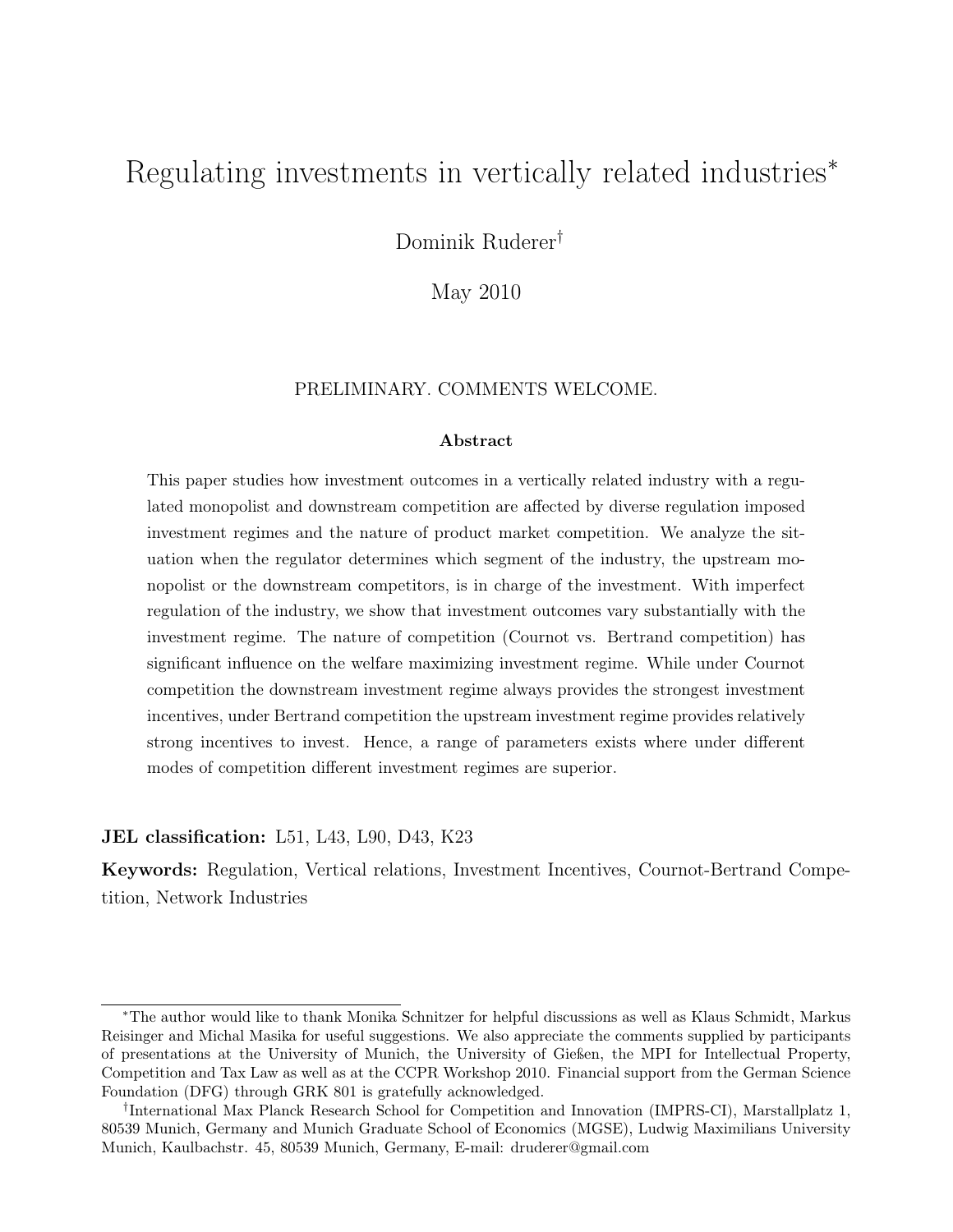# 1 Introduction

Vertically related monopolistic industries such as network utilities are often under broad regulatory supervision in order to avoid anticompetitive effects resulting from a monopolistic upstream segment.<sup>1</sup> Apart from regulation of the monopolist's wholesale prices, regulatory authorities may also require (partial) vertical separation of the industry. Under vertical separation the monopolistic upstream component is not allowed to be active on the competitive downstream market. If new technological opportunities arise in such an industry, it is often not clear which segment of the industry (upstream monopolist or downstream competitors) should conduct the investment on these new technologies. In such situations the regulator decides who should be responsible for the investment.

This paper compares two different investment regimes in order to determine which regime provides the best possible investment incentives from a welfare perspective. Under an *upstream* investment regime the monopolist is responsible for a specific investment in the industry, while under a *downstream investment regime* the investment is 'liberalised' and the downstream firms may invest in the respective technology. We focus on how investment incentives in the different regimes are influenced by the nature of downstream competition (price- vs. quantity-setting).

An example for such an investment scenario is the recently emerging smart meter technology in electricity distribution networks. Metering technology is needed by electricity and gas suppliers to measure their customers' consumption in order to bill them. Traditional electricity metering technology can only measure the delivered quantity over a specified period of time. With the newly emerging (smart) metering technology it has become possible to obtain a much higher functionality and accuracy, as compared to traditional technologies.<sup>2</sup> Responsibility for investment in this new metering technology is per se not linked to a distinct segment in the vertically related electricity industry. Studies show that the biggest benefits from installing smart meters do not arise at the (upstream) network segment, but at the (downstream) production and retail segment.<sup>3</sup> National regulators have chosen different approaches regarding investment in new meter technology.<sup>4</sup>,<sup>5</sup>

<sup>&</sup>lt;sup>1</sup>The most prominent network utilities are electricity, gas, telecommunications and the railway industry.

<sup>2</sup>E.g., in Italy, a nationwide roll-out of new meters allowing for two-way communication over power lines and the mobile phone network took place. This new system allows the use of flexible retail tariffs, makes estimated readings and bills due to remote reading superfluous, avoids the need for profile estimation and improves information on network losses. See, e.g., Frontier Economics (2006).

<sup>&</sup>lt;sup>3</sup>A study by Frontier Economics estimates the benefits from modern meter technology for the downstream segment at GBP 8.2bn and for the upstream segment at GBP 0.3bn (for the UK). Moreover, there is an undetermined externality on the environment. See, e.g., Frontier Economics (2009).

<sup>4</sup>While in most of continental Europe the network owner is responsible for the investment (e.g. Italy), in the UK and Germany this responsibility falls on the downstream segment or is liberalized, i.e. anybody except the network owner is allowed to invest. In this analysis we focus on the first and omit the latter case.

<sup>&</sup>lt;sup>5</sup>Among regulators, the fear was expressed that a lock-in effect from investment in smart meter technology might exist resulting in the fragmentation of the downstream electricity market. This would render regulation of the access to meter equipment necessary. We abstract in our model from such effects. See, for example, Dow Jones Energy Weekly, 19, 2008, p.7-8.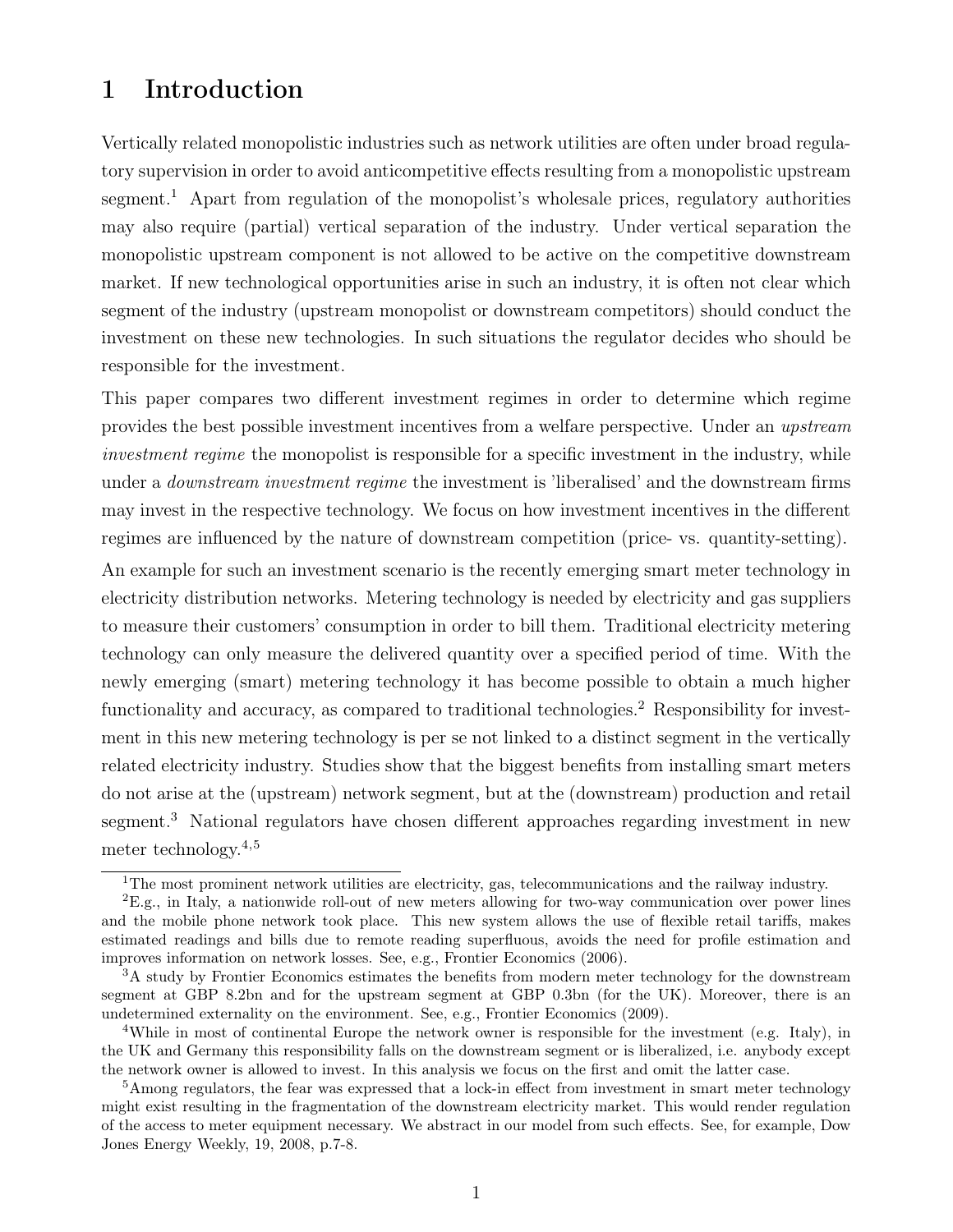The formal model analyzes a vertically related industry where the upstream good is provided by a regulated monopolist. For downstream firms the upstream good is an essential input to offer products to customers. These products are offered by a differentiated duopoly that competes either in quantities or in prices. Throughout the main part of the paper, the upstream monopolist is not allowed to be active on the downstream market. As an extension, we consider the case where the monopolist is partially integrated into the downstream market. Before competition takes place, an investment possibility arises that solely lowers marginal costs of the downstream firms.<sup>6</sup> As the investment may possibly be conducted by both sectors of the industry, it is ultimately the regulator who decides which segment is responsible for the investment.<sup>7,8</sup> The actual investment decision is taken after the regulator determines the investment regime as well as the optimal wholesale price, but before firms supply products competitively to consumers.<sup>9</sup> We only consider linear wholesale prices. This is due to the fact that regulators typically do not allow for two-part tariffs as access price schemes as these may provide scope for misuse by the regulated monopolist.<sup>10</sup>

Our main results are the following: First, we show that investment outcomes substantially vary with the investment regime, as different investors face different incentives to invest, though the investment characteristics are the same. Moreover, the nature (quantity vs. price setting) and intensity (expressed by the degree of product differentiation) of product market competition play a crucial role in determining the optimal investment regime. As is well known in the literature, the nature of competition has great influence on investment incentives. We illustrate that the investment incentives work in different directions for the upstream monopolist and the downstream firms among different modes of competition. While under Cournot competition the downstream investment regime is always superior from a welfare perspective, under Bertrand competition different regimes might be superior depending on the specific market characteristics.

Second, we find that under Bertrand competition tougher competition at the downstream market (expressed by a low degree of product differentiation) always decreases investment incentives of the downstream firms, but may increase investment incentives of the upstream monopolist.

 $6$ Our model is tailored towards deterministic investment technologies, i.e. the cost and result of the investment are well known in advance.

<sup>7</sup>It is assumed here that the two sectors cannot coordinate on conducting the investment jointly. We believe that this assumption is realistic as negotiations between the upstream monopolist and the downstream competitors might result in coordination failure.

<sup>&</sup>lt;sup>8</sup>We are abstracting from the question, which industry segment actually wants to conduct the investment. This might arise when the investment is associated with high enough fixed costs, so that only one of the two segments is willing to invest. As we assume a convex investment cost function, in our model any segment would invest at least a bit when allowed to do so.

<sup>9</sup>Alternatively we can say, that the investment is non-verifiable, i.e., the wholesale prices cannot be conditioned on the investment.

 $10$ Non-linear tariffs are under suspicion to make discrimination of the downstream competitors possible. See, e.g., European Commission, Energy Sector Inquiry, Competition report on energy sector inquiry (2007, Jan. 10), part 1, p. 58.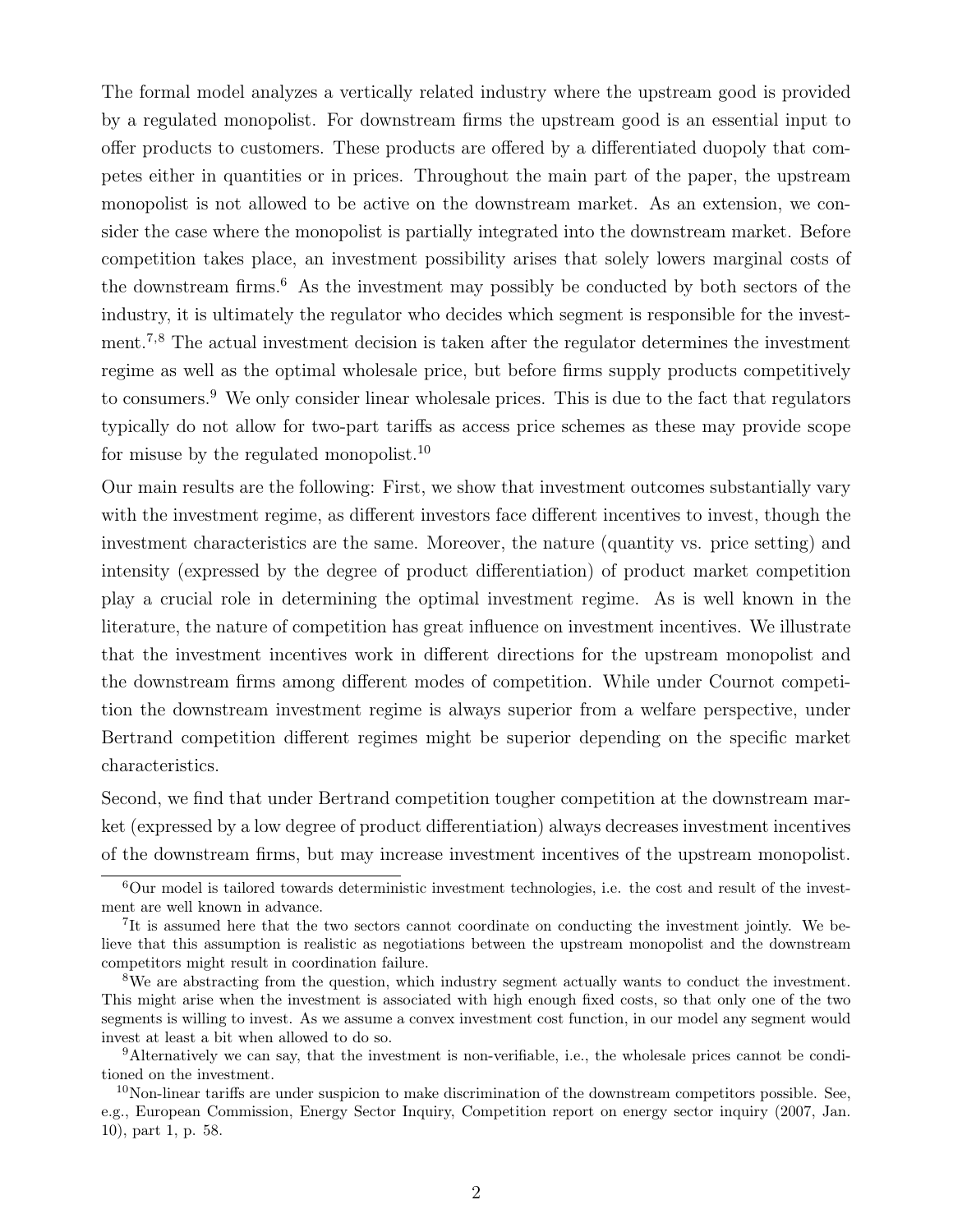Under Cournot competition, tougher competition may increase investment incentives of the downstream competitors.

An increase in the competitiveness of an industry always increases the reactiveness of a competitor on its rival's actions. As the reaction of a firm influences its rival's investment behavior, differing investment outcomes are quite natural.

Third, the regulator can use the regulated wholesale price as an instrument to achieve an investment outcome closer to the first-best. Increasing the wholesale price aggravates upstream investment and dampens downstream investment. The effects of a decrease are vice versa. This comes at the potential cost of distorting downstream competition and hence welfare. We find that using the wholesale price to incentivize competition may be worthwhile under the upstream investment regime but never under the downstream investment regime.

Finally, we show in a short extension that the optimal investment regime may depend on the vertical structure of the industry. While under partial vertical integration, the downstream investment regime is always superior, under vertical separation the optimal investment regime depends on the market characteristics. Thus, when deciding upon the investment regime, the specific vertical structure should be taken into account.

Our results have significant implications for policy making. They justify sector-specific approaches to regulatory decisions regarding the treatment of investments in network industries. Besides considering the specific characteristics of the investment, in relation to its cost-structure and where the effects of investment finally occur, the nature and intensity of competition should also be taken into account when the regulator determines the investment regime. These findings are particularly relevant for industries that are undergoing rapid technological changes, as is witnessed in the electricity industry.<sup>11</sup>

It has become a common notion in the literature to interpret different natures of competition as a manifestation of the importance of capacity constraints.<sup>12</sup> Industries where capacity matters can be interpreted as being more similar to Cournot industries, while industries where capacity constraints are inconsequential can be characterized as being more similar to Bertrand industries. The nature of competition may not only differ among industries, but also over different jurisdictions as regulatory regimes affecting industry capacities might vary. Moreover, the nature of competition might also change over time, when the regulatory regime changes.<sup>13</sup> Thus, the regulator should be careful when identifying the nature of competition.

<sup>11</sup>An extensive report on new technological opportunities in the electricity industry can be found in The Economist, Oct. 8th 2009.

<sup>&</sup>lt;sup>12</sup>As Tirole (1988), p. 219, points out, "[...] what we mean by quantity competition is really a choice of scale that determines the firm's cost functions and thus determines the conditions of price competition. This choice of scale can be a capacity decision, [...]". Another reference is Kreps and Scheinkman (1983).

 $^{13}E.g.,$  European network industries like electricity were under cost-plus regulation for quite a long time. Cost-plus regulation gives the regulated firm strong incentives to invest in capacity. When these industries were liberalized and deregulated firms suffered from huge overcapacities resulting in a ruinous price competition. Over time a stark reduction in capacity took place. This had a strong influence on the way competition is working in the market.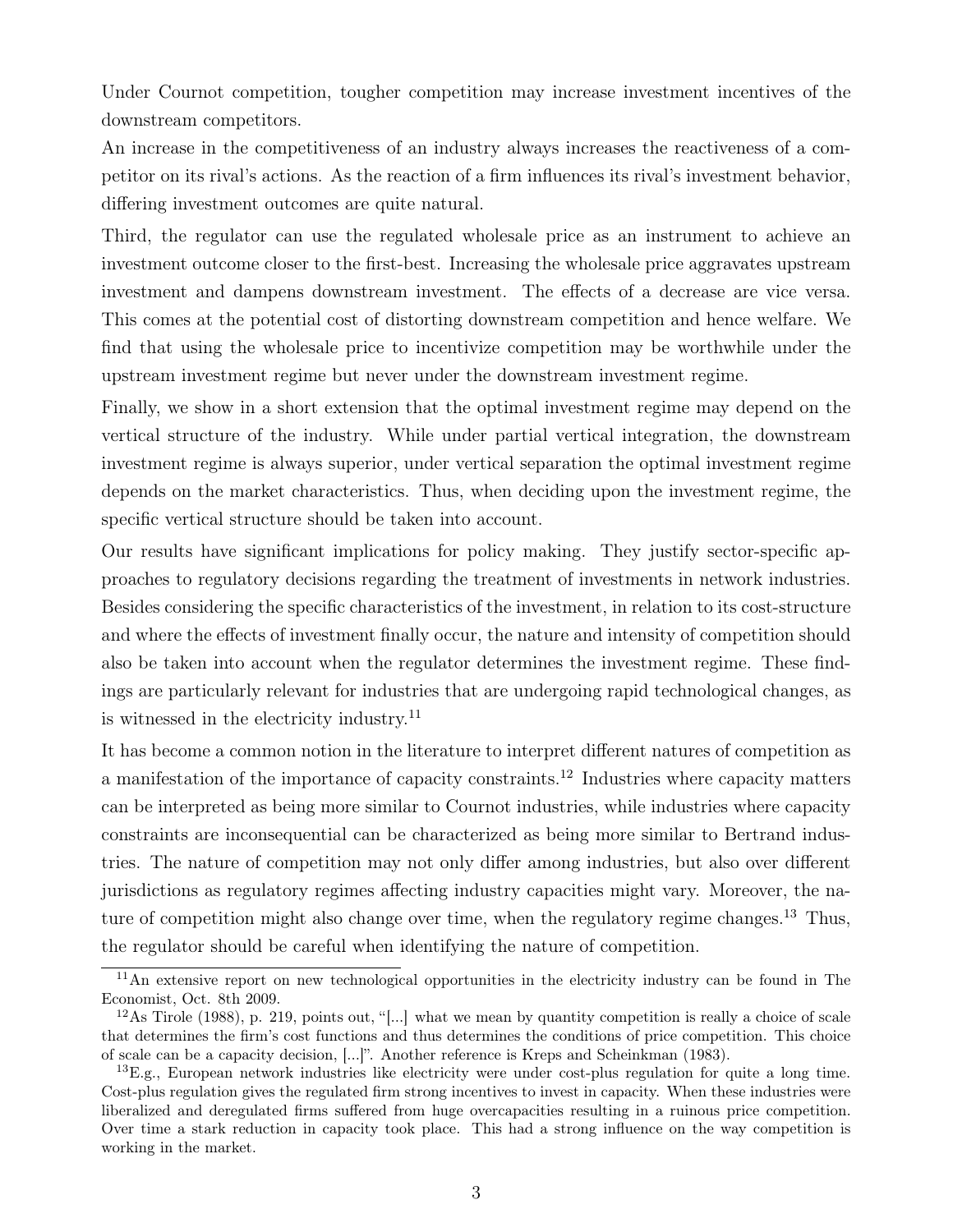A fairly large amount of literature exists on the economics of vertical structures.<sup>14</sup> Our model deals with a more specific form of vertical structure as we assume the upstream component to be monopolistic. The most prominent example for industries like these are network utilities.<sup>15</sup> The unique characteristics of different network utilities have resulted in a tendency towards an industry perspective in the literature.<sup>16</sup> Though our main application is to the electricity industry, we believe that the problem discussed in our article is of a more general nature. Therefore we will focus on some results of the literature that are generally applicable and related to this work.

Surprisingly, the literature on the linkage between price regulation and investment incentives is quite small. Bender (2008) and Vareda (2007) study the interrelation between price regulation and different kinds of investment under different vertical structures. They both find that strict access price regulation is appropriate for investment in cost-reduction and loose price regulation for investment in quality. While the second result is in line with our findings, the first result is in contrast to our paper. This is due to the fact that they assume a different kind of investment: Cost-reduction of upstream marginal costs, while we focus on cost-reduction of downstream marginal costs. Biglaiser and Ma (1999) study investment incentives of a regulated incumbent during a deregulation process when the regulator cannot commit to a specific policy. We instead focus on an industry that is under regulation all the time and where the regulator is endowed with commitment power. Buehler (2005) and Buehler et al. (2004, 2006) explore the issue of potential underinvestment in infrastructure more explicitely. They investigate the effects of partial vertical integration as well as vertical separation on investment. Though our main focus is on vertical separation, we also investigate the case of vertical integration as an extension. A new strand of literature studies the effect of legal unbundling as an intermediate structure between vertical integration and vertical separation. Cremer et al. (2006) and Höffler and Kranz (2007a, 2007b) study if legal unbundling can deliver a superior investment performance through combining the benefits of both vertical structures. They find a weakly positive impact on investments. Valletti and Cambini (2005) consider the influence of access pricing in competing networks on investment in network quality. They show that even in a symmetric model with two-part pricing underinvestment might occur. All of these models solely investigate the effect of upstream investment activity. We instead compare investment incentives by the upstream monopolist and by the downstream competitors given the identical investment technology.

Moreover, this paper relates to the literature on the nature of competition. Singh and Vives (1984) are the first to compare market outcomes of Bertrand and Cournot competition in a duopoly. In our study, we use a framework similar to theirs to model downstream competition. Bester and Petrakis (1993) and Qui (1997) also use similar frameworks to model investments in

<sup>&</sup>lt;sup>14</sup>Good comprehensive references are Perry (1989), Rey and Tirole (2003) and Motta (2004).

<sup>15</sup>A detailed survey on regulation of natural monopolies is Armstrong and Sappington (2007).

<sup>&</sup>lt;sup>16</sup>A good description of several network industries can be found in Newbery (2000).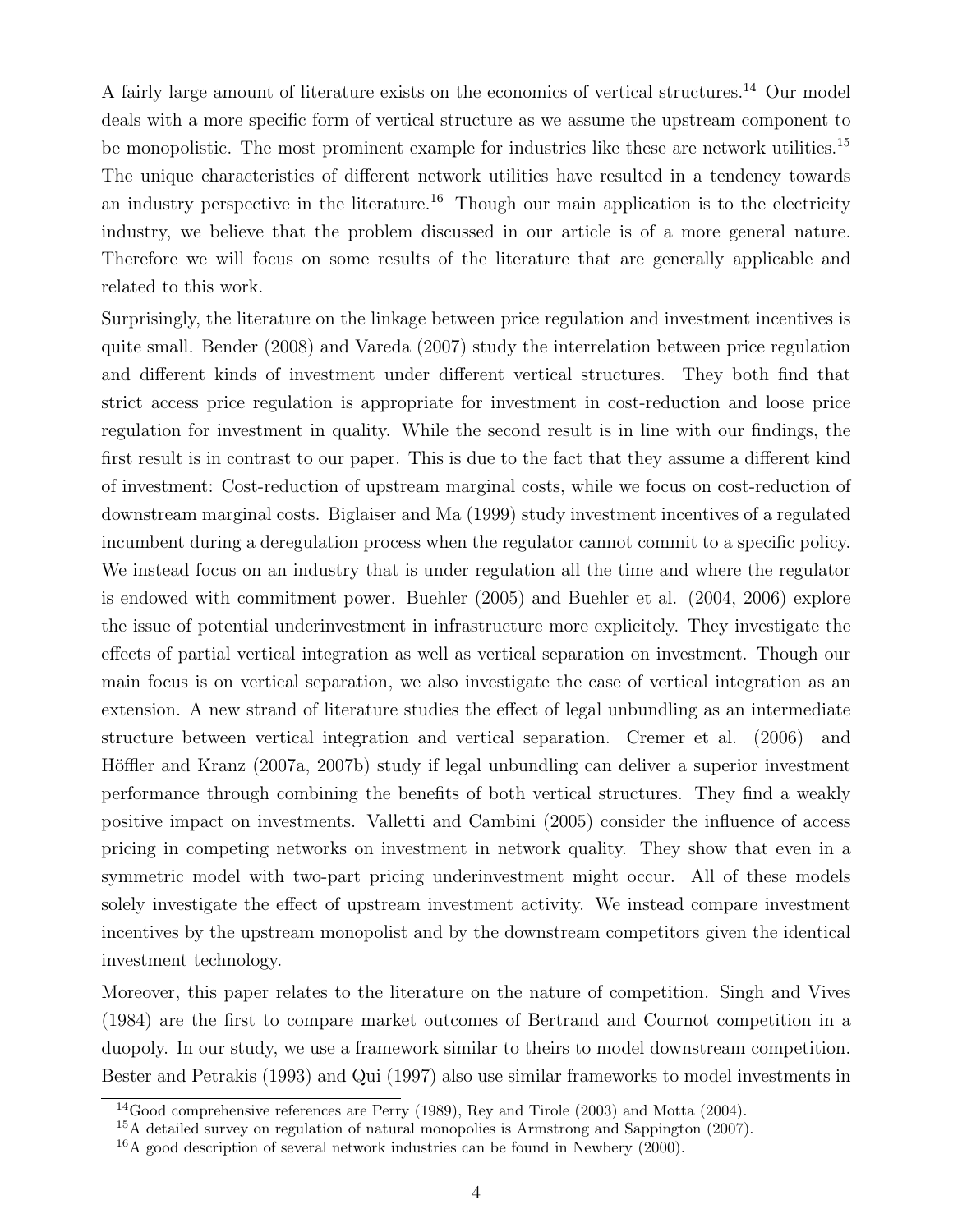cost-reduction and derive welfare comparisons among the different modes of competition. But their analysis does not consider a vertically related market.<sup>17</sup>

Mandy and Sappington (2007) and Arya et al. (2008) are closer to our paper as they model different modes of competition in a vertical structure with an upstream monopoly. Arya et al. (2008) investigate the price setting behavior of a vertically integrated monopolist owning the source of an essential input good with downstream competition. They partly contradict the findings of Singh and Vives (1984). But they do not consider pre-competition investments as we do. Mandy and Sappington (2007) model the incentives of a vertically-integrated monopolist to sabotage downstream competitors by providing an inferior quality or raising their costs under different modes of competition.<sup>18</sup> Although these actions harm economic efficiency whereas investments improve it, the underlying incentives resemble those considered in our paper. Moreover, both models solely consider partially integrated industry segments, while we mainly consider a vertically separated industry structure.

In the next section we present our model. In section 3 we derive our results for a vertically separated industry under Cournot competition and in section 4 the corresponding results under Bertrand competition. In section 5 we present as an extension the case, where one of the downstream firms is owned by the upstream monopolist (partial vertical integration). In section 6 we provide our concluding remarks.

# 2 The Model

We consider an industry that consists of an upstream monopolist and a competitive downstream segment. The monopolist  $U$  provides a good, which is an essential input required for producing the final product downstream. Downstream firms use a fixed proportions technology, i.e. they transform one unit of the input good into one unit of the output good.<sup>19</sup> The provision of the upstream good involves a fixed cost  $F$ , which is incurred whenever the monopolist decides to produce. In addition, each unit of the input good comes at a constant marginal cost, which we normalize to be 0 to simplify our expressions. The upstream industry thus exhibits economies of scale which explains the monopolistic industry structure.

The monopolist is price regulated, i.e. all units that are demanded have to be served at the regulated linear access price  $w > 0$ . As the upstream marginal cost is normalized to 0, the wholes also represents the upstream margin. Price regulation is needed to avoid anticompetitive effects resulting from the monopolistic nature of the upstream sector. The assumption of linear access prices is crucial for the results of our study. This is also realistic,

<sup>&</sup>lt;sup>17</sup>Another interesting contribution is Reisinger and Ressner (2009). They model a duopoly game under uncertainty in which firms are free to choose their strategy variables before competition takes place.

<sup>&</sup>lt;sup>18</sup>More on sabotage can be found in Economides (1998), Beard et al. (2001) and Sibley and Weisman (1998).

<sup>&</sup>lt;sup>19</sup>This specification is not important for our results, but useful for tractability of the model. Moreover, it fits our leading example of the electricity industry.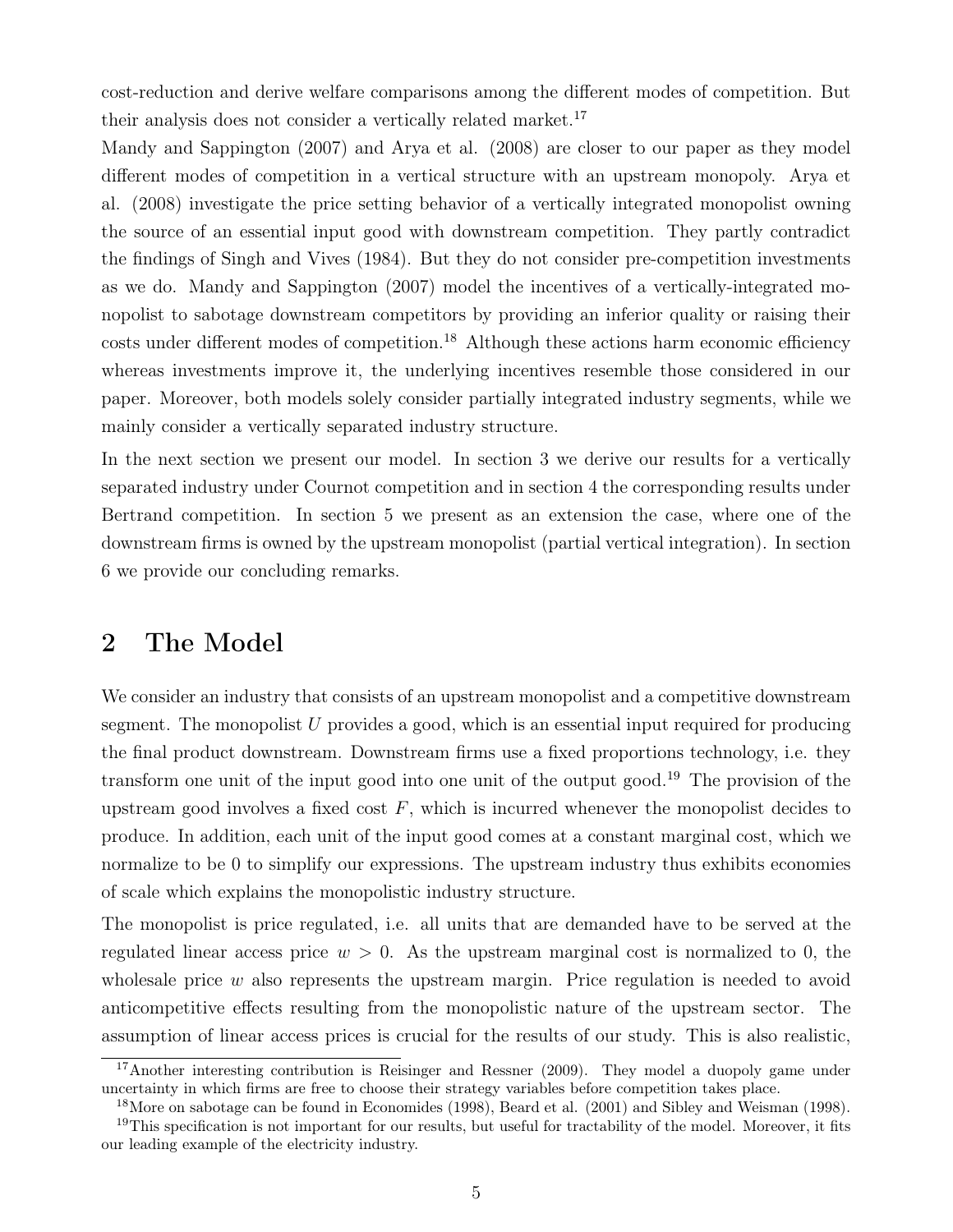as it resembles the situation in network utilities. The regulator determines the wholesale price before investment or competition takes place.<sup>20</sup> We assume that the regulator's objective function is to maximize social welfare, given by the sum of consumer surplus and firm profits net of fixed and investment costs  $W = CS + \pi^U + \sum_{i=1,2} (\pi_i^D - K(\Delta_i)) - F$  under the constraint that the monopolist breaks even. For our analysis it is not necessary to derive the optimal  $w$ . Depending on the fixed cost  $F$ , the optimal wholesale price is somewhere between 0 and the monopolistic wholesale price  $w_M$ .

We restrict attention to two downstream firms  $i = 1, 2, i \neq j$ . These firms offer their products directly to consumers but require the upstream good as an input. The final product is differentiated and firms compete either in quantities  $q_i$  or prices  $p_i$ . Hence, the downstream segment has oligopolistic features, where firms have some market power. The marginal cost of providing the downstream service is ex-ante c for both firms. Following Singh and Vives  $(1984)$ , we assume representative consumers with preferences described by the quadratic utility function  $U(q_1, q_2) = \alpha(q_1 + q_2) - \frac{1}{2}(q_1^2 + 2\gamma q_1 q_2 + q_2^2)$ , where  $\alpha > 0$  is the maximum willingness to pay, and  $\gamma \in (0, 1)$  is the degree of product differentiation, which decreases in  $\gamma$ . As  $\gamma$  approaches 0, the products of the two retail providers become independent. As  $\gamma$  approaches 1, the products of the firms become completely homogeneous. In the remainder we will sometimes refer to a market with rather homogenous goods as a market with tough competition. The resulting inverse market demands are linear and given by  $P_i(q_i, q_j) = \alpha - q_i - \gamma q_j$ ,  $i, j = 1, 2, i \neq j$ . While some results generalize to other types of demand functions, the linear case is more tractable and needed to derive closed form solutions. This allows us to better investigate implications for welfare. Moreover, this demand specifications allows us to relate our model to the existing models on the comparison of different modes of competition, where this linear demand is widely used.

The downstream competitors have ex-ante symmetric constant marginal costs of production denoted by c. In our model, an investment possibility affecting the downstream firms' technology exists. We restrict our analysis to investment into downstream cost-reduction  $\Delta_i$  to lower the perceived marginal cost of providing the downstream product from  $w + c$  to  $w + c_i$  with  $c_i = c - \Delta_i.$ 

This investment can either be conducted by the downstream firms or by the upstream monopolist. The regulator decides ex-ante which sector is responsible for the investment. Therefore, our analysis distinguishes between two cases. In the first case, the upstream firm undertakes the investment. In the second case, the two downstream firms invest themselves. Regardless of which sector is undertaking the investment, it has to be done for each downstream firm sepa-

<sup>20</sup>The same approach is used by Valletti and Cambini (2005). Though the assumption on the timing of the regulator's decision making might seem strong, the wholesale price set by the regulators provides some commitment. Valletti (2003) stresses the need, when implementing a regulatory policy, that regulators are endowed with some commitment power over time. A discussion on the commitment value of a regulator's decision can be found in Guthrie (2006) and Spiller (2005), p. 627-630.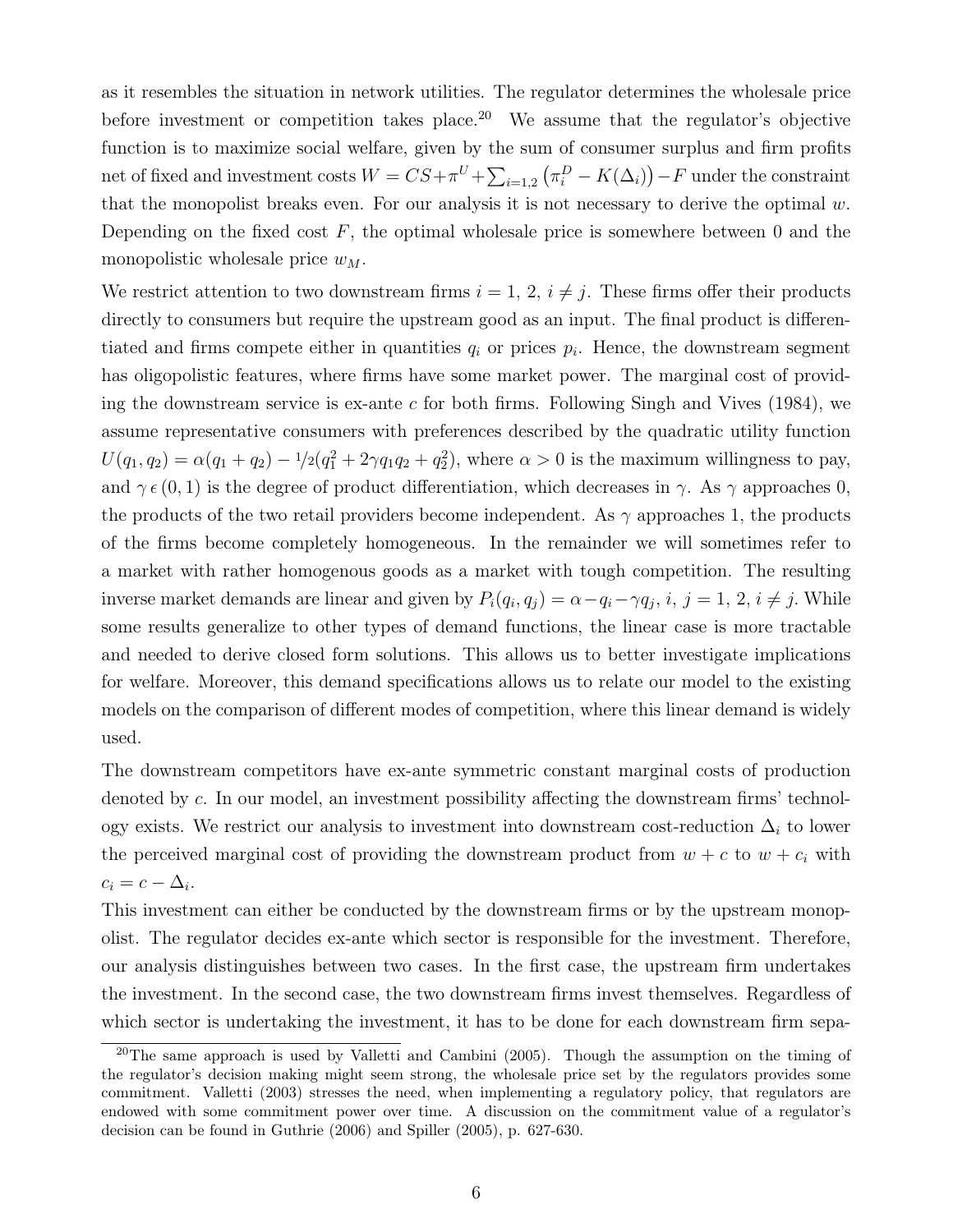rately. Hence, both industry segments have the same cost structure in investing. For the case of the upstream investment regime, we impose a non-discrimination clause, i.e. the monopolist has to treat every firm equally,  $\Delta_i = \Delta_j = \Delta$ . This reflects the regulatory situation in most countries.<sup>21</sup> We assume quadratic cost functions  $\frac{K}{2}\Delta_i^2$  per downstream firm for the investment, where  $K$  is the marginal cost parameter. This assumption is needed to ensure that the cost of investment is identical among both investment regimes. I.e., otherwise the upstream monopolist would suffer diseconomies of scale in investment compared to the downstream firms. Moreover, it is assumed that the investment is not verifiable. Hence, the regulator cannot condition the regulated wholesale price  $w$  on the investment.

The timing is as follows: At stage 1 the regulator determines the investment regime and the regulated wholesale price w. Then, at stage 2 the respective investor(s) take(s) the investment decision. Finally, at stage 3 competition in quantities or prices takes place.

The model is solved through backward induction and we restrict the analysis to symmetric equilibria.

# 3 Cournot competition

In this section, we investigate the differences in investment activity among the two different institutional regimes (upstream vs. downstream investment) under *Cournot competition*. In the final competition stage, we take the firms' marginal costs  $c_i$  as given. The investment stage, where  $c_i$  is endogenous, is analyzed subsequently for the two different investment regimes.

# 3.1 Competition Stage

At stage 3, two firms with differentiated products compete downstream in quantities taking the investment decision in stage 2,  $\Delta_i$ , as well as the regulated access price, w, as given. Except for the firms' individual marginal cost  $c_i$ , depending on the previous investment in cost-reduction  $\Delta_i$  competition will be identical across investment regimes.<sup>22</sup>

Both downstream firms face symmetric objective functions of the form

$$
\pi_i = (P_i(q_i, q_j) - w - (c - \Delta_i)) \cdot q_i.
$$

The term in brackets represents firm i's margin which depends on  $P_i(q_i, q_j)$ , the regulated whoses all price w, the ex-ante symmetric marginal costs c and the firm-specific investment  $\Delta_i$ . The optimality condition with respect to  $i$ 's quantity thus requires:

 $21E.g.$  the German Energy Industry Act demands that network operators handle their business in a nondiscriminatory fashion, §11(1) EnWG.

 $^{22}$ Note that we denote firm specific investment levels with subscript i, though under the upstream investment regime investments will be identical over firms due to a non-discrimination rule.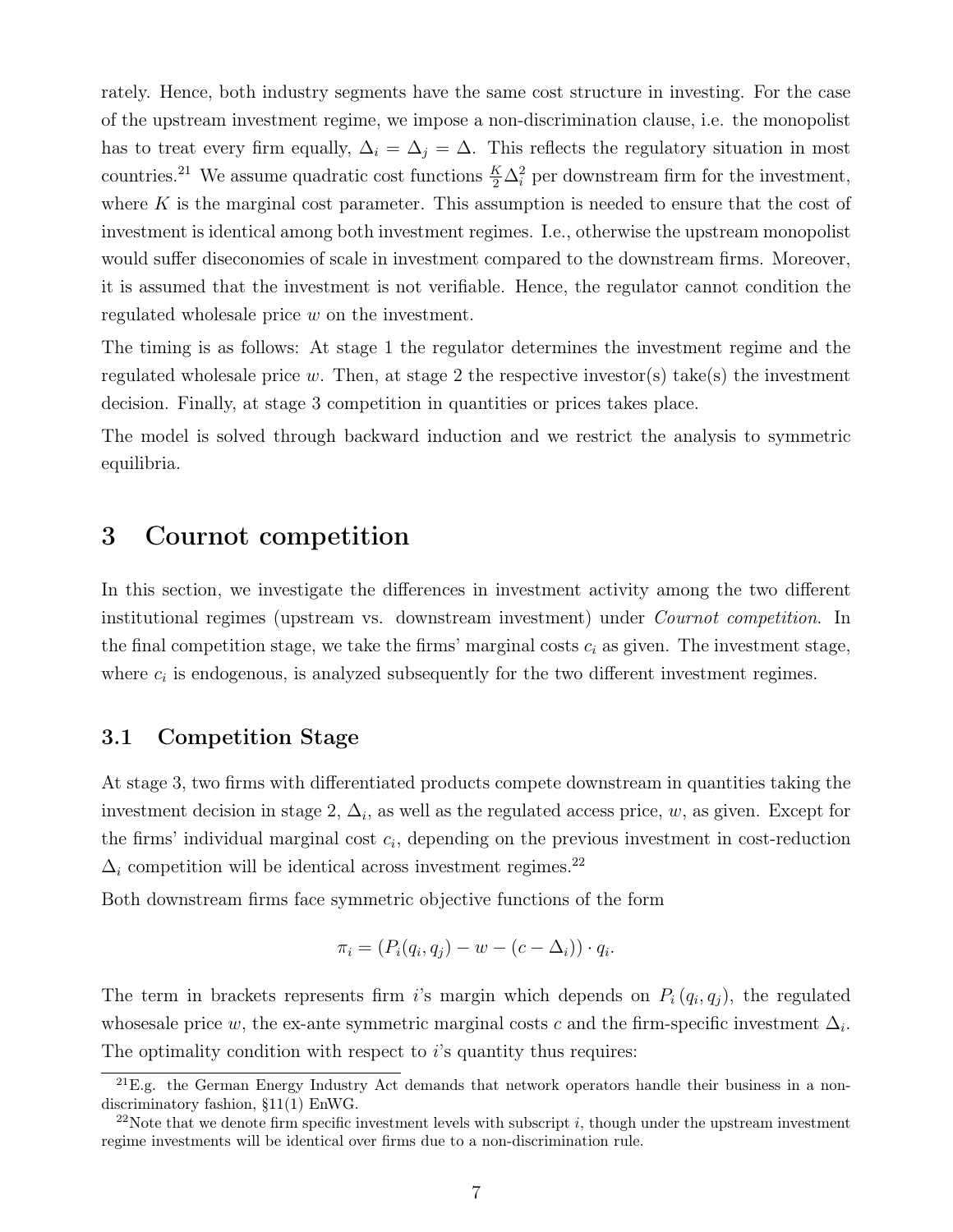$$
\frac{\partial \pi_i}{\partial q_i} = (P_i(q_i, q_j) - w - (c - \Delta_i)) + \frac{\partial P_i(q_i, q_j)}{\partial q_i} \cdot q_i = 0.
$$

A Nash-Equilibrium in quantities exists in which each downstream firm produces an output of  $q_i^* := \arg \max_{q_i} \pi_i$ . For the reference case of linear demand, this becomes

$$
q_i^C = \frac{(\alpha - c - w)(2 - \gamma) + 2\Delta_i - \gamma\Delta_j}{4 - \gamma^2}.
$$

Note that the effect of the degree of product differentiation  $\gamma$  on firm and industry output is negative. Hence, tougher competition in the market expressed by a smaller degree of product differentiation lowers industry output. Under Cournot competition, firms' choice variables (quantities) are strategic substitutes. When one firm acts aggressively by increasing its output, the optimal reaction of the rival firm is to respond accomodatingly and slightly reduce its own output. This reaction is stronger, the tougher the competition in the market is. Intuitively, decreasing the degree of product differentiation in a market makes competition for firms tougher. This makes firms react as in the case when its competitors act aggressively and lower their output themselves. As all firms will behave in the same way, industry output will decrease with tougher competition.

## 3.2 Investment Stage

At stage 2, the investor decides on investment in cost-reduction. The setting differs depending on the investment regime the regulator has chosen at stage 1. While under the upstream investment regime the monopolist invests, under the downstream investment regime the two downstream competitors are responsible for investment. In this section, we distinguish between these two cases, taking the equilibrium quantities of stage 3 as given.

### 3.2.1 Upstream Investment Regime

Under the upstream investment regime the monopolist chooses how much to invest in the costreduction of the downstream firms. It anticipates downstream industry demand  $Q^C$  and takes the wholesale price w as given. We assume that the regulator enforces a non-disrimination rule so that the monopolist has to invest the same amount into the cost structure of each downstream competitor,  $\Delta_i = \Delta_j$ ,  $i \neq j$ . The upstream monopolist maximizes:

$$
\pi^{U} = w \cdot Q^{C} (\Delta_{i}, \Delta_{j}) - (\frac{K}{2} \cdot \Delta_{i}^{2} + \frac{K}{2} \cdot \Delta_{j}^{2}) - F.
$$

The first term consists of the regulated wholesale price, which also represents the monopolist's margin, multiplied by total industry output. As the wholesale price is regulated and identical

<sup>&</sup>lt;sup>23</sup>The respective equilibrium prices are given by  $p_i^C = ((2-\gamma)(\alpha+(1+\gamma)(c+w))-(2-\gamma^2)\Delta_i-\gamma\Delta_j)/(4-\gamma^2)$  and total output is  $Q^C = \frac{2(\alpha - c - w)(2 - \gamma) + (2 - \gamma)(\Delta_i + \Delta_j)}{(4 - \gamma^2)}$ .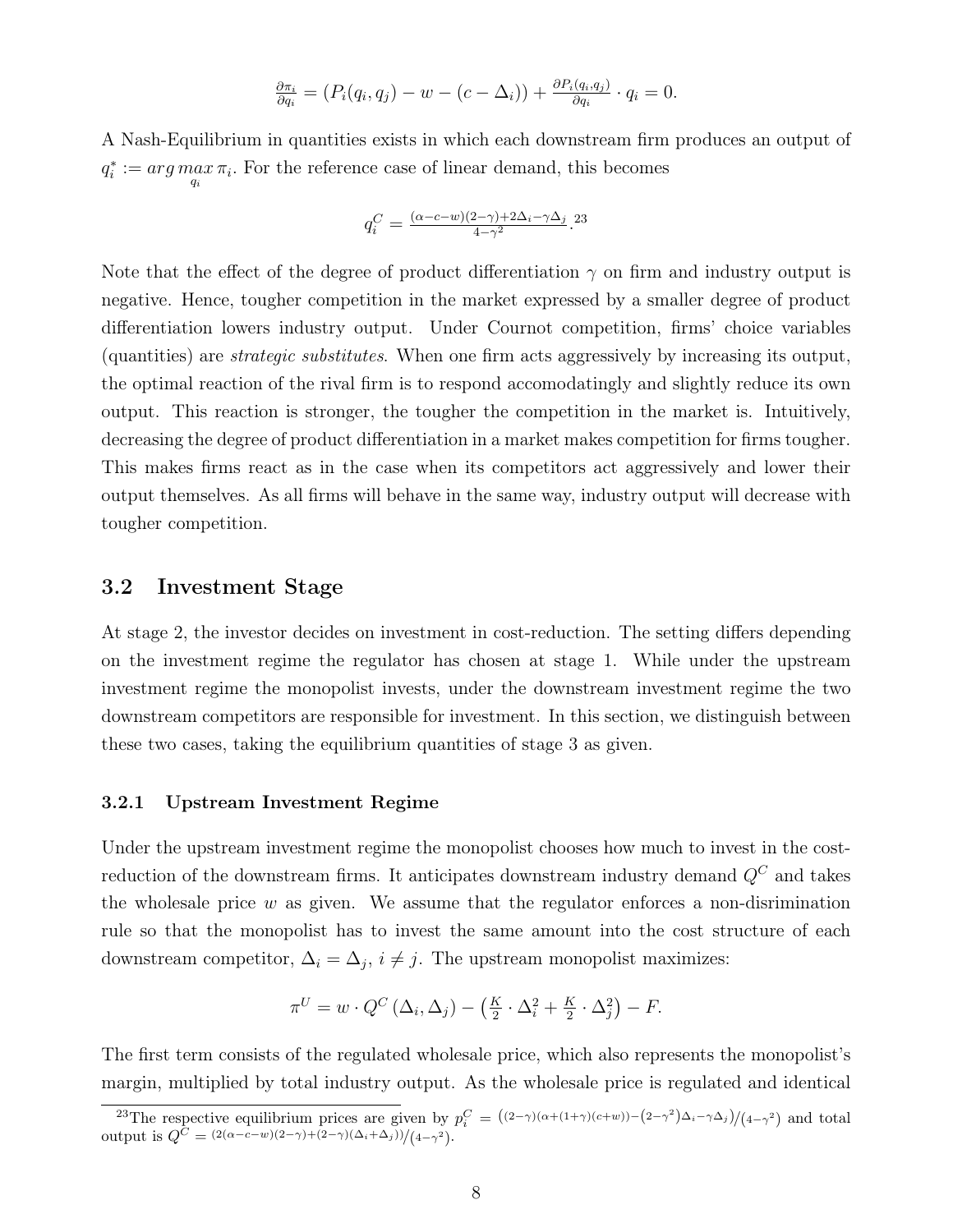over all downstream firms, the monopolist only considers overall industry output, regardless of the actual downstream producer. The second term constitutes the cost of investment. Finally, the monopolist has to incur a fixed cost.

The first order condition yields the following optimality condition:

$$
\frac{\partial \pi^{U}}{\partial \Delta_{i}} = w \cdot \frac{\partial Q^{C}(\Delta_{i}, \Delta_{j})}{\partial \Delta_{i}} - \frac{\partial K(\Delta_{i})}{\partial \Delta_{i}} = 0.
$$

Why should the monopolist invest when the investment does not affect its own cost structure? The answer is given by the first term of the optimality condition: Though the monopolist does not directly gain from investment, it gains indirectly. Investment will lower the marginal cost of the downstream firms and thus will increase market output.<sup>24</sup> As long as the wholesale margin is positive  $(w > 0)$ , an output increase is profitable for the monopolist.

For our reference case of linear demand, the investment level is given by

$$
\Delta_U^C = \frac{w}{K(2+\gamma)}^{25}.
$$

From the derivatives of the equilibrium investment, we can easily derive the comparative statics of interest

$$
\tfrac{\partial \Delta^C_U}{\partial w} > 0, \quad \tfrac{\partial \Delta^C_U}{\partial K} < 0, \quad \tfrac{\partial \Delta^C_U}{\partial \gamma} < 0 \ .
$$

**Result 1** Under Cournot competition and with the upstream investment regime, investments are  $(i)$  increasing in the regulated wholesale price w and  $(ii)$  decreasing in the marginal investment cost  $K$  as well as (iii) in the intensity of competition, expressed through the product differentiation parameter  $\gamma$ .

 $(i)$  A higher wholesale price w increases the monopolist's margin. This again increases the marginal benefit of an additional unit of output and a higher investment level becomes optimal.  $(ii)$  Increasing the marginal cost of investment, K, has the opposite effect on the investment incentive. As investment becomes more expensive, incentives to invest are reduced and a smaller investment level becomes optimal. *(iii)* Finally, the investment level will be lower the tougher the competition is (expressed via a higher  $\gamma$ ). As pointed out before, when product differentiation is weak in the market, firms respond strongly to their competitors' behavior. When the monopolist lowers the downstream firms' marginal costs through investment, they increase their output. But as the firms' response on their competitors' output rise is negative, the overall output increase will be relatively modest. With tougher competition, this second (negative) effect will become stronger and the overall output increase from the investment smaller.

<sup>&</sup>lt;sup>24</sup>In our reference case, this output increase is given by  $\partial Q^C/\partial \Delta = \frac{2}{2+\gamma} > 0$ .

<sup>&</sup>lt;sup>25</sup>The SOC is fulfilled for any  $K > 0$ .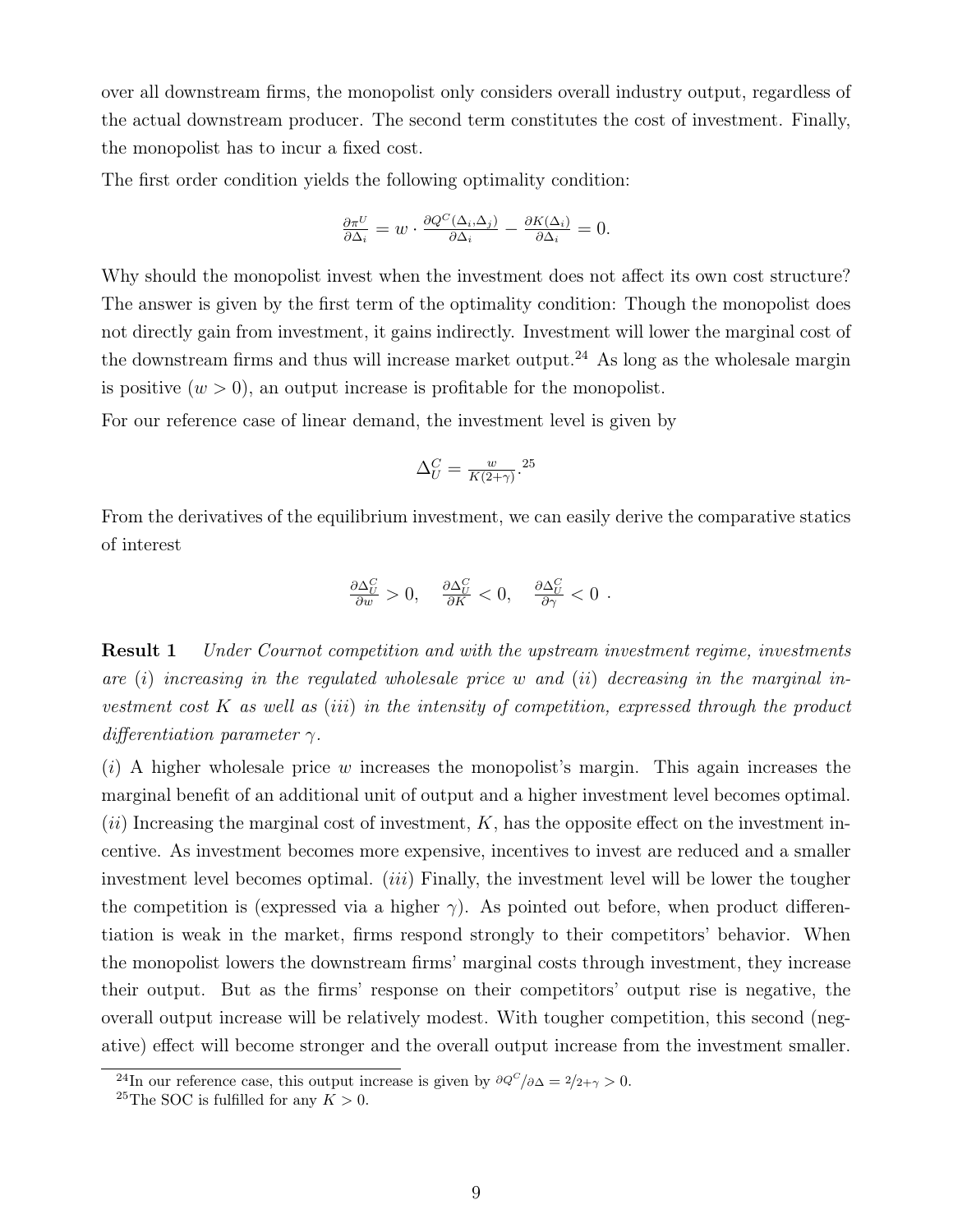Therefore, investment becomes less profitable for the monopolist with tougher competition.<sup>26</sup> From comparison of the derivatives of the monopolist's profit  $\pi^U$  and welfare W with respect to the investment  $\Delta$  we find that, whatever the wholesale price set by the regulator, the monopolist will never invest efficiently.

Proposition 1 Under Cournot competition, with the upstream investment regime and for a given wholesale price, investment by the upstream monopolist is always too low from a social welfare point of view.

### **Proof.** See Appendix.  $\blacksquare$

Investment by the monopolist will always be below the socially optimal level. This is not surprising as the monopolist's sole incentive to invest comes from industry output increases induced by the investment. In contrast, a welfare maximizing regulator takes into account the investment effect on the whole economy, including the upstream as well as downstream firm's profit and consumer surplus.

### 3.2.2 Downstream Investment Regime

Under the downstream investment regime, the downstream firms choose how much to invest into reduction of their own marginal costs. They take the access price  $w$  as given and anticipate their future demand  $q_i$  and  $q_j$ . The downstream competitors non-cooperatively maximize

$$
\pi_i^D = \left( P_i \left( q_i^* \left( \Delta_i, \Delta_j \right), q_j^* \left( \Delta_j, \Delta_i \right) \right) - \left( w + c - \Delta_i \right) \right) \cdot q_i^* \left( \Delta_i, \Delta_j \right) - \frac{K}{2} \Delta_i^2.
$$

In contrast to the monopolist, downstream firms do not consider the effect of investment on the industry output level, but on their own total (inframarginal) output and prices. Therefore, the analysis is more elaborate.

Maximization with respect to the investment  $\Delta_i$  yields the following optimality condition

$$
\frac{\partial \pi_i^D}{\partial \Delta_i} = \left( \underbrace{\frac{\partial P_i(q_i^*, q_j^*)}{\partial q_i}}_{=0} \underbrace{\frac{\partial q_i}{\partial \Delta_i}}_{=0} + \underbrace{\frac{\partial P_i(q_i^*, q_j^*)}{\partial q_j} \frac{\partial q_j}{\partial \Delta_i}}_{strategies effect} \right) \cdot q_i^* + \underbrace{q_i^*}_{quantity effect} - \underbrace{K \Delta_i}_{cost effect}.
$$

In the investment decision of a single downstream firm, we can distinguish between the following different effects: (i) Investment comes at a cost (*cost effect*). (ii) As the investment lowers the unit cost of production, the firm has a positive effect of investment on every unit of output

<sup>&</sup>lt;sup>26</sup>Note that the negative effect of the intensity of competition on industry output mentioned before does not play a direct role for the monopolists investment incentives. As the investment only affects the cost structure of the downstream competitors, the monopolist gains through output changes through investment and not through a cost decrease on the inframarginal output. In other words, not the total industry output, but the output change through investment matters for the monopolist's investment incentives.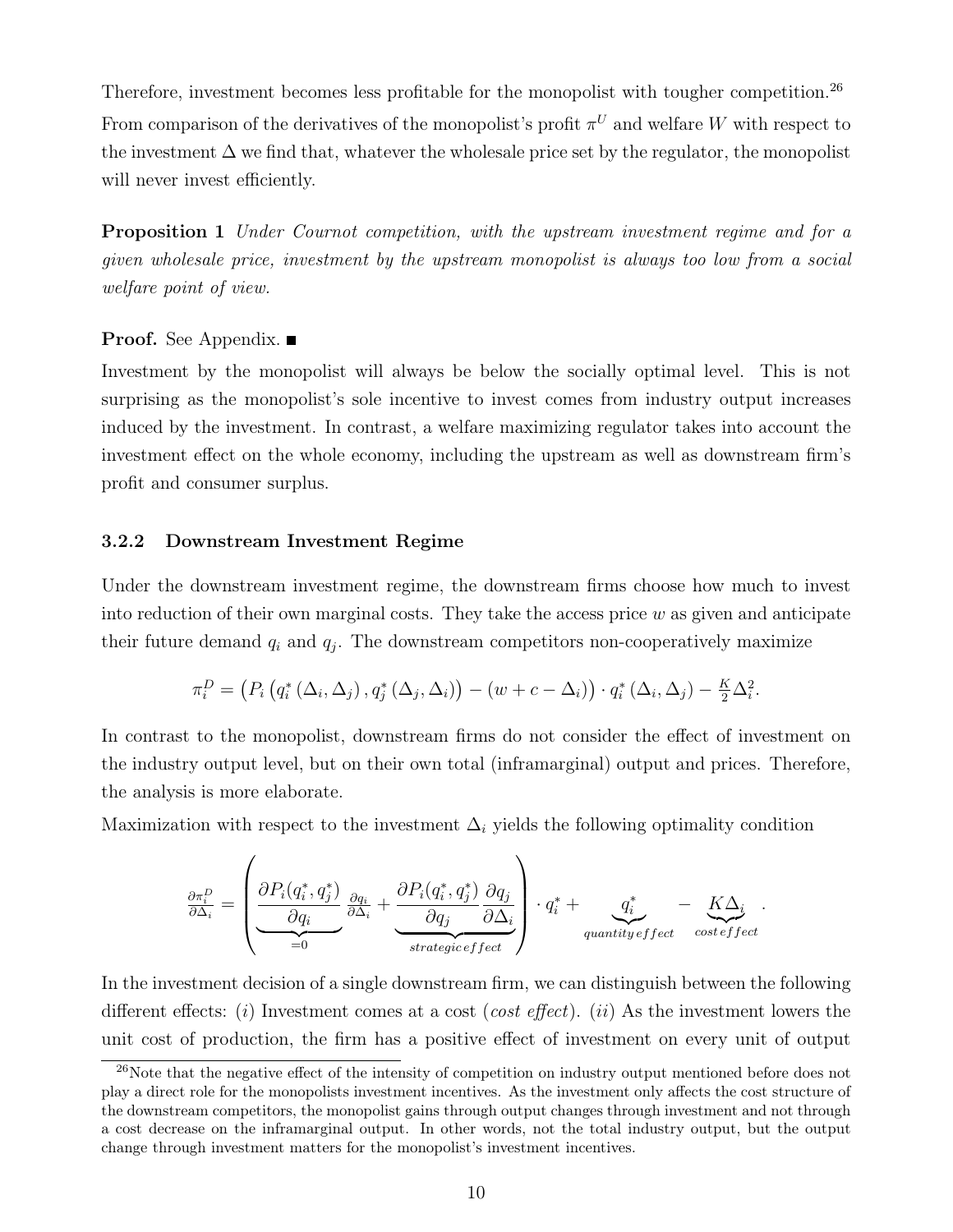(quantity effect). Hence, the larger the firm's output, the bigger is this effect. This is in contrast to the result under the upstream investment regime, where the monopolist only considers output changes, but not the cost reduction on the inframarginal output. *(iii)* Finally, a *strategic effect* from investment exists. As pointed out before, under Cournot competition the firms' output decisions are strategic substitutes. I.e. when a firm acts aggressively in the market by increasing its output, the rival firm will react in an accomodating way and reduce its own sales. Hence, a firm gains from investment as it induces an output reduction of the rival firm.<sup>27</sup>

The corresponding optimal investment level per firm with linear demand is

$$
\Delta_i^C = \frac{4(\alpha - w - c)}{K(2 + \gamma)(4 - \gamma^2) - 4} 28
$$

and overall industry investment (with symmetry) is given by

$$
\Delta_D^C = \frac{8(\alpha - w - c)}{K(2 + \gamma)(4 - \gamma^2) - 4}.
$$

Again, from the derivatives of the equlibrium investment we find

$$
\tfrac{\partial \Delta_D^C}{\partial w}<0, \quad \tfrac{\partial \Delta_D^C}{\partial K}<0, \quad \tfrac{\partial \Delta_D^C}{\partial \gamma}<0 \, for \, \gamma<\tfrac{2}{3} \ .
$$

**Result 2** Under Cournot competition and with the downstream investment regime, firm and industry investments are decreasing  $(i)$  in the regulated wholesale price w,  $(ii)$  in the marginal investment cost K and (iii) in the intensity of competition - expressed by the product differentiation parameter  $\gamma$  - as long as product differentiation is ratherstrong.

 $(i)$  The wholesale price w has a negative effect on the investment activity of the downstream firms. To understand this, consider that w and  $\Delta_i$  have diametrical effects on the downstream firm i's cost structure. While w increases the firm's marginal cost of production,  $\Delta_i$  lowers it. As a firm with lower marginal costs will have a higher output, the quantity effect of investing becomes larger and a bigger  $\Delta_i$  optimal as the benefit of investment can be materialized over a larger quantity.<sup>29</sup> (ii) Increasing the marginal cost of investment K has the identical effect as in the upstream investment regime. Investment becomes more expensive and thus a smaller investment level optimal.  $(iii)$  The influence of product differentiation on investment is twofold. While an increase in  $\gamma$  has a positive impact on the strategic effect of investment, the impact on the quantity effect is negative. When competition becomes tougher, the rival's responsiveness on the firm's output changes becomes stronger. Thus, under Cournot competition an investment becomes more attractive as the firm's competitive position is improving. On the contrary, an increase in product homogeneity decreases individual sales (as well as industry sales) and

<sup>&</sup>lt;sup>27</sup>The effect of the investment on the investing firm's own price can be ignored as it is only of second order. <sup>28</sup>Note that the SOC is fulfilled if  $K > \frac{8}{4-\gamma^2}$ .

<sup>&</sup>lt;sup>29</sup>More technically, as downstream profits  $\pi_i$  are convex in a firm's marginal cost, given by  $(w + c - \Delta_i)$ , a higher w always reduces investment incentives.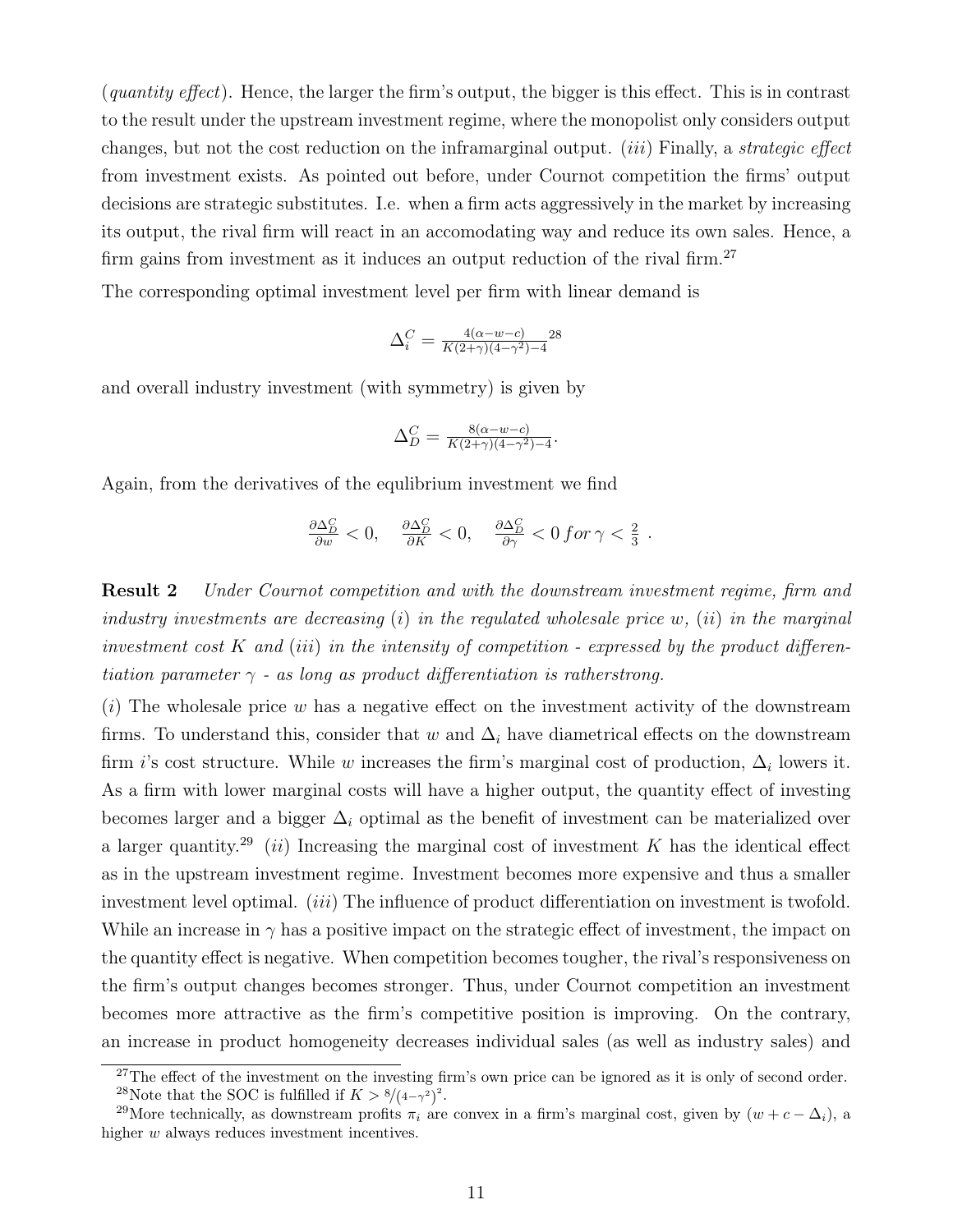hence the quantity effect. Whereas the latter effect dominates for low levels of competitiveness  $(\gamma < 2/3)$ , the first effect is stronger when the competition is already sufficiently tough  $(\gamma > 2/3)$ . Again, from the derivatives of the competitors' profits and welfare w.r.t. the investment we find that, whatever the wholesale price set by the regulator, the competitors will never invest efficiently.

**Proposition 2** Under Cournot competition, with the downstream investment regime as well as for a given wholesale price, investment by the downstream competitors is too low from a social welfare point of view.

# Proof. See Appendix. ■

The result for investment under the downstream investment regime is more interesting than under the upstream investment regime. Though, downstream firms consider a strategic effect in their investment decision and the resulting investment levels are relatively high, investment is still below the socially optimal level.

### 3.2.3 Comparison of Upstream and Downstream Investment Regimes

Now we can compare the investment outcomes among the two different institutional regimes. The industry investment levels are given by

$$
\Delta_U^C = \frac{w}{K(2+\gamma)}, \quad \Delta_D^C = \frac{8(\alpha - w - c)}{K(2+\gamma)(4-\gamma^2)-4}.
$$

Comparing the investments and using the results in Proposition 1 and Proposition 2, we can state our main result under Cournot competition:

**Proposition 3** Under Cournot competition, the overall investment level is larger in the downstream investment regime relative to the upstream investment regime,  $\Delta_{Downstream}^* > \Delta_{Upstream}^*$ . Moreover, the downstream investment regime is always superior in welfare terms compared to the upstream investment regime.

### **Proof.** See Appendix.  $\blacksquare$

The proposition formalizes that under Cournot competition the investment activity in the downstream investment regime is larger than in the upstream investment regime. Furthermore, as both investment regimes fall short of the socially optimal investment outcome, the investment regime that provides stronger investment incentives is better for welfare, and hence, should be chosen by the regulator. The intuition of the first part of the proposition is a bit elaborate as different effects are at work among the different investment regimes. As indicated above, under Cournot competition downstream firms have relatively strong investment incentives, while the upstream monopolist has relatively weak incentives to invest.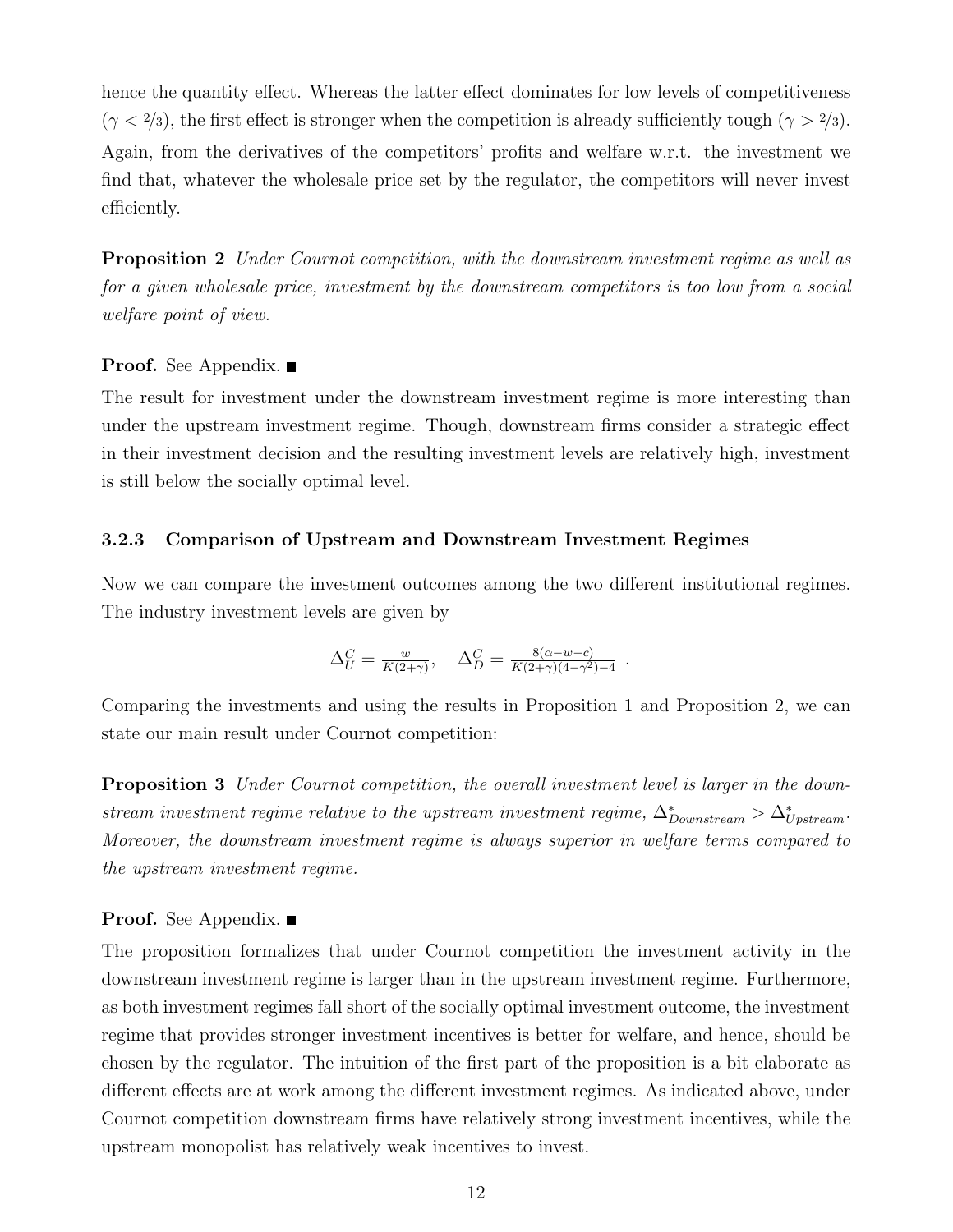When downstream firms are responsible for investment, a firm's marginal investment effect consists of three different elements as mentioned before:  $(i)$  The quantity effect captures the cost reduction over the firm's sales and grows with the size of the firm,  $(ii)$  the cost effect captures the marginal cost of investment, and *(iii)* a positive strategic investment effect, as firms compete in strategic substitutes.

In contrast, when the upstream monopolist invests, it only considers the overall output increase of its investment activity.<sup>30</sup> Therefore, it ignores the strategic as well as the quantity effect on a single firm's output. Hence, as downstream competition works in an accomodating way, a general decrease in the downstream marginal cost due to an investment is followed by a relatively modest increase in overall quantity. Thus, investment incentives for the upstream firm are relatively small under Cournot competition.

The higher  $w$ , the smaller is the difference between investment among the two regimes. We can observe the reverse outcome, when w is above the price a monopolist would set.<sup>31</sup> This result will never occur, even without price regulation.

# 3.3 Price Regulation

At stage 1 the regulator determines the regulated wholesale price  $w$  as well as the investment regime. In order to sustain the monopoly network infrastructure, a positive wholesale price  $w > 0$  is needed to cover the upstream fixed costs F as well as potential investment costs. As long as the regulator does not fix the wholesale price at the upstream marginal cost, competitive distortions arise at the downstream level. In this section, we will analyze how the regulator should set the wholesale price in order to achieve a good investment performance.

We conduct the analysis only for the downstream investment regime, as it is superior from a welfare perspective.<sup>32</sup>

### Downstream Investment Regime

The regulator faces the following effects when increasing the wholesale price  $w$  above the monopolist's marginal cost. A higher wholesale price stifles investment incentives of the downstream competitors and downstream competition will be distorted as a wholesale price above marginal cost creates a double marginalization problem. For determining the optimal wholesale price an evaluation of these effects is necessary. The social welfare measure is given by the sum of consumer and producer surplus.

$$
W = CS + \pi^{U} + 2 \cdot \pi^{D}
$$
  
\n
$$
W = \frac{3+\gamma}{(2+\gamma)^{2}} \left( \alpha - c - w + \frac{8(\alpha - w - c)}{K(2+\gamma)(4-\gamma^{2})-4} \right)^{2} + \frac{2w}{2+\gamma} \left( \alpha - c - w + \frac{8(\alpha - w - c)}{K(2+\gamma)(4-\gamma^{2})-4} \right) - K \left( \frac{8(\alpha - w - c)}{K(2+\gamma)(4-\gamma^{2})-4} \right)^{2}
$$

<sup>30</sup>As pointed out before this is not identical to the output effect of the downstream firms.

<sup>&</sup>lt;sup>31</sup>A monopolist would always set a price equal to  $w^* = \frac{2(\alpha - c) + \Delta_i + \Delta_j}{4}$ .

<sup>&</sup>lt;sup>32</sup>The analysis for the upstream investment regime is provided in the appendix.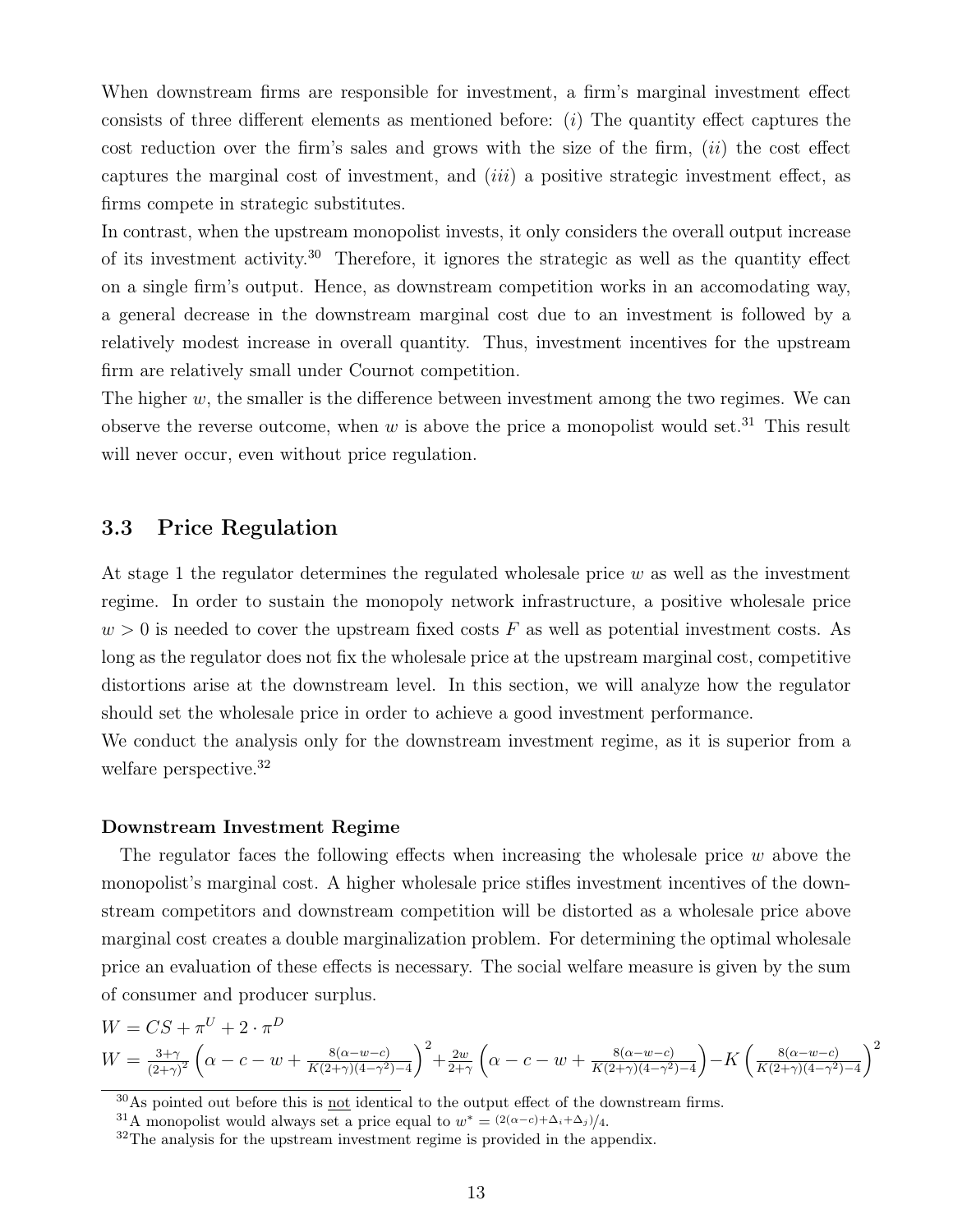Proposition 4 Under Cournot competition and with the downstream investment regime, welfare, consumer surplus, and downstream profits always decrease in the regulated wholesale price w. Thus, a welfare maximizing regulator should choose the smallest possible positive mark-up over the upstream margin, so that the monopolist can just meet its reservation profits.

### **Proof.** See Appendix.  $\blacksquare$

As downstream investment is always below the socially efficient level and a wholesale price above upstream marginal cost  $w > 0$  stifles investment incentives and distorts downstream competition, increasing  $w$  is always detrimental for welfare. Hence, under the downstream investment regime the smallest possible wholesale price should be chosen to maximize investment incentives.

# 4 Bertrand competition

Now we consider a setting that is analogous to the setting analyzed in section 3 except for the fact that the downstream firms engage in Bertrand (price-setting) competition rather than Cournot (quantity-setting) competition. As before, in the final competition stage we take the firms' marginal costs  $c_i$  as given. The investment stage, where  $c_i$  is endogenous, is analyzed subsequently.

# 4.1 Competition Stage

At stage 3 two firms with differentiated products compete downstream in prices taking the investment decision  $\Delta_i$  as well as the regulated wholesale price w as given. Except for the firms' individual marginal cost  $c_i$ , depending on the previous investment in cost-reduction  $\Delta_i$ , competition will be identical across investment regimes. Both downstream firms face symmetric profit functions of the form

$$
\pi_i = (p_i - w - (c - \Delta_i)) \cdot q_i (p_i, p_j),
$$

where  $p_i$  is firm i's price and  $p_j$  is the price of the rival firm j. The demand for firm i's product is given by  $q_i(p_i, p_j)$ . The term in brackets represents firm i's margin which depends on  $p_i$ , the regulated whoses all price w, the ex-ante symmetric marginal costs  $c$  and the firm-specific investment  $\Delta_i$ . The optimality condition with respect to the price thus requires

$$
\frac{\partial \pi_i}{\partial p_i} = (p_i - w - (c - \Delta_i)) \cdot \frac{\partial q_i(p_i, p_j)}{\partial p_i} + q_i(p_i, p_j) = 0.
$$

A Nash-Equilibrium exists in which each downstream firm sells at price  $p_i^B := \arg \max_{p_i} \pi_i$ . For the reference case of linear demand, the firm's quantity becomes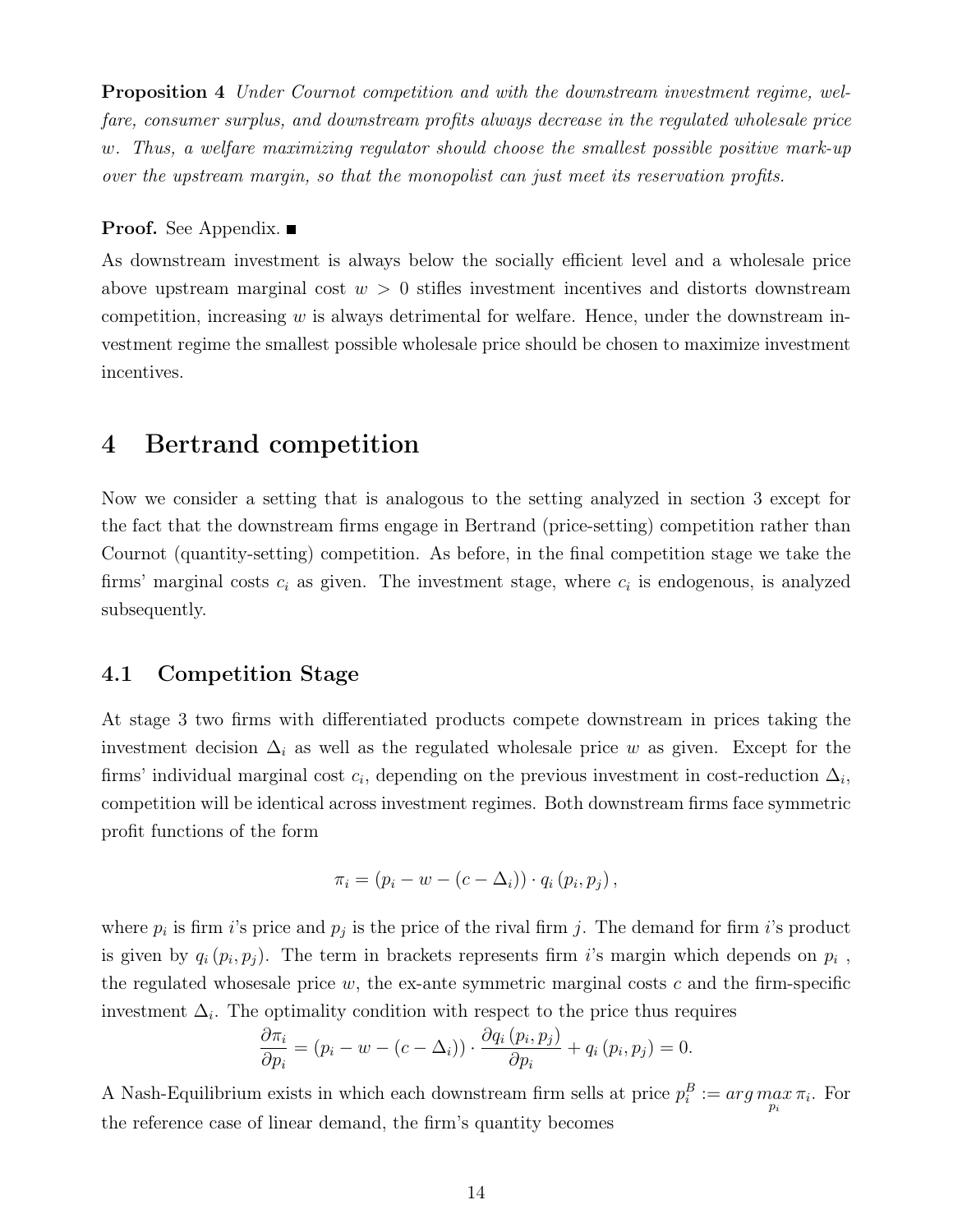$$
q_i^B = \frac{(1-\gamma)(2+\gamma)(\alpha-c-w) + (2-\gamma^2)\Delta_i - \gamma\Delta_j}{(1-\gamma^2)(4-\gamma^2)}.
$$
33

Note that the effect of the degree of product differentiation  $\gamma$  on industry output is different from that before. While under Cournot competition this effect was always negative, under Bertrand competition the effect is negative if product differentiation is already strong ( $\gamma < 1/2$ ), while it is positive when product differentiation is weak  $(\gamma > 1/2)$ .

This result is due to two countervailing effects. Altering the degree of product differentiation has a direct effect on industry quantity as it changes the representative consumer's demand for each product. Decreasing the degree of product differentiation increases the substitutability of the two products. This in turn decreases the consumers' demand as less variety is available in the market. This effect dominates for  $\gamma < 1/2$ . Moreover, increasing  $\gamma$  makes competition tougher. With tougher competition firms' reactions to their rivals' behavior will become stronger. Downstream firms' choice variables (prices) are strategic complements under Bertrand competition. When one firms acts aggressively by lowering its price, the optimal reaction of the rival firm is also to respond aggressively and lower its own price. This reaction gets stronger the more competitive the market becomes. As market prices lower with more competition, consumer demand and industry output increase. This interesting indirect effect dominates for  $\gamma > 1/2$ .<sup>34</sup>

# 4.2 Investment Stage

As before at stage 2, the investor decides on investment. The setting differs depending on the investment regime the regulator has chosen.

### 4.2.1 Upstream Investment Regime

The upstream infrastructure provider maximizes with respect to the non-discrimination rule  $\Delta_i = \Delta_j, i \neq j$ 

$$
\pi_B^U = w \cdot Q^B(p_i, p_j) - \frac{K}{2} \left(\Delta_i^2 + \Delta_j^2\right) - F.
$$

The interpretation of the objective function is identical to that under Cournot competition, only equilibrium quantities differ.

The first derivative w.r.t.  $\Delta_i$  yields the following optimality condition:

$$
\frac{\partial \pi_B^U}{\partial \Delta_i} = w \cdot \frac{\partial Q^B(\Delta_i, \Delta_j)}{\partial \Delta_i} - \frac{\partial K(\Delta_i)}{\partial \Delta_i} = 0.
$$

For our reference case of linear demand, the corresponding optimal investment level is

<sup>&</sup>lt;sup>33</sup>In the case of linear demand we find symmetric Bertrand prices of  $p_i^B = (((1-\gamma)\alpha + c + w)(2+\gamma) - 2\Delta_i - \gamma\Delta_j) / (4-\gamma^2)$ . Total output is given by  $Q^B = (2(\alpha - c - w) + \Delta_i + \Delta_j)$ 

 $^{34}$ A more thorough explanation of the interplay of these two effects can be found in the appendix A.1.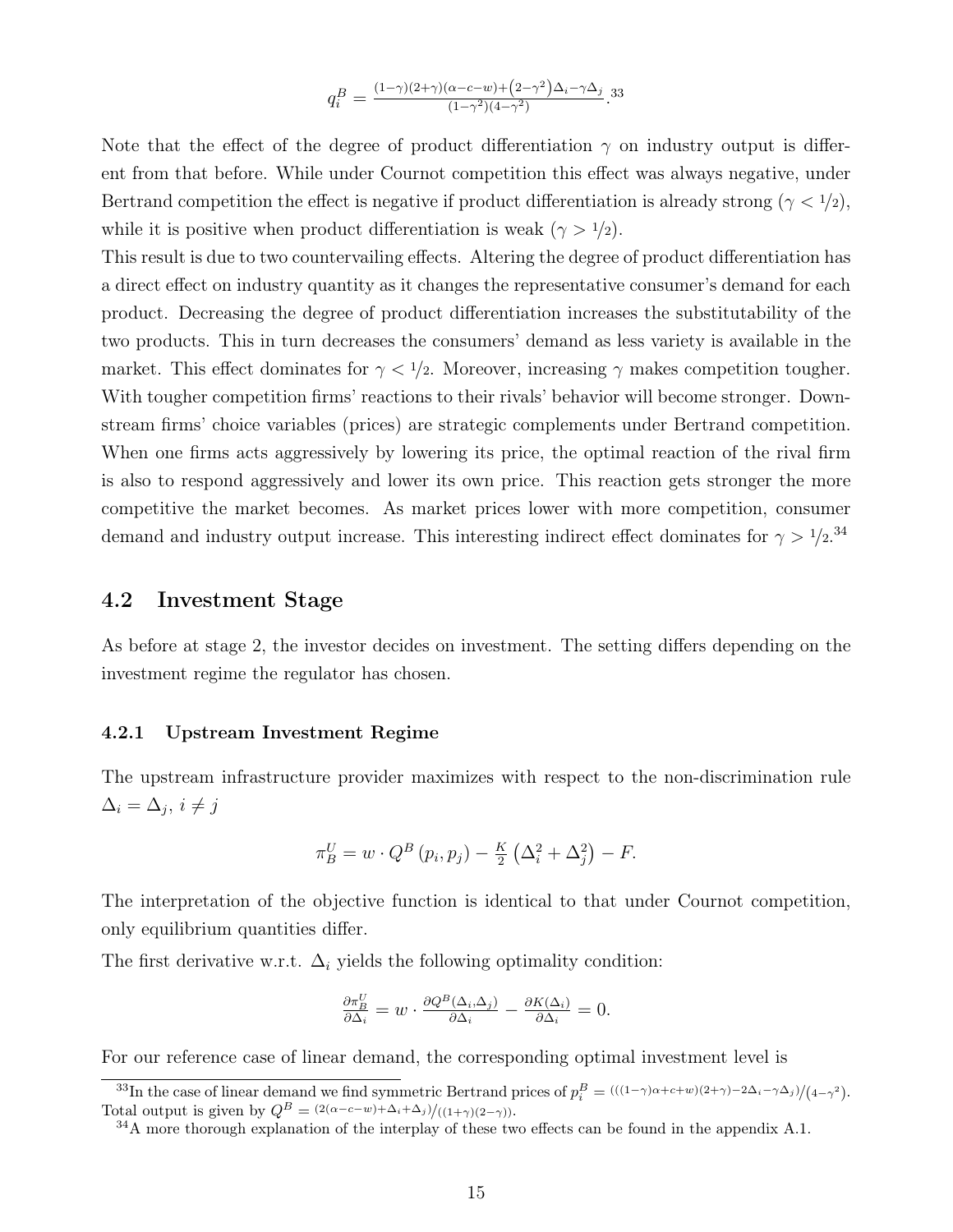$$
\Delta_U^B = \frac{w}{K(2-\gamma)(1+\gamma)} \cdot {}^{35}
$$

Now, we can derive comparative statics with respect to w, K and  $\gamma$ .

$$
\frac{\partial \Delta_U^B}{\partial w} > 0, \quad \frac{\partial \Delta_U^B}{\partial K} < 0, \quad \frac{\partial \Delta_U^B}{\partial \gamma} > 0 \quad \text{for } \gamma > \frac{1}{2}.
$$

**Result 3** Under Bertrand competition and with the upstream investment regime, investments are  $(i)$  increasing in the regulated wholesale price w,  $(ii)$  decreasing in the marginal cost of investment K and (iii) increasing in the intensity of the competition, expressed through the product differentiation parameter  $\gamma$ , for markets with rather tough competition  $(\gamma > \frac{1}{2})$ .

Though the comparative statics with respect to w and  $K$  are qualitatively identical to the Cournot case, the quantitive effects of w and K on the investment are stronger under Bertrand competition. This is due to the fact that Bertrand competition is more aggressive and therefore more responsive to changes to the environment than Cournot competition. The derivative with respect to  $\gamma$  is even qualitatively different from that under Cournot competition. It is positive for rather competitive markets and negative otherwise. (For comparison: Under Cournot competition it was always negative.) This result is in line with the effect of product differentiation on total market demand, which was explained in subsection 4.1.

Again, from the derivatives of the monopolist's profit and welfare, we find that whatever the wholesale price set by the regulator, the monopolist will never invest socially efficient.

**Proposition 5** Under Bertrand competition, with the upstream investment regime and for a given wholesale price, investment by the upstream monopolist is always too low from a social welfare point of view.

### **Proof.** See Appendix.  $\blacksquare$

Though upstream investment may be more profitable under Bertrand competition compared to Cournot competition, the monopolist's investment incentives still fall short of the socially optimal investment.

### 4.2.2 Downstream Investment Regime

Under the downstream investment regime, firms choose how much to invest. They take the access price w as given and anticipate their realized market prices  $p_i$  and  $p_j$ . The firms noncooperatively maximize

$$
\pi_i^D = (p_i^* (\Delta_i, \Delta_j) - w - (c - \Delta_i)) \cdot q_i (p_i^* (\Delta_i, \Delta_j), p_j^* (\Delta_j, \Delta_i)) - \frac{K}{2} \Delta_i^2.
$$

Maximization with respect to their investment,  $\Delta_i$ , yields the following optimality condition

<sup>&</sup>lt;sup>35</sup>The SOC is again fulfilled for any  $K > 0$ .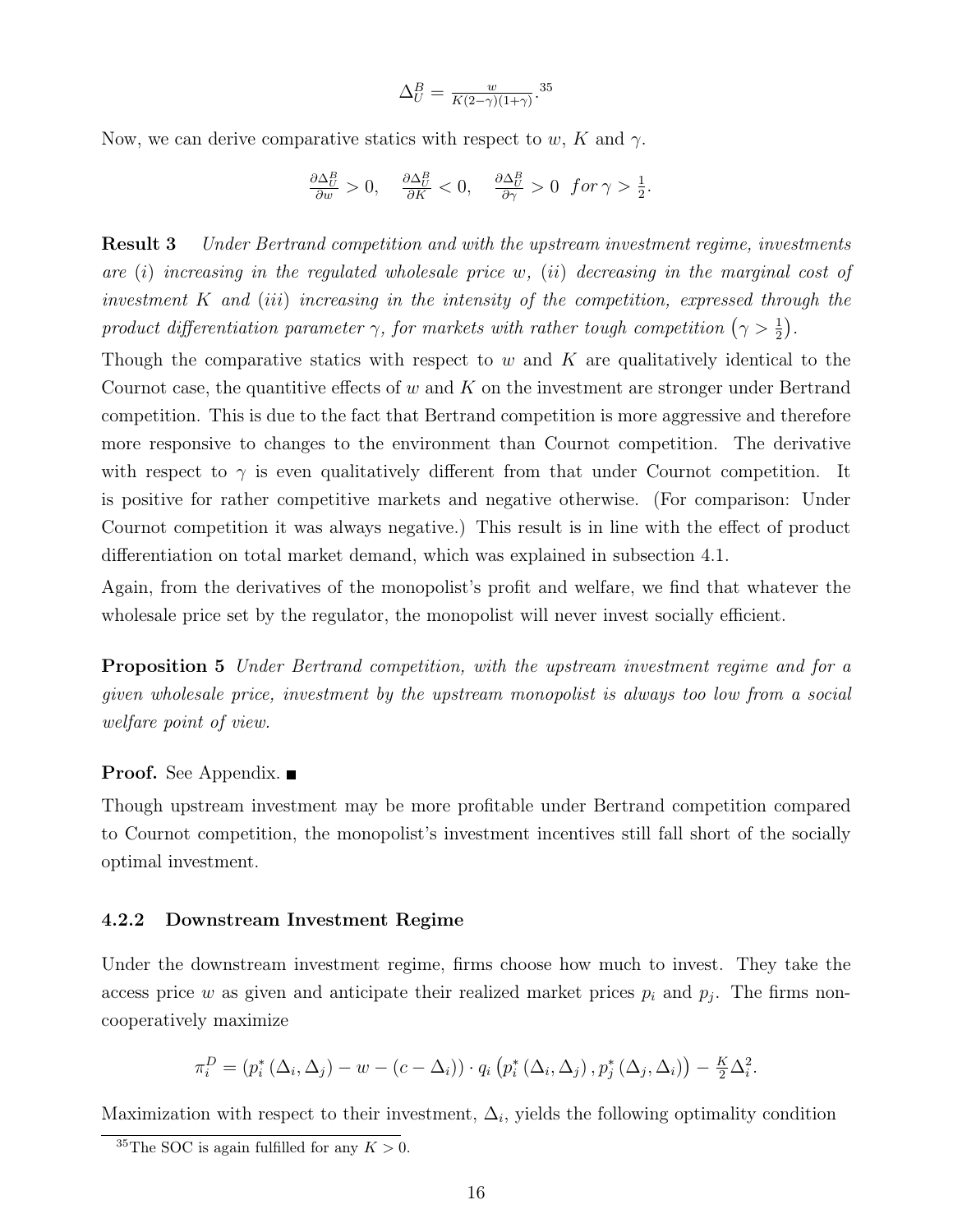$$
\frac{\partial \pi_i^D}{\partial \Delta_i} = (p_i^* - w - (c - \Delta_i)) \cdot \left( \underbrace{\frac{\partial Q_i (p_i^*, p_j^*)}{\partial p_i^*}}_{=0} \underbrace{\frac{\partial p_i^*}{\partial \Delta_i}}_{=0} + \underbrace{\frac{\partial Q_i (p_i^*, p_j^*)}{\partial p_j^*}}_{strategyic effect} \underbrace{\frac{\partial p_j^*}{\partial \Delta_i}}_{quantity effect} - \underbrace{\frac{K \Delta_i}{cost effect}}_{cost effect} \right)
$$

Again, we can distinguish between different effects in the investment decision. The cost effect is identical to the Cournot case. The quantity effect has the same sign as before, but as quantities are usually higher under Bertrand competition, its size may also be bigger. However, now a negative strategic effect exists. When a firm invests into a decrease of its own marginal costs it causes more aggressive competition in the market and hurts its own profits, resulting in a disincentive to invest.

The corresponding optimal investment level for the case of linear demand is

$$
\Delta_i^B = \frac{2(2-\gamma^2)(\alpha - w - c)}{K(1+\gamma)(2-\gamma)(4-\gamma^2) - 2(2-\gamma^2)}
$$
36

Overall (industry) investment (with symmetry)

$$
\Delta_D^B = \frac{4(2-\gamma^2)(\alpha - w - c)}{K(1+\gamma)(2-\gamma)(4-\gamma^2) - 2(2-\gamma^2)}.
$$

Again, we derive comparative statics with respect to w, K and  $\gamma$ .

$$
\tfrac{\partial \Delta_D^B}{\partial w}<0, \quad \tfrac{\partial \Delta_D^B}{\partial K}<0, \quad \tfrac{\partial \Delta_D^B}{\partial \gamma}<0 \, for \, \gamma>3/5 \, .
$$

**Result 4** Under Bertrand competition and with the downstream investment regime, investments are decreasing  $(i)$  in the regulated wholesale price w,  $(ii)$  in the marginal cost of investment K and (iii) the degree of product differentiation  $\gamma$  as long as product differentiation is not too strong.

Again, the qualitative effects of w and K on the equilibirum investment are again identical to the Cournot case. As under the upstream investment regime, the effects are quantitatively stronger under Bertrand competition due to the higher responsiveness to changes in the environment.

The effect of an increase in the competitiveness on the investment is qualitatively different and therefore of even higher interest to us. When increasing the competitiveness, both the quantity as well as the strategic effect are affected.

A larger  $\gamma$  increases the firms' output and thus, the whole industry output for  $\gamma > 1/2$ . The quantity effect of investment becomes larger as the lower cost from investment can be spread over a larger output, which affects investment positively. For  $\gamma < 1/2$  the effect of a larger  $\gamma$  on industry output is negative and hence also the quantity effect decreases in the competitiveness.<sup>37</sup>

<sup>&</sup>lt;sup>36</sup>Note that the SOC is fulfilled if  $K > 2(2-\gamma^2)^2/(1-\gamma^2)(4-\gamma^2)^2$ . It ensures that K is large enough in order to ensure an interior solution of optimal investment spending. Suppose that  $K$  is small, i.e., that investing is not too costly. Then, a large investment can always create a cost advantage which suffices to win the price war. Hence, K must be large to avoid such a corner solution.

<sup>37</sup>A more elaborate analysis of this phenomenon can be found in Subsection 4.1.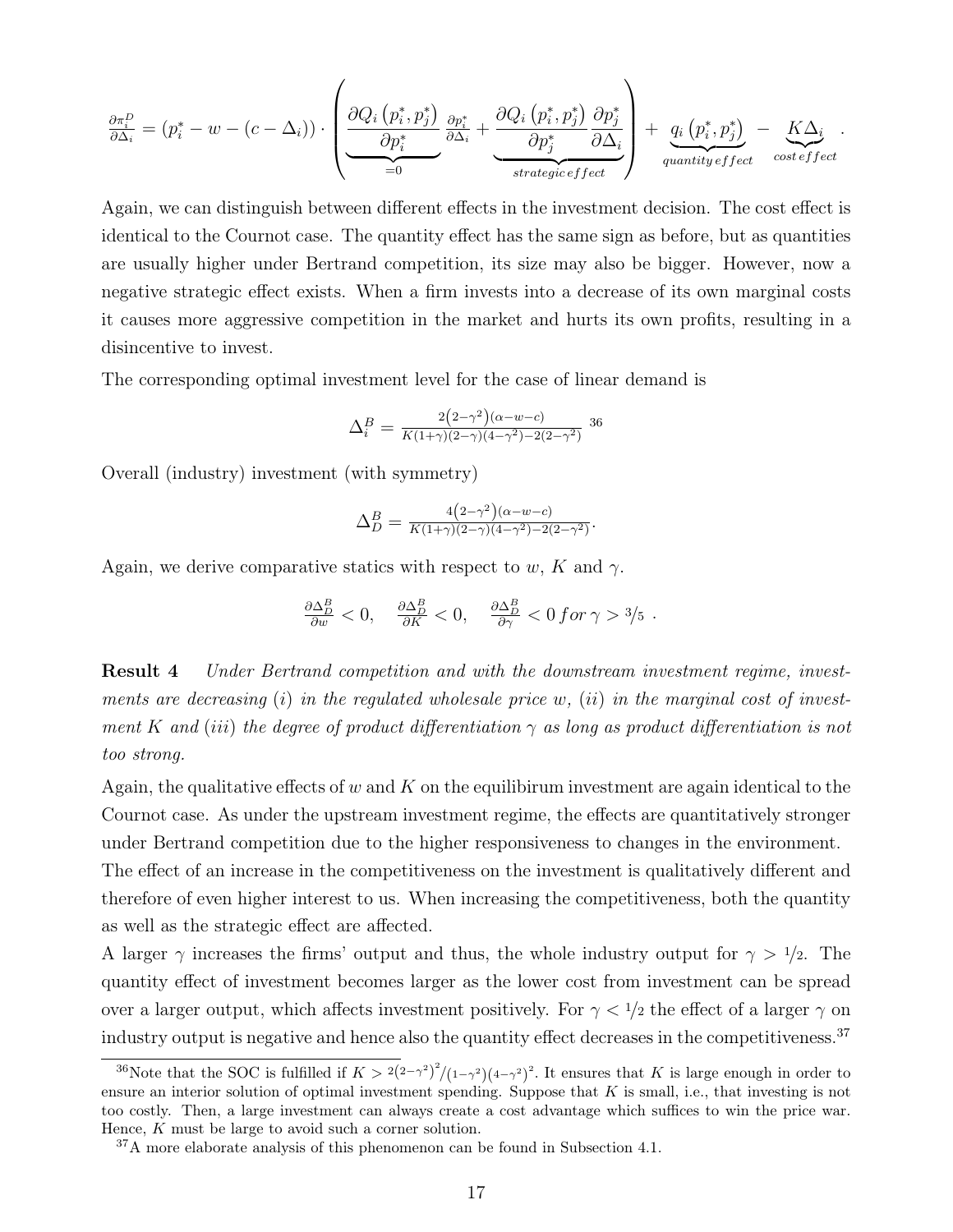In addition, a larger  $\gamma$  also makes the strategic effect more important. As this effect is always negative under Bertrand competition, having more homogeneous goods increases the (negative) strategic effect and therefore affects investment negatively. As is shown by the comparative static, the investment dampening effects are larger than the investment enhancing effect in a rather competitive environment ( $\gamma > 3/5$ ).

From the derivatives of the competitors' profits and welfare we find that, whatever the wholesale price set by the regulator, the competitors will never invest socially efficient.

**Proposition 6** Under Bertrand competition and with the downstream investment regime as well as for a given wholesale price, investment by the downstream competitors is too low from a social welfare point of view.

### **Proof.** See Appendix. ■

As firms include a negative strategic effect in their investment decision the resulting investment levels will be relatively low. Thus, under Bertrand competition the downstream investment behavior will always fall short of the socially optimal investment level.

### 4.2.3 Comparison of Upstream and Downstream Investment Regimes

Finally, we compare the investment outcomes among the two different institutional regimes in order to derive possible policy implications for the regulator. The industry-wide investment levels are given by

$$
\Delta_U^B = \frac{w}{K(2-\gamma)(1+\gamma)}, \quad \Delta_D^B = \frac{4(2-\gamma^2)(\alpha-w-c)}{K(1+\gamma)(2-\gamma)(4-\gamma^2)-2(2-\gamma^2)},
$$

From comparison of the investments we get the following proposition

**Proposition 7** Under Bertrand competition, the overall investment level is larger in the downstream investment regime relative to the upstream investment regime,  $\Delta_{Downstream}^* > \Delta_{Upstream}^*$ , whenever w is below a threshold  $w < \hat{w}_B = \frac{2-\gamma^2}{4-\gamma^2} (\alpha - c)$ . Moreover, the downstream investment regime is superior in welfare terms compared to the upstream investment regime as long as  $w < \hat{w}_B$ .

### **Proof.** See Appendix. ■

The proposition formalizes that, under Bertrand competition, the investment activity under the downstream investment regime is larger - and closer to the social optimum - than under the upstream investment regime, as long as the upstream margin is not relatively large.

This result is in contrast to what we have seen under Cournot competition, where the upstream investment regime was always inferior compared to the downstream investment regime, <sup>38</sup>.

<sup>&</sup>lt;sup>38</sup>The threshold on the wholesale price is always below the price a monopolist would set,  $\hat{w}_C < w_C^M$  $\frac{(2(\alpha-c)+\Delta_i+\Delta_j)}{4}.$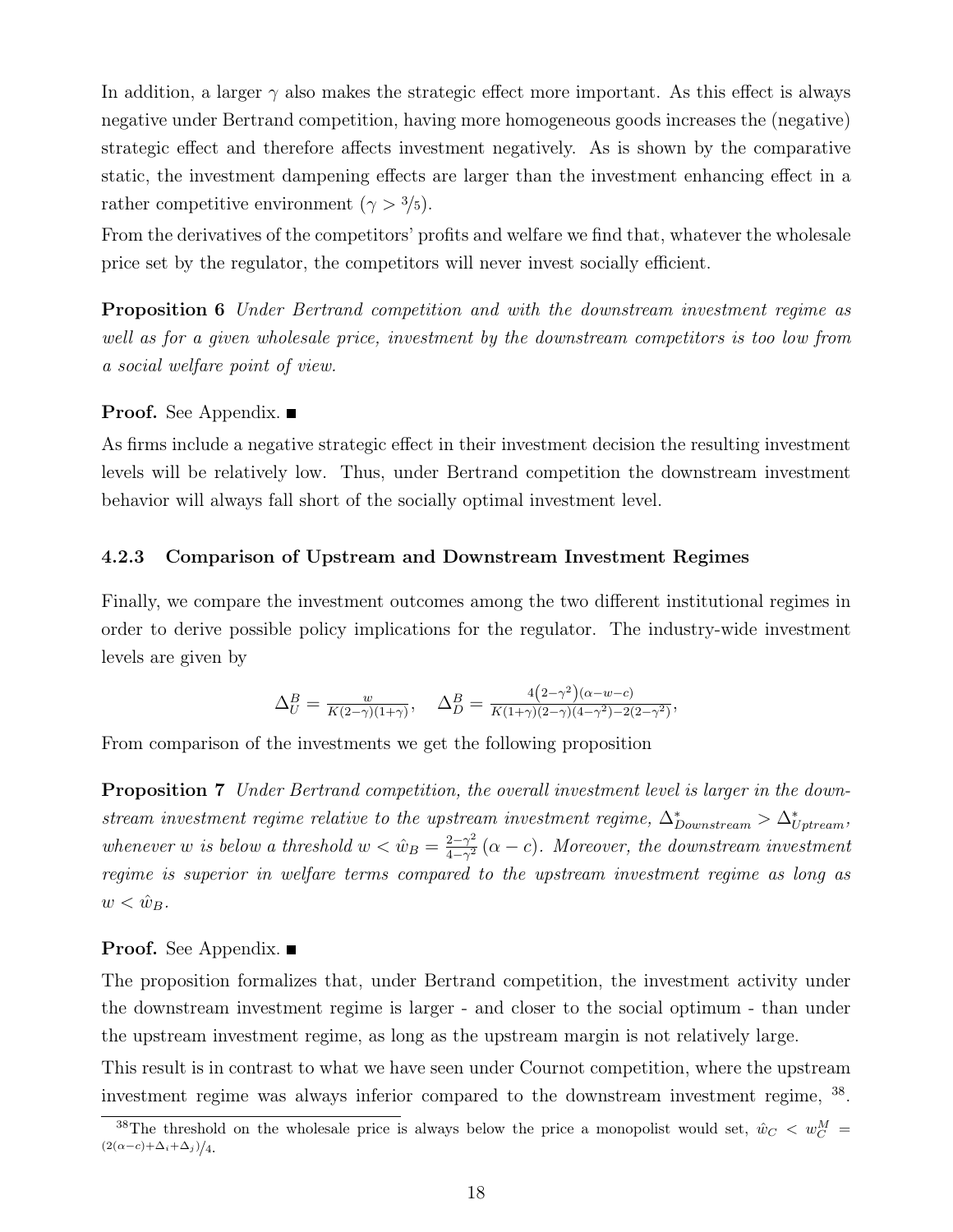This stems from two effects. On the one hand, as under Bertrand competition firms compete in strategic complements, investing makes downstream competition tougher and hence, gives downstream firms a disincentive to invest.<sup>39</sup> On the other hand, the monopolist profits from aggressive downstream competition, as a general decrease in downstream marginal costs is followed by a relatively large increase in overall quantity.<sup>40</sup> Thus, investment incentives for the upstream monopolist are relatively large when compared to the Cournot case and upstream investment exceeds downstream investment for a comparatively lower upstream margin.

As a result of the different effects at work, wholesale prices exist where upstream investment will be larger and hence, superior from a welfare perspective, than downstream investment under Bertrand competition and the opposite would hold true under Cournot competition. This is due to the fact that upstream investment under Bertrand competition is more effective than under Cournot competititon and for downstream investment, it is vice versa.

We formalize this main result of our paper in the next proposition

**Proposition 8** A range of wholesale prices  $w \in [\hat{w}_B, w_C^M]$  exists, where with linear demand and under Bertrand competition the upstream investment regime yields a superior outcome from a welfare perspective compared to the downstream investment regime, while under Cournot competition the downstream investment regime is better from a welfare perspective.

## **Proof.** See Appendix. ■

Hence, the welfare maximizing regulator should always consider in what mode the competition works at the downstream stage while determining a specific investment regime.

In addition, we have the following finding of the degree of competition on the investment outcome.

Corollary 1 Under Bertrand competition and for large upstream margins, the investment incentives of the downstream investment regime decrease relative to the upstream investment regime when competition is tougher.

## **Proof.** See Appendix. ■

This proposition states that tougher competition is enhancing investment incentives of the upstream monopolist and stifling investment incentives of the downstream competitors. The reason for this result is that the investment incentive of the upstream monopolist increases in the intensity of competition if it is already high, while tougher competition stifles the downstream firms' investment incentives, when the market is not competitive. The two effects in detail: On the one hand, increasing the competitiveness of the downstream sector increases the upstream

<sup>&</sup>lt;sup>39</sup>In comparison to the Cournot case under Bertrand competition market output is larger, what increases the quantity effect of investment and counteracts the negative strategic effect to some extent.

<sup>&</sup>lt;sup>40</sup>Formally,  $\partial q_i^B / \partial \Delta_i = (2 - \gamma^2) / (1 - \gamma^2) (4 - \gamma^2) > 0$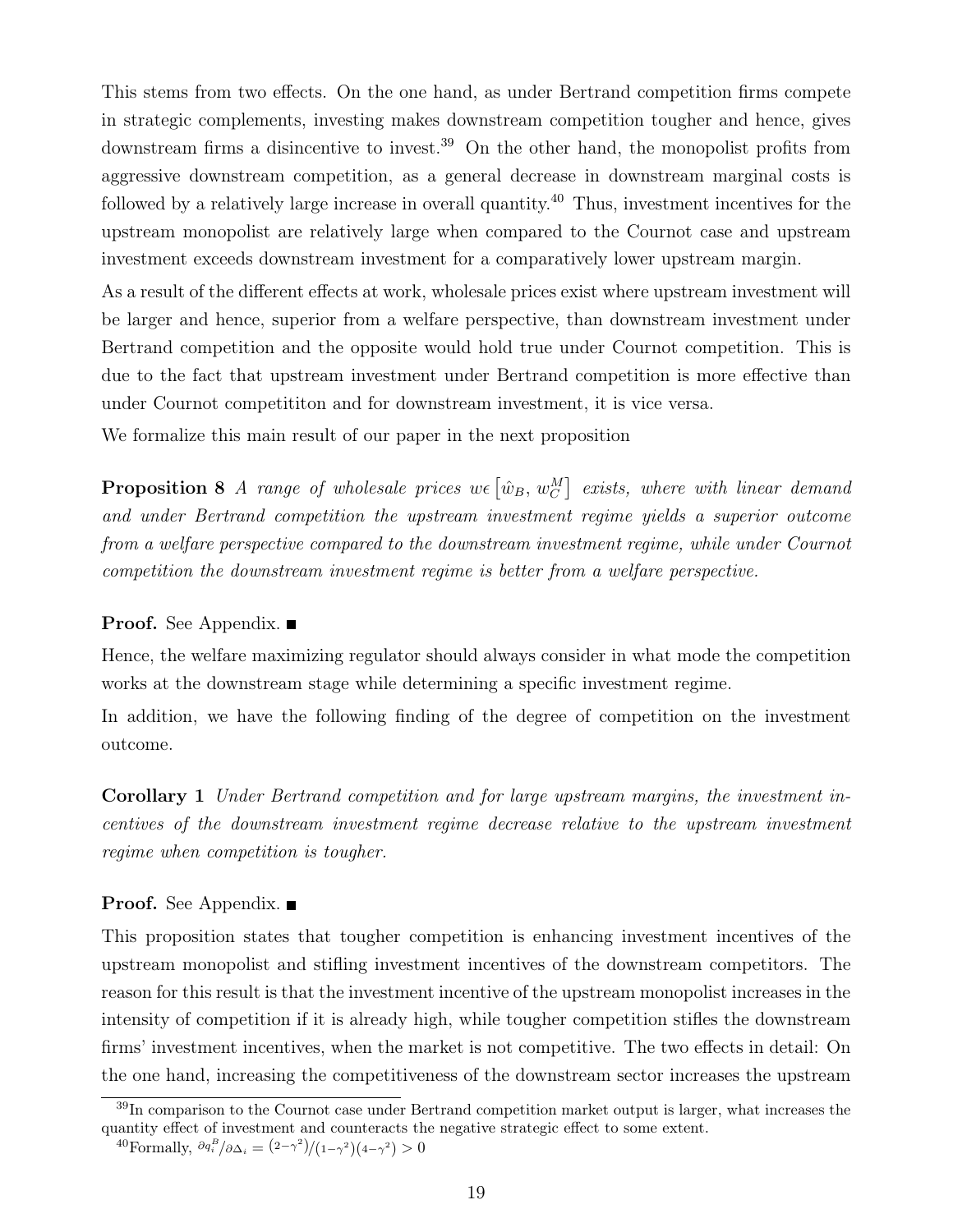investment activity, if product differentiation is not too strong. As products become more homogeneous, the strategic effect in marginally increasing a firm's output is increasing, i.e., a firm's responsiveness of a change in the rival's output (due to a decrease in their costs) increases and both (relatively) become more reactive to cost-decreases.<sup>41</sup>

On the other hand, an increase in the competitiveness of the downstream sector decreases the investment activity of the downstream firms for a rather competitive market  $\gamma > \frac{3}{5}$ . With a decrease in the degree of product differentiation, firms become more aggressive and the reaction on marginal cost decrease will be larger. Thus, investment becomes less profitable and firms will invest less. The result under Cournot competition is the opposite as the strategic effect has the reverse sign.

# 4.3 Price Regulation

At stage 1 the regulator determines the regulated wholesale price w as well as the investment regime. In this section, we will analyze how the regulator should set the wholesale price in order to achieve a good investment performance. As no clear prediction regarding the optimal investment regime exists, we will consider the optimal price regulation strategy for both regimes now.

## 4.3.1 Upstream Investment Regime

As before, for determining the optimal wholesale price we have to explore the effect on overall welfare. The social welfare measure is given by the sum of consumer and producer surplus:  $W = CS + \pi^U + 2 \cdot \pi^D$  $W = (1 + \gamma) (3 - 2\gamma) \left( \frac{(\alpha - c - w) + \frac{w}{K(2 - \gamma)(1 + \gamma)}}{(1 + \gamma)(2 - \gamma)} \right)$  $\setminus^2$  $+ 2 \cdot w \cdot \frac{\alpha - c - w + \frac{w}{K(2-\gamma)(1+\gamma)}}{(1+\gamma)(2-\gamma)} - 2 \cdot \frac{K}{2}$  $\int$   $w$  $K(2-\gamma)(1+\gamma)$  $\setminus^2$ 

**Proposition 9** Under Bertrand competition and with the upstream investment regime, welfare and consumer surplus are increasing in the regulated wholesale price w for  $w > 0$  and rather cost-effective investment technology. Thus, a welfare maximizing regulator may choose a markup over marginal cost even if this is not required to meet reservation profits of the monopolist.

## **Proof.** See Appendix.  $\blacksquare$

The proof shows that for rather cost effective investments the former effect may outweigh the latter and increasing the wholesale price over the monopolist's marginal cost may be welfare increasing. Moreover, it is also shown that for very cost efficient investments, the incentive effect is so strong that an increase in the wholesale price may result in a decrease of perceived downstream marginal cost, i.e., downstream competition will not be distorted, but intensified. Hence, for very cost-effective investments, increasing the wholesale price may also increase consumer surplus as well as the downstream firms' profits.

<sup>41</sup>A detailed explanaition of this effect can be found in the appendix.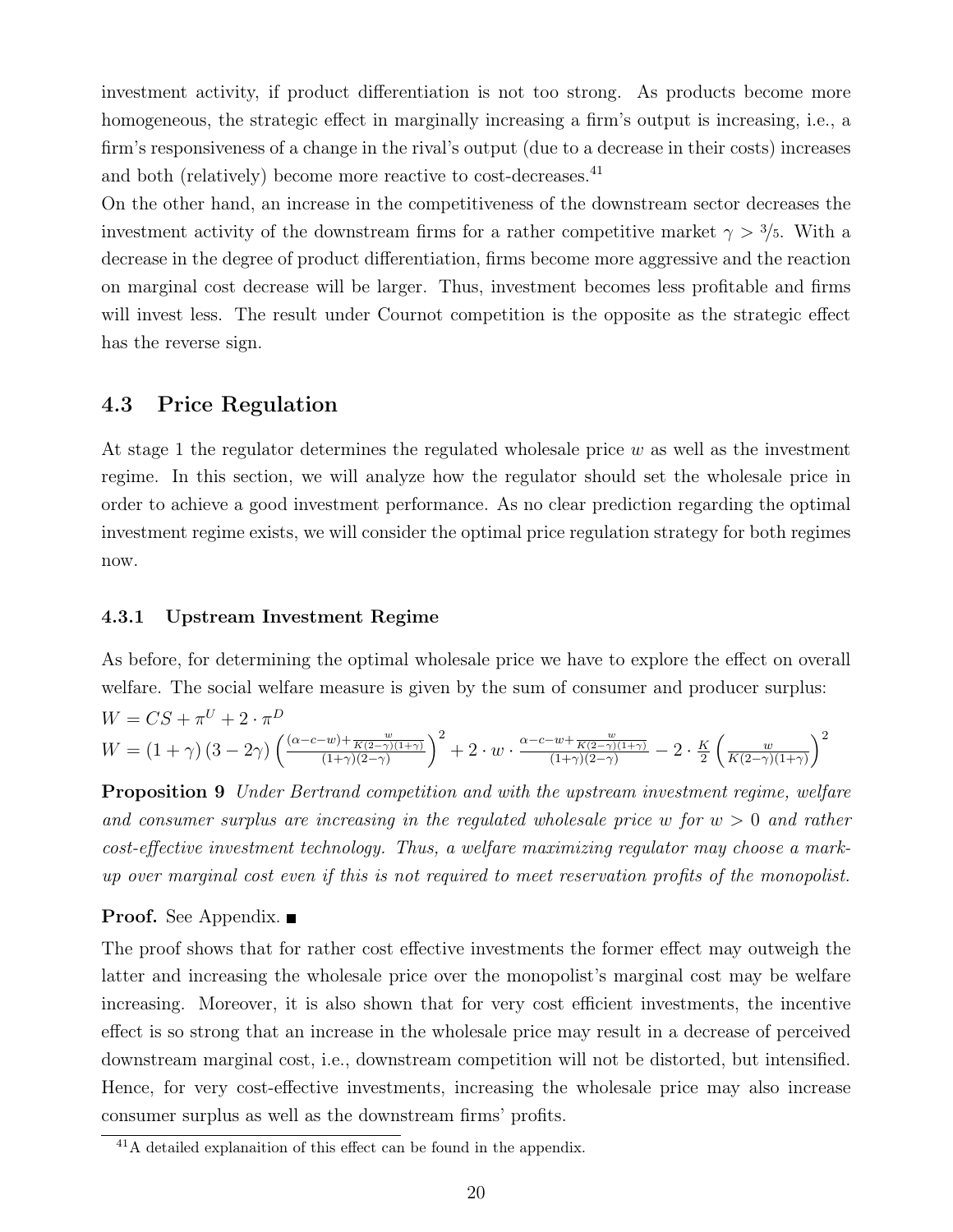### 4.3.2 Downstream Investment Regime

Under the downstream investment regime, the social welfare function is given by

$$
W = CS + \pi^{U} + 2 \cdot \pi^{D}
$$
  
\n
$$
W = \frac{(3-2\gamma)(\alpha - c - w)}{(1+\gamma)(2-\gamma)^{2}} \cdot \left(\frac{K(1+\gamma)(2-\gamma)(4-\gamma^{2})+2(2-\gamma^{2})}{K(1+\gamma)(2-\gamma)(4-\gamma^{2})-2(2-\gamma^{2})}\right)^{2} + \frac{2 \cdot w \cdot (\alpha - c - w)}{(1+\gamma)(2-\gamma)} \cdot \frac{K(1+\gamma)(2-\gamma)(4-\gamma^{2})+2(2-\gamma^{2})}{K(1+\gamma)(2-\gamma)(4-\gamma^{2})-2(2-\gamma^{2})}
$$
  
\n
$$
-K\left(\frac{4(2-\gamma^{2})(\alpha - w - c)}{K(1+\gamma)(2-\gamma)(4-\gamma^{2})-2(2-\gamma^{2})}\right)^{2}
$$

**Proposition 10** Under the downstream investment regime and Bertrand competition, welfare and consumer surplus are always decreasing in the regulated wholesale price w. Thus, a welfare maximizing regulator may choose the smallest possible wholesale price so that the monopolist can just recover its reservation profits.

### **Proof.** See Appendix.  $\blacksquare$

As before, increasing  $w$  above its smallest possible value so that the monopolist can recover its fixed costs is always detrimental for welfare as  $w > 0$  stifles investment incentives and distorts downstream competition.

Hence, the wholesale price is only an efficient instrument to incentivize investors under the upstream investment regime, but never under the downstream investment regime regardless of the mode of competition.

# 5 Extension: Partial vertical integration

A broad discussion among researchers as well as regulators on the optimal vertical structure in network industries (partial integration vs. separation) has recently emerged.<sup>42,43</sup> In this section, we shortly investigate the influence of the vertical structure on the superiority of a specific investment regime. Therefore, we study the case, where the upstream monopolist is vertically integrated into the downstream market, i.e. one of the downstream firms is owned by the upstream monopolist, and compare these findings to our results above. We denote - without loss of generality - the integrated monopolist with 1 and the independent downstream firm with 2. While the independent downstream firm only maximizes, as before, its downstream profits,  $\pi_2^D$ , the integrated firm maximizes the sum of upstream and downstream profits,  $\pi_1 = \pi^U + \pi_1^D$ .

 $^{42}$ A good overview is provided by Motta (2004). Some recent literature discusses different vertical structures explicitely, Cremer et al. (2006) and Höffler and Kranz (2007a, 2007b).

<sup>&</sup>lt;sup>43</sup>The discussion reached at its peak with the European Commission forcing the German company E.On to sell its German electricity transmission grid.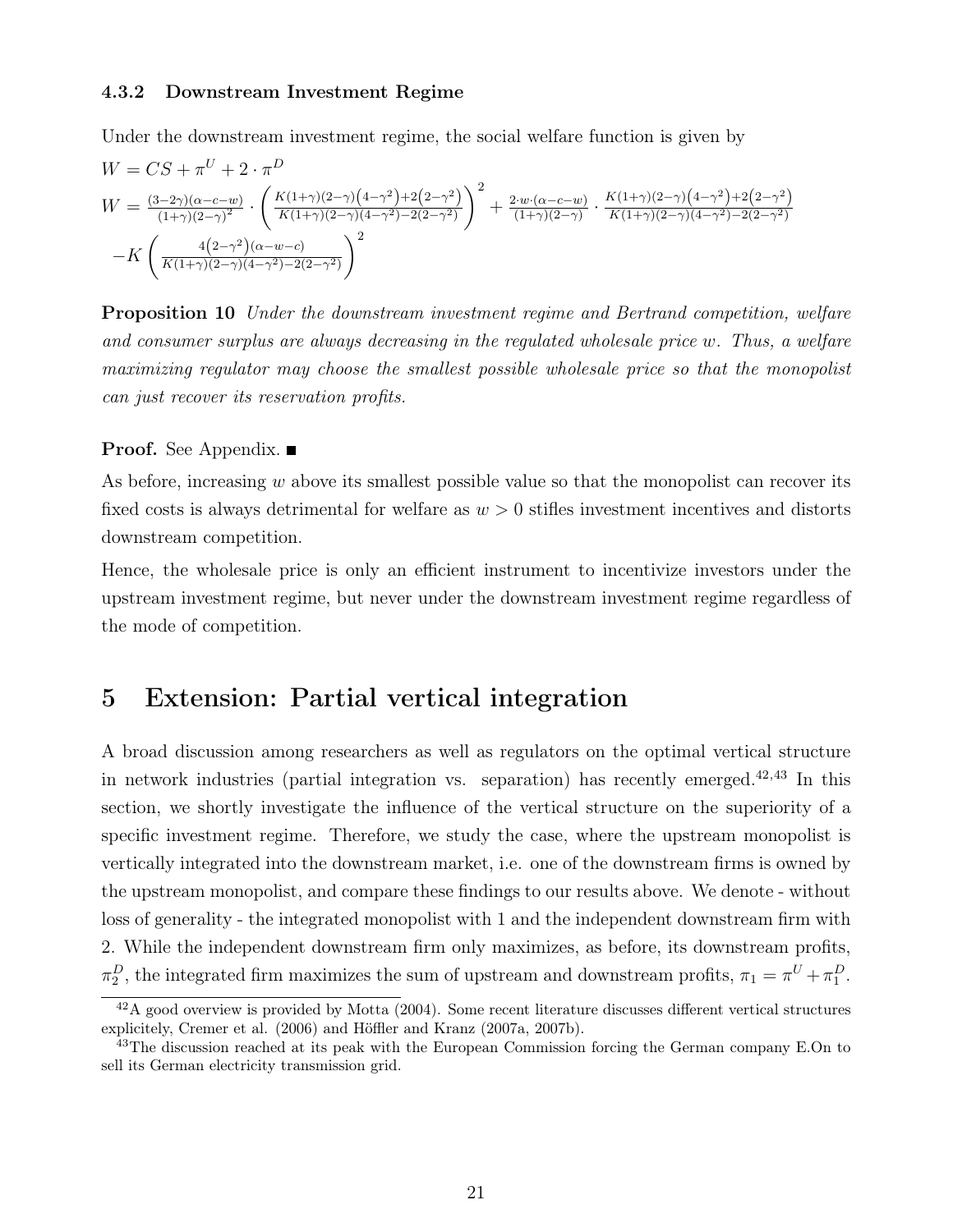# 5.1 Cournot Game

### 5.1.1 Competition Stage

At stage 3, two firms with differentiated products compete downstream in quantities taking the investment decision as well as the regulated access price as given. Except for the firms' individual marginal cost, competition will be identical across investment regimes. The integrated monopolist faces the following objective function

$$
\pi_1 = w \cdot q_2 + (P_1(q_1, q_2) - c_1) \cdot q_1 = w \cdot q_2 + (P_1(q_1, q_2) - (c - \Delta_1)) \cdot q_1
$$

and the independent downstream competitors

$$
\pi_2 = (P_2(q_2, q_1) - w - c_2) \cdot q_2 = (P_2(q_2, q_1) - (w + c - \Delta_2)) \cdot q_2.
$$

A Nash-Equilibrium in quantities exists in which each downstream firm produces an output of  $q_i^* := \arg \max_{q_i} \pi_i$ . For the reference case of linear demand, this becomes

$$
q_1^* = \frac{(2-\gamma)\cdot(\alpha-c) + \gamma\cdot w + 2\cdot\Delta_1 - \gamma\cdot\Delta_2}{4-\gamma^2} \quad and \quad q_2^* = \frac{(2-\gamma)\cdot(\alpha-c) - 2\cdot w + 2\cdot\Delta_2 - \gamma\cdot\Delta_1}{4-\gamma^2}.
$$

Note that the higher the upstream margin  $w$  the bigger are the distortions on the downstream market. While the integrated firm sells a higher quantity, the independent firm's sales decrease.

### 5.1.2 Investment Stage

As before at stage 2, the respective investor decides on investment in the downstream firms' marginal costs. The setting differs depending on the investment regime the regulator has chosen.

Upstream Investment Regime The upstream firm maximizes with respect to the nondiscrimination rule  $\Delta_1 = \Delta_2 = \Delta$ .

$$
\pi_1 = w \cdot q_2^* (\Delta_2, \Delta_1) + (P_1 (q_1^* (\Delta_1, \Delta_2)) - (c - \Delta_1)) \cdot q_1^* (\Delta_1, \Delta_2) - 2 \cdot \frac{K}{2} \cdot \Delta_i^2, \ i = 1, 2^{45}
$$

Downstream Investment Regime The downstream firms maximize

$$
\pi_1 = w \cdot q_2^* (\Delta_2, \Delta_1) + (P_1 (q_1^* (\Delta_1, \Delta_2)) - (c - \Delta_1)) \cdot q_1^* (\Delta_1, \Delta_2) - \frac{K}{2} \cdot \Delta_1^2
$$

<sup>44</sup>Total industry output is  $Q^* = (2\cdot(2-\gamma)\cdot(\alpha-c)-(2-\gamma)\cdot w+(2-\gamma)\cdot(\Delta_1-\Delta_2))/(4-\gamma^2)$  and market prices are  $p_1^* =$ 

 $((2-\gamma)(\alpha+(1+\gamma)\cdot c)+\gamma\cdot w-(2-\gamma^2)\Delta_1-\gamma\Delta_2)/(4-\gamma^2)$  and  $p_2^* = ((2-\gamma)(\alpha+(1+\gamma)\cdot c)+(2-\gamma^2)\cdot w-(2-\gamma^2)\Delta_1-\gamma\Delta_2)/(4-\gamma^2)$ .<br>
45 The equlibrium investment level is  $\Delta^* = (w(2-\gamma)(4-\gamma^2+2\gamma)+2(2-\gamma)^2\cdot(\alpha-c))/2((4-\gamma^2)^2K-(2-\gamma)^2)$ .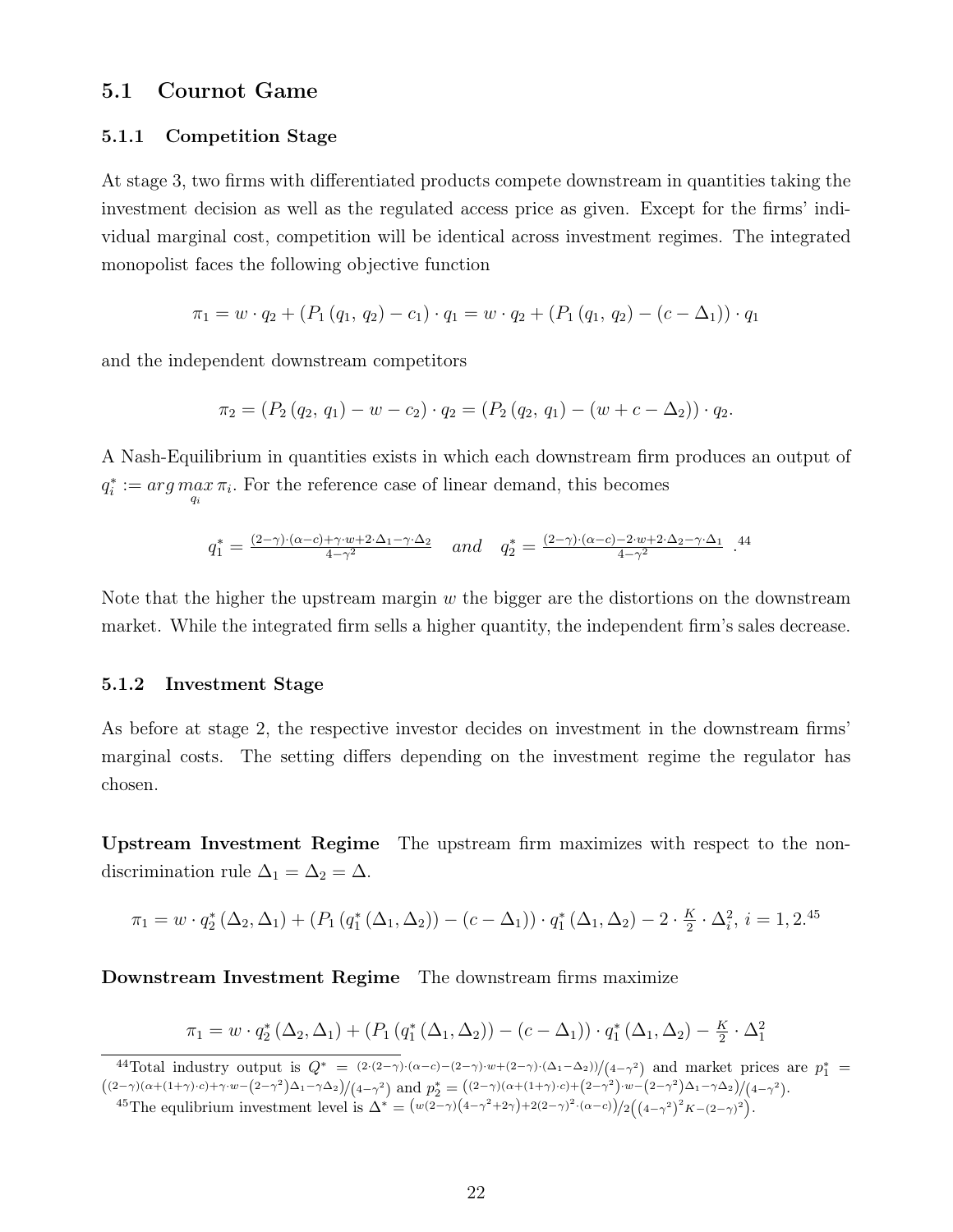$$
\pi_2 = (P_2(q_2^*(\Delta_2, \Delta_1)) - (w + c - \Delta_2)) \cdot q_2^*(\Delta_2, \Delta_1) - \frac{K}{2} \cdot \Delta_2^2,
$$

## 5.2 Bertrand Game

### 5.2.1 Competition Stage

At stage 3, two firms with differentiated products compete downstream in prices taking the investment decision in stage 2,  $\Delta_i$ , as well as the regulated access price, w, as given. Except for the firms' individual marginal cost  $c_i$ , depending on the previous investment in cost-reduction  $\Delta_i$  competition will be identical across investment regimes.

The firms face the same objective functions as before.

A Nash-Equilibrium in prices exists in which each downstream firm produces an output of  $q_i^* := \arg \max_{p_i} \pi_i$ . For the reference case of linear demand, this becomes

$$
q_1^*=\tfrac{(1-\gamma)(2+\gamma)\cdot(\alpha-c)+\gamma\cdot\left(1-\gamma^2\right)\cdot w+\left(2-\gamma^2\right)\cdot\Delta_1-\gamma\cdot\Delta_2}{(1-\gamma^2)(4-\gamma^2)}
$$

for the integrated monopolist and

$$
q_2^* = \frac{(1-\gamma)(2+\gamma)\cdot(\alpha-c)-2\cdot\left(1-\gamma^2\right) \cdot w + \left(2-\gamma^2\right) \cdot \Delta_2 - \gamma \cdot \Delta_1}{(1-\gamma^2)(4-\gamma^2)}
$$

for the independent competitor.<sup>47</sup>

### 5.2.2 Investment Stage

As before at stage 2, the investor decides on investment. The setting differs depending on the investment regime the regulator has chosen.

Upstream Investment Regime The upstream firm maximizes with respect to the nondiscrimination rule  $\Delta_1 = \Delta_2 = \Delta$ 

$$
\pi_1^U = w \cdot q_2 (p_2^*(\Delta_2, \Delta_1), p_1^*(\Delta_1, \Delta_2)) + (p_1^*(\Delta_1, \Delta_2) - (c - \Delta_1)) \cdot q_1 (p_1^*(\Delta_1, \Delta_2), p_2^*(\Delta_2, \Delta_1)) - 2 \cdot \frac{K}{2} \cdot \Delta^{2, 48}
$$

<sup>46</sup>The equlibrium investment levels are

 $\Delta_1^*$  =  $($  $4 \cdot (2 - \gamma) \cdot (\alpha - c) ((4 - \gamma^2)^2 \cdot K - 8 - 4 \cdot \gamma) + \gamma \cdot (((4 - \gamma^2)^2 \cdot K - 8) \gamma + 32) \cdot w) / ((4 - \gamma^2)^2 \cdot K - 8)^2 - (4 \cdot \gamma)^2)$  and  $\Delta_2^* =$  $(4-(2-\gamma)\cdot(\alpha-c)\cdot((4-\gamma^2)^2\cdot K-8-4\cdot\gamma)-4\cdot(((4-\gamma^2)^2\cdot K-8)2-\gamma^3)\cdot w)/((4-\gamma^2)^2\cdot K-8)^2-(4\cdot\gamma)^2)$ . Note that the investment level of the integrated firm is always higher than of the independent firm,  $\Delta_1^*$  >  $\Delta_2^*$ , as the vertically integrated firm has lower marginal costs.

47Total industry output is  $Q^* = (2\cdot(1-\gamma)(2+\gamma)\cdot(\alpha-c)-(2-\gamma)\cdot(1-\gamma^2)\cdot w+(1-\gamma)(2+\gamma)\cdot(\Delta_1+\Delta_2))/(1-\gamma^2)(4-\gamma^2)$  and market prices are  $p_1^* = \frac{((2+\gamma)((1-\gamma)\alpha+c)-2\Delta_1-\gamma\Delta_2+3\gamma w)}{(4-\gamma^2)}$  and  $p_2^* = \frac{((2+\gamma)((1-\gamma)\alpha+c)-2\Delta_2-\gamma\Delta_1+(2+\gamma^2)w)}{(4-\gamma^2)}$ .<br><sup>48</sup>The equlibrium investment level is  $\Delta^* = \frac{((1-\gamma)(2+\gamma)\cdot(\alpha-c)+(2+2\gamma-\gamma^2)w}{((1+\gamma)(2-\gamma)^2K-(1-\gamma))(2+\gamma)}$ .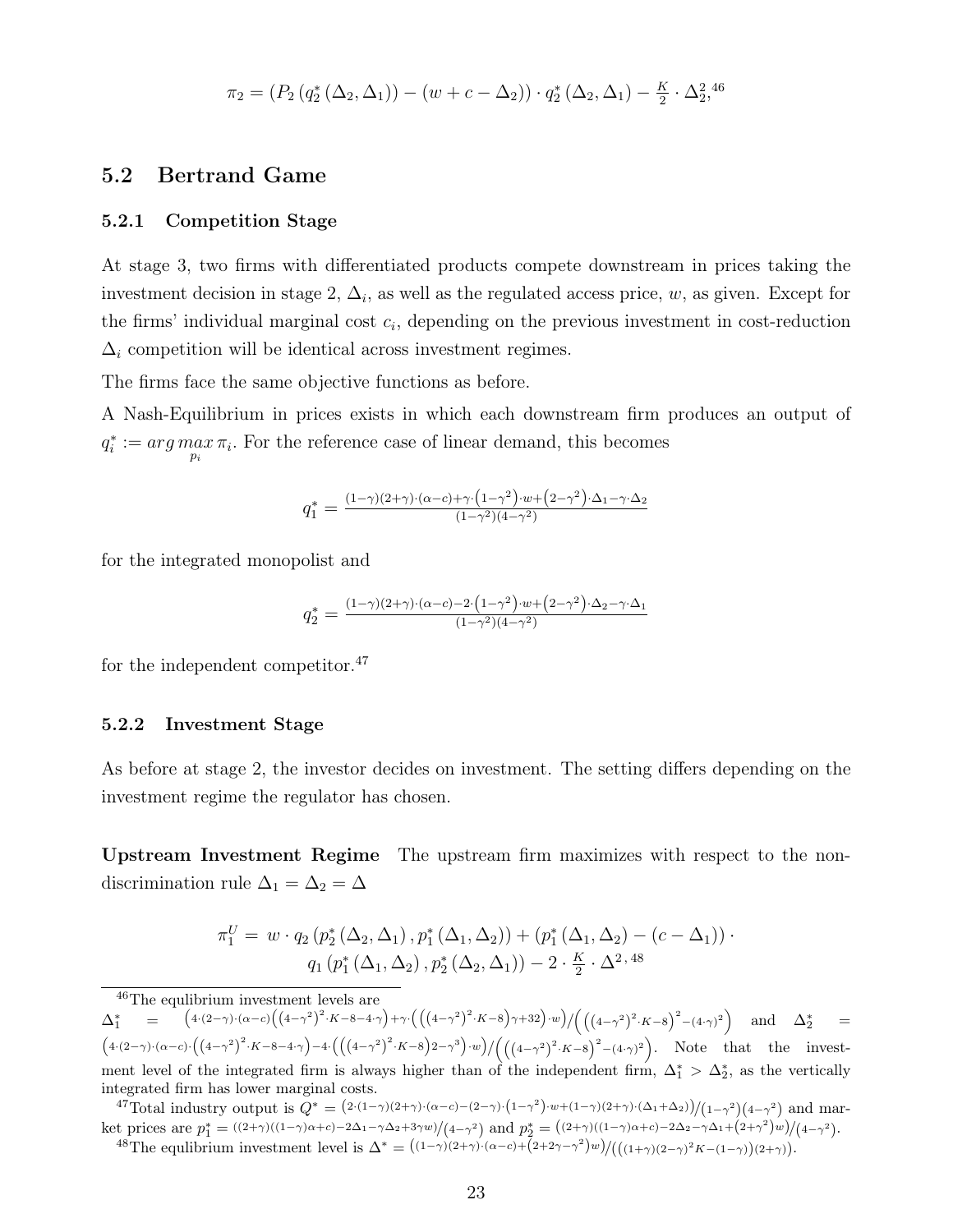Downstream Investment Regime The downstream firms maximize

$$
\pi_1^U = w \cdot q_2 (p_2^*(\Delta_2, \Delta_1), p_1^*(\Delta_1, \Delta_2)) + (p_1^*(\Delta_1, \Delta_2) - (c - \Delta_1)) \cdot \n q_1 (p_1^*(\Delta_1, \Delta_2), p_2^*(\Delta_2, \Delta_1)) - \frac{K}{2} \cdot \Delta_1^2,
$$
\n
$$
\pi_2 = (p_2^*(\Delta_2, \Delta_1) - w - (c - \Delta_2)) \cdot q_2 (p_2^*(\Delta_2, \Delta_1), p_1^*(\Delta_1, \Delta_2)) - \frac{K}{2} \cdot \Delta_2^2
$$

# 5.3 Comparison of investment regimes

Comparing the investment incentives, we get the following result:

**Proposition 11** Under vertical integration, the overall investment level is always larger in the downstream investment regime relative to the upstream investment regime, regardless of the mode of competition.

### **Proof.** See Appendix. ■

This result is in contrast to the setting with a vertically separated industry, where we have found that different investment regimes are superior under different modes and intensities of competition. However, when the upstream monopolist is vertically integrated, the regulator should always choose the downstream investment regime. The intuition behind this result is as follows: The investment incentives for the integrated firm in its own downstream marginal costs are identical among investment regimes. Hence, we can focus on the incentives to invest in the independent firm's marginal costs. The independent firm faces similar incentives as in our analysis before. The integrated firm faces two diametrical effects when investing: It benefits from investment as this increases sales (to the rival) on the wholesale market. But investment now also hurts the monopolist's downstream affiliates profits as it makes downstream competition tougher. Hence, the integrated firm always has relatively modest incentives to invest. As under the upstream investment regime investment levels have to be equal across downstream competitors, overall investment will be lower. Therefore, the downstream investment regime yields greater investment outcomes relative to the upstream investment regime.

Finally, we can compare the different investment regimes under different vertical structures. The results are summerized in the following proposition:

**Proposition 12** Under Cournot competition the downstream investment regime under vertical integration is always welfare optimal. Under Bertrand competition, three cases have to be distinguished: The upstream investment regime under vertical separation is optimal whenever  $w > (2-\gamma^2)/(4-\gamma^2) \cdot (\alpha-c)$  and  $w > 8(1+\gamma)/(2+\gamma)(12+5\gamma-3\gamma^2) \cdot (\alpha-c)$ . The downstream investment regime under vertical integration is optimal whenever  $w < \frac{8(1+\gamma)}{(2+\gamma)(2+\gamma)(12+5\gamma-3\gamma^2)} \cdot (\alpha - c)$  and  $\gamma > 9/10$ . The downstream investment regime under vertical separation is optimal for  $\gamma < 9/10$ and  $w < (2-\gamma^2)/(4-\gamma^2) \cdot (\alpha - c)$ .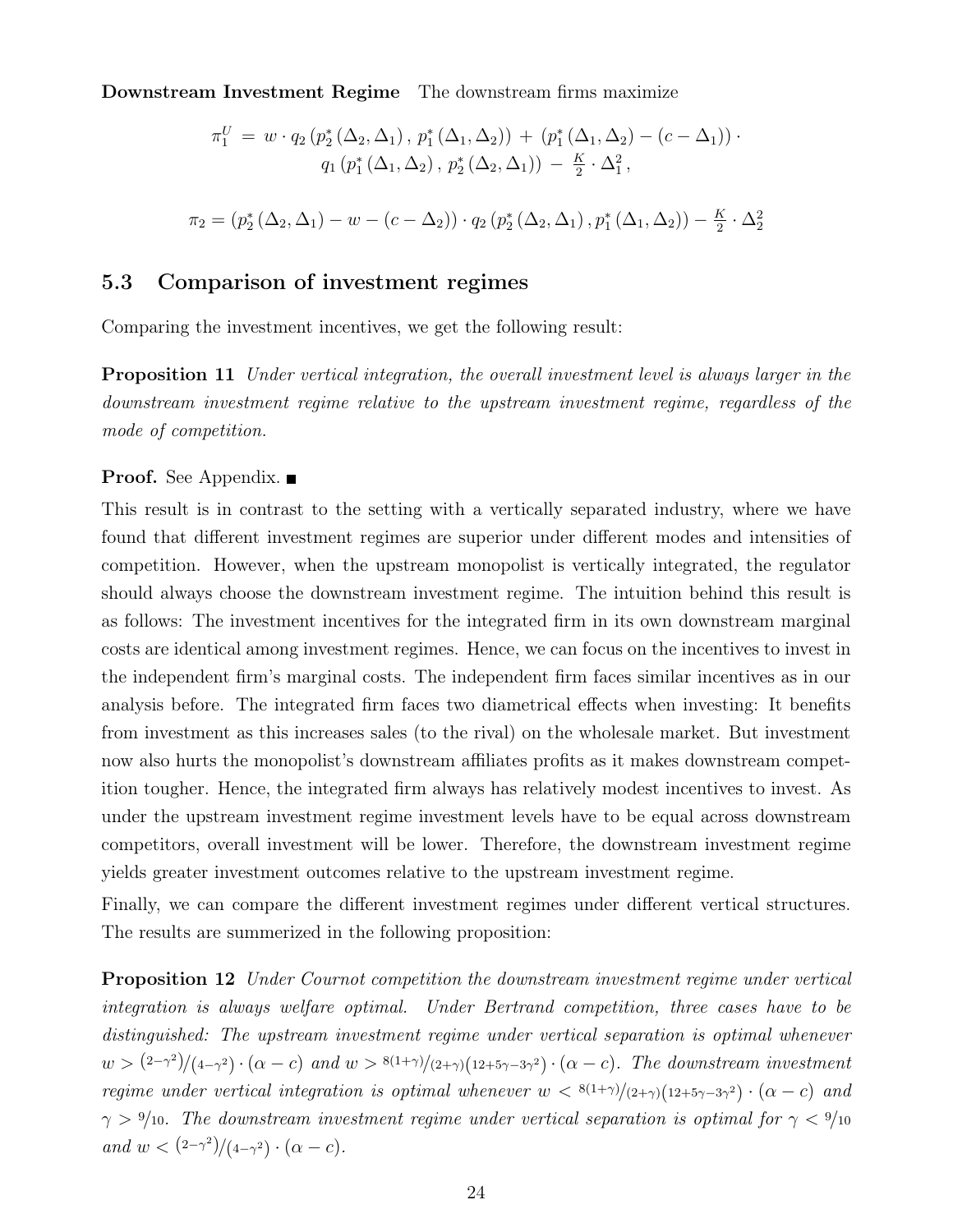### **Proof.** See Appendix.  $\blacksquare$

Under Cournot competition the downstream investment regime under vertical integration is always welfare optimal. Under Bertrand competition, we get three cases, where different combinations are optimal from a welfare perspective. Here, we only provide a short graphical illustration for the more interesting Bertrand case. A more thourough, technical illustration is provided in Appendix A.3.

The upstream investment regime under vertical integration is never optimal. The upstream investment regime under vertical separation is optimal for all  $w/\gamma$ -combinations in area (A). That is under high levels of  $w$ . The downstream investment regime and vertical integration is optimal for  $\psi/\gamma$ -combinations in area (B) and the downstream investment regime and vertical separation is optimal for  $w/\gamma$ -combinations in area  $(C)$ .



Figure 1: Welfare optimal combinations of investment regime and vertical structure under Bertrand competition

While the upstream investment regime is superior for relatively high levels of  $w$ , the downstream investment regime is so for lower levels. Whereas the upstream investment regime should only be chosen together with vertical separation, under the downstream investment regime the optimal vertical structure depends on the degree of competition. Though for most of the parameter range vertical separation is optimal, for very competitive markets vertical integration yields better investment outcomes. Investment by the integrated firm in its own affiliate's cost structure triggers tougher competition on the downstream market and hence, might increase sales on the wholesale market. This gives the integrated firm an additional incentive to invest. The tougher competition becomes, the stronger is this effect.

# 6 Conclusion

In this paper, we developed a framework to explore the performance of different regulation imposed investment regimes in a vertically related industry. We compared investments in the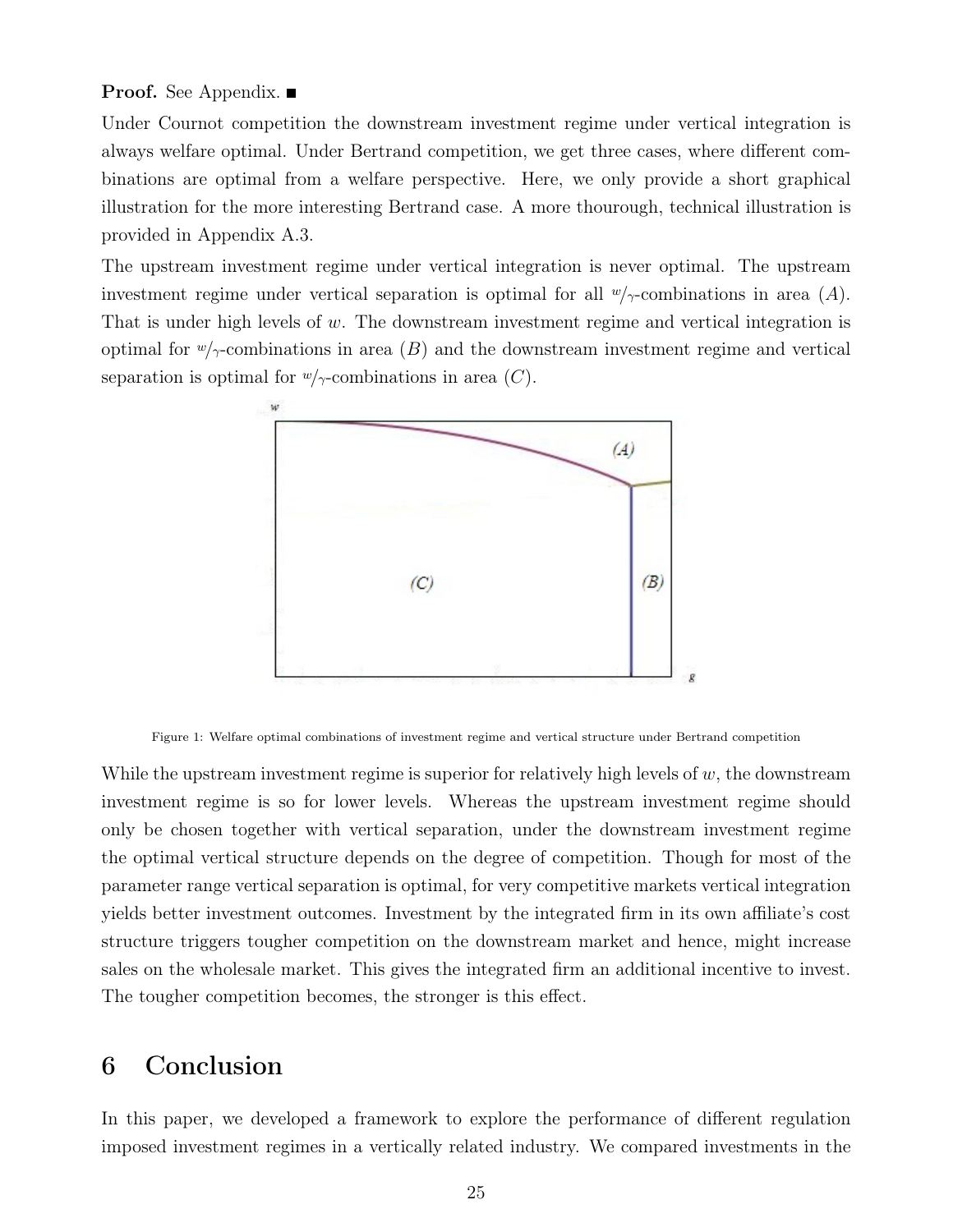implementation of a new technology by a regulated upstream monopolist to investments by downstream competitors. We have shown that a welfare maximizing regulator should always consider the nature of downstream competition when determining an investment regime, as different regulatory approaches may be optimal under different modes of competition.

In our model a vertically related monopolistic industry is confronted with a new technological opportunity making available new investment possibilities. As the investment is not directly linked to one of the vertically related segments, it is the regulator who ultimately decides which segment should be responsible for investment. Though the investment possibility is the same in all investment regimes, the incentives to invest differ among these regimes as the regulated upstream monopolist and the (unregulated) downstream firms face different objective functions. More specifically, the investment objective functions are crucially shaped by the nature of downstream competition. We found that, under Cournot competition downstream investment incentives are relatively strong, while under Bertrand competition upstream investment incentives are relatively strong. As all of the investment regimes fall short of the socially optimal investment level, the regulator should always choose the regime providing the strongest incentives to invest. Therefore, in a vertically separated industry under Cournot competition the downstream investment regime is always superior from a welfare point of view, while under Bertrand competition, market environments exist, where the upstream investment regime provides superior investment incentives. Moreover, we found that in a vertically integrated industry, the downstream investment regime always provides the best possible investment incentives.

Furthermore, we showed that the regulator can use the regulated wholesale price as an instrument to achieve an investment outcome closer to the first-best. Increasing the wholesale price enhances upstream investment and dampens downstream investment. This comes at the potential cost of distorting downstream competition and hence welfare. While under the upstream investment regime a wholesale price above cost may be welfare enhancing, under the downstream investment regime the regulator should always choose the smallest possible wholesale price so that the monopolist can just cover its fixed as well as potential investment costs. This result holds under Cournot as well as under Bertrand competition.

Our results have important implications for regulatory policy making and justify sector-specific approaches. Besides considering the specific characteristics of the investment as its coststructure or where the effects of investment finally occur, the nature and intensity of competition should also be taken into account when the regulator determines the investment regime. These findings are in particular relevant for industries that undergo rapid technological change as is visible in the electricity industry.

As pointed out before, it is a common notion in the literature to interpret different natures of competition as a manifestation of the importance of capacity constraints. This interpretation allows us to derive the following tentative implications for regulatory policy: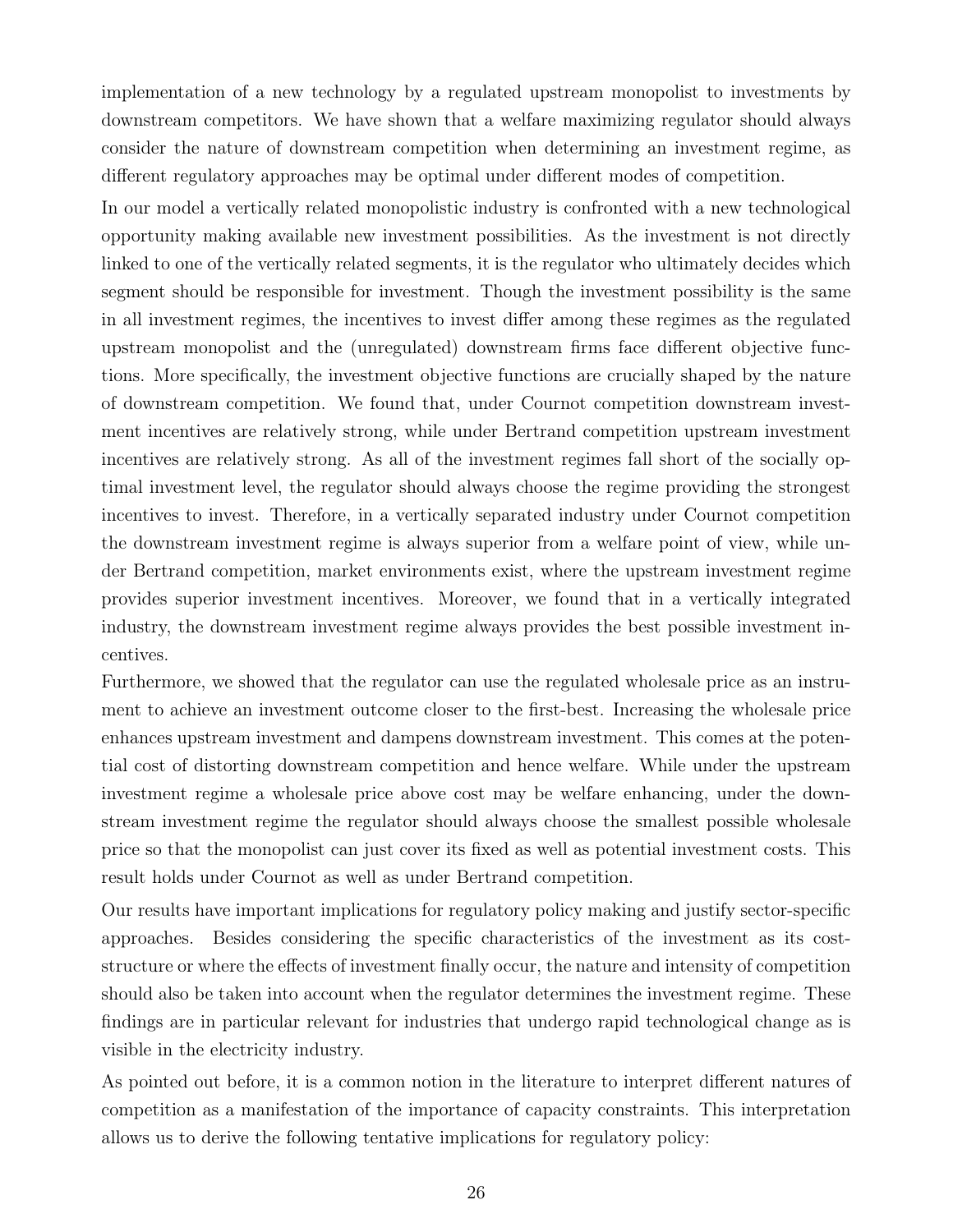In sectors where capacity constraints play an important role on the downstream market, the regulator should opt for the downstream investment regime, as it provides the most efficient investment incentives. This should be accompanied with relatively tough price regulation of the upstream monopolist, as this further improves investment incentives.

In contrast, when capacity constraints are inconsequential and upstream fixed costs in an industry are high (which is often the case in industries where investment has taken place recently) the regulator should opt for the upstream investment regime, as this would provide the most efficient investment regime. This should be accompanied with rather loose price regulation. A similar setting is often given just after cost-plus regulation has been abandoned in an industry.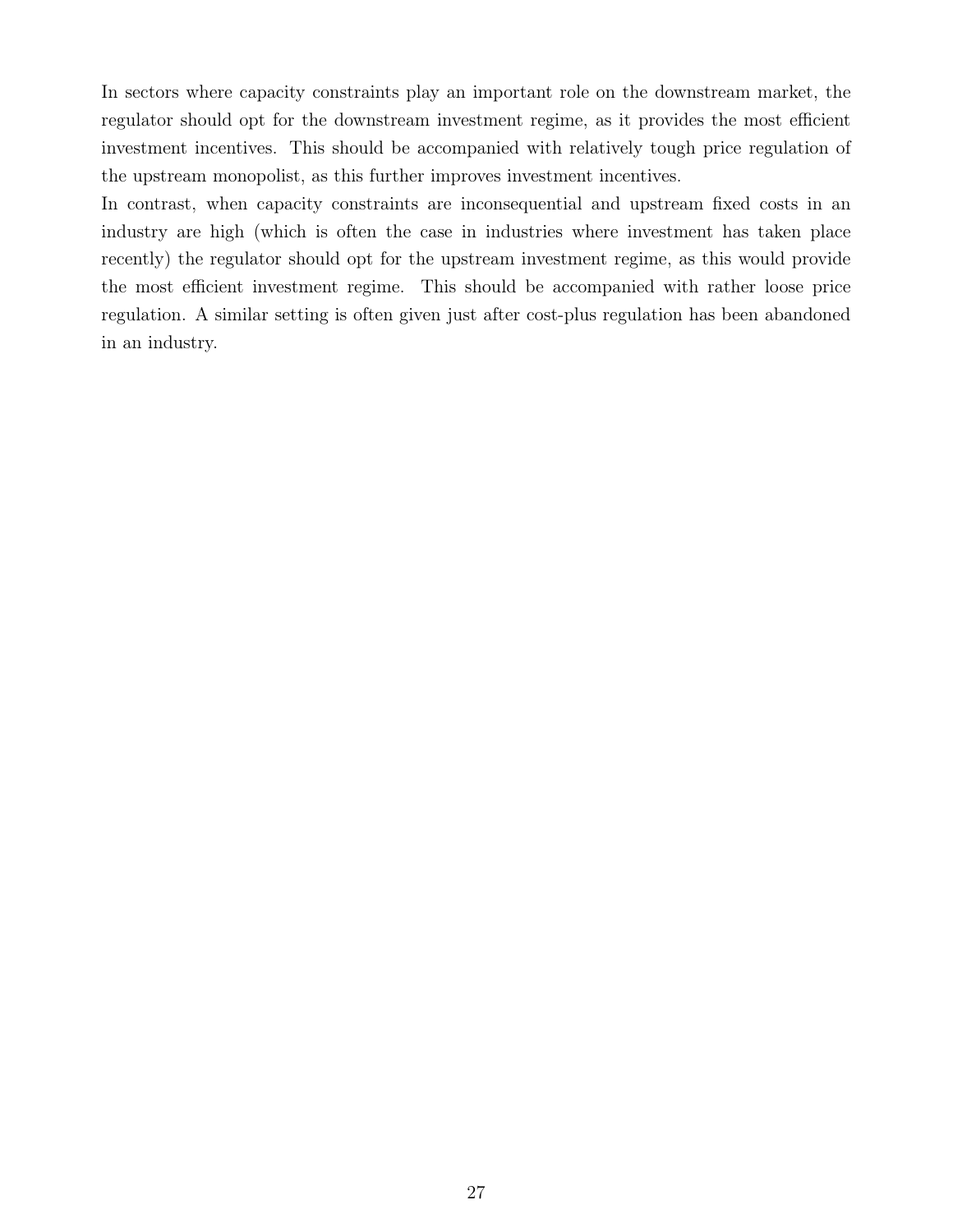# A Appendix

### A.1 Product differentiation and competition

Under Bertrand competition the effect of the degree of product differentiation  $\gamma$  on industry output is negative if product differentiation is already strong  $(\gamma < 1/2)$ , while it is positive when product differentiation is weak  $(\gamma > 1/2)$ . This result is due to two countervailing effects. It can be explained by looking at the equilibrium outputs along the equilibrium prices  $(p_i = p_j = p)$  depending on  $\gamma$ . We define the equilibrium output as  $q(\gamma, p(\gamma)) = a(\gamma) - ((b(\gamma) - c(\gamma))p(\gamma))$ , where  $a(\gamma) = \alpha/1+\gamma$ ,  $b(\gamma) = 1/1-\gamma^2$  and  $c(\gamma) = \gamma/1-\gamma^2$ . Total differentiation of this expressions gets us get  $dq/d\gamma(\gamma, p(\gamma)) =$  $\frac{da}{d\gamma} - \left(\frac{db}{d\gamma} - \frac{dc}{d\gamma}\right)p\left(\gamma\right) - \left(b - c\right)\frac{dp}{d\gamma}$ . The first two terms describe the direct effect of increasing the product differentiation. This can also seen by differentiating the demand  $q_i = \alpha/1+\gamma-1/1-\gamma^2p+\gamma/1-\gamma^2p$ , what gives  $\partial q_i/\partial \gamma = \partial/\partial \gamma (1-\gamma)\partial \gamma (-\gamma^2 - 1-\gamma/1-\gamma^2)p = 1/\gamma+1 (p-1) < 0$  captures the reduced demand of good i through decreasing the degree of product differentiation and is clearly negative. Moreover, a second, for us more interesting, (indirect) effect which works through the market mechanism is at work. Decreasing the degree of product differentiation makes competition tougher, decreases the market price and therefor results in a higher quantity:  $-(b-c) d/d_{\gamma}(1-\gamma/2-\gamma) > 0$ . Expressed in a rather intuitive way this means that with an increasing  $\gamma$  the demand for both products decreases (direct effect), but as prices also decrease (indirect effect) demand also increases. For a rather high degree of product differentiation,  $\gamma = 1/2$ , the direct effect dominates the indirect effect, but if products are already homogeneous the indirect effect is larger than the direct effect and quantity increases, although valuation for the product decreases.

## A.2 Price regulation under Cournot competition

The regulator faces a trade-off when increasing the wholesale price  $w$  above the monopolist's marginal cost. While a higher wholesale price strengthens the monopolist's investment incentive, downstream competition will be distorted as a wholesale price above marginal cost creates a double marginalization problem. For determining the optimal wholesale price a comparison of these effects is necessary. The social welfare measure is given by the sum of consumer and producer surplus:

$$
W = CS + \pi^{U} + 2 \cdot \pi^{D}
$$
  

$$
W = (3 + \gamma) \left( \frac{\alpha - c - w + \frac{w}{K(2 + \gamma)}}{2 + \gamma} \right)^{2} + 2 \cdot w \cdot \frac{\alpha - c - w + \frac{w}{K(2 + \gamma)}}{2 + \gamma} - K \left( \frac{w}{K(2 + \gamma)} \right)^{2}
$$

We get the following finding: Under Cournot competition, with the upstream investment regime and linear demand, welfare, consumer surplus, and downstream firms' profits may be increasing in the regulated wholesale price w for  $w > 0$  and a very cost-effective investment technology (expressed by a low  $K$ ). Thus, a welfare maximizing regulator should choose a mark-up over marginal cost even if this is not required to meet reservation profits of the monopolist.

### Proof.

A marginal increase in the regulated access margin increases the upstream profit

$$
\frac{\partial \pi^U}{\partial w} = 2 \cdot \frac{\alpha - c - w \frac{K(2+\gamma)-1}{K(2+\gamma)}}{2+\gamma} + w \cdot \frac{1-2K(2+\gamma)}{K(2+\gamma)^2} > 0
$$

A marginal increase in the regulated access margin increases consumer surplus as well as downstream profits for  $K < \bar{K}_C = \frac{1}{2+\gamma}$ :

$$
\tfrac{\partial CS}{\partial w} = 2 \cdot \tfrac{1+\gamma}{(2+\gamma)^2} \cdot \tfrac{1-K(2+\gamma)}{K(2+\gamma)} \cdot \left( (\alpha-c) \, \tfrac{K(2+\gamma)}{1-K(2+\gamma)} + w \right) > 0
$$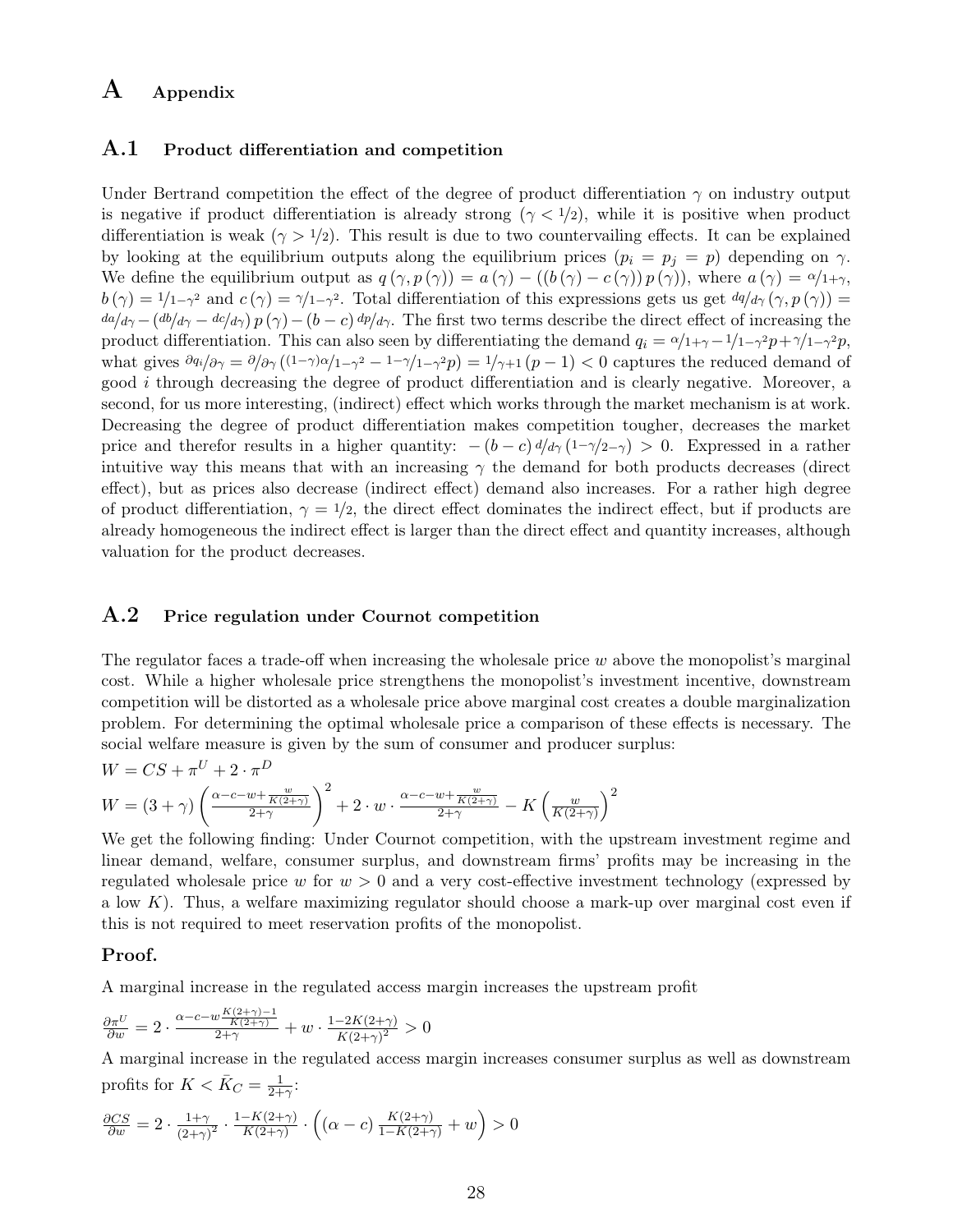$$
\tfrac{\partial \left( 2\cdot \pi^D_i \right)}{\partial w} = 4\cdot \left(\tfrac{\alpha - c - w \frac{K(2+\gamma)-1}{K(2+\gamma)}}{\left( 2+\gamma \right)^2}\right) \tfrac{K(2+\gamma)-1}{K(2+\gamma)} > 0
$$

Welfare my also increase for values of K slightly above  $\frac{1}{2+\gamma}$ , though consumer surplus would not.

 $\blacksquare$ 

The proof shows that for rather cost effective investments the former effect may outweigh the latter and increasing the wholesale price over the monopolist's marginal cost may be welfare increasing. Moreover, it is also shown that for very cost efficient investments, the incentive effect is so strong that an increase in the wholesale price may result in a decrease of perceived downstream marginal cost, i.e., downstream competition will not be distorted, but intensified. Hence, for very cost-effective investments, increasing the wholesale price may also increase consumer surplus as well as the downstream firms' profits.

## A.3 Investment regimes under different vertical structures

In this section we compare the different investment regimes under different vertical structures. Under Bertrand competition, we get three cases, where different combinations are optimal from a welfare perspective.

(a) Upstream investment regime

As shown in Proposition 11 a combination of the upstream investment regime and vertical integration is never optimal. The upstream investment regime under vertical separation is optimal whenever  $w$  is sufficiently high. The thresholds are given by  $w > (2-\gamma^2)/(4-\gamma^2) \cdot (\alpha - c)$  and  $w > 8(1+\gamma)/(2+\gamma)(12+5\gamma-3\gamma^2)$ .  $(\alpha - c)$ . The first restriction ensures that the upstream investment regime is superior to the downstream investment regime under vertical separation. The latter restriction ensures that the upstream investment regime under vertical separation is superior to the downstream investment regime under vertical integration.

(c) Downstream investment regime

The downstream investment regime under vertical integration is optimal whenever  $w$  is sufficiently low and  $\gamma$  is sufficiently large. The respective thresholds are given by  $w < (2-\gamma^2)/(4-\gamma^2) \cdot (\alpha - c)$ or  $w < 8(1+\gamma)/(2+\gamma)(12+5\gamma-3\gamma^2) \cdot (\alpha-c)$  for w and  $\gamma > 9/10$  for  $\gamma^{.49}$  The first restriction ensures that vertical integration is superior to vertical separation. The second restriction ensures that the downstream investment regime is superior to the upstream investment regime under vertical separation and the last restriction that the downstream investment regime under vertical integration is superior to the upstream investment regime under vertical separation. The downstream investment regime and vertical separation is optimal for  $\gamma < 9/10$  and  $w < (2-\gamma^2)/(4-\gamma^2) \cdot (\alpha - c)$ . The first restriction ensures that vertical separation is superior to vertical integration. The latter that the downstream investment regime is superior to the upstream investment regime under vertical separation. The proof can be found in appendix A.4, Proof of Proposition 12.

## A.4 Proofs

### Proof of Proposition 1

We find that for any  $(w, \Delta)$ 

$$
\frac{\partial W^C}{\partial \Delta_i} - \frac{\partial \pi^C_U}{\partial \Delta_i} = \frac{12 + 3\gamma - 4\gamma^2}{4 - \gamma^2} \frac{\alpha - c - w + \Delta}{2 + \gamma} > 0, \text{ for } \Delta_i = \Delta_j = \Delta \ \forall i, j.
$$

<sup>&</sup>lt;sup>49</sup>The threshold on  $\gamma$  characterizes the singularity arising from the following restriction on  $w$  $(2(2-\gamma)(1+\gamma)-(2+\gamma)(2-\gamma^2))/(2-\gamma)(1+\gamma)((2+\gamma)\cdot\gamma+4)-4(2+\gamma)(2-\gamma^2)),$  which ensures that the downstream investment regime under vertical integration is superior to the downstream investment regime under vertical separation.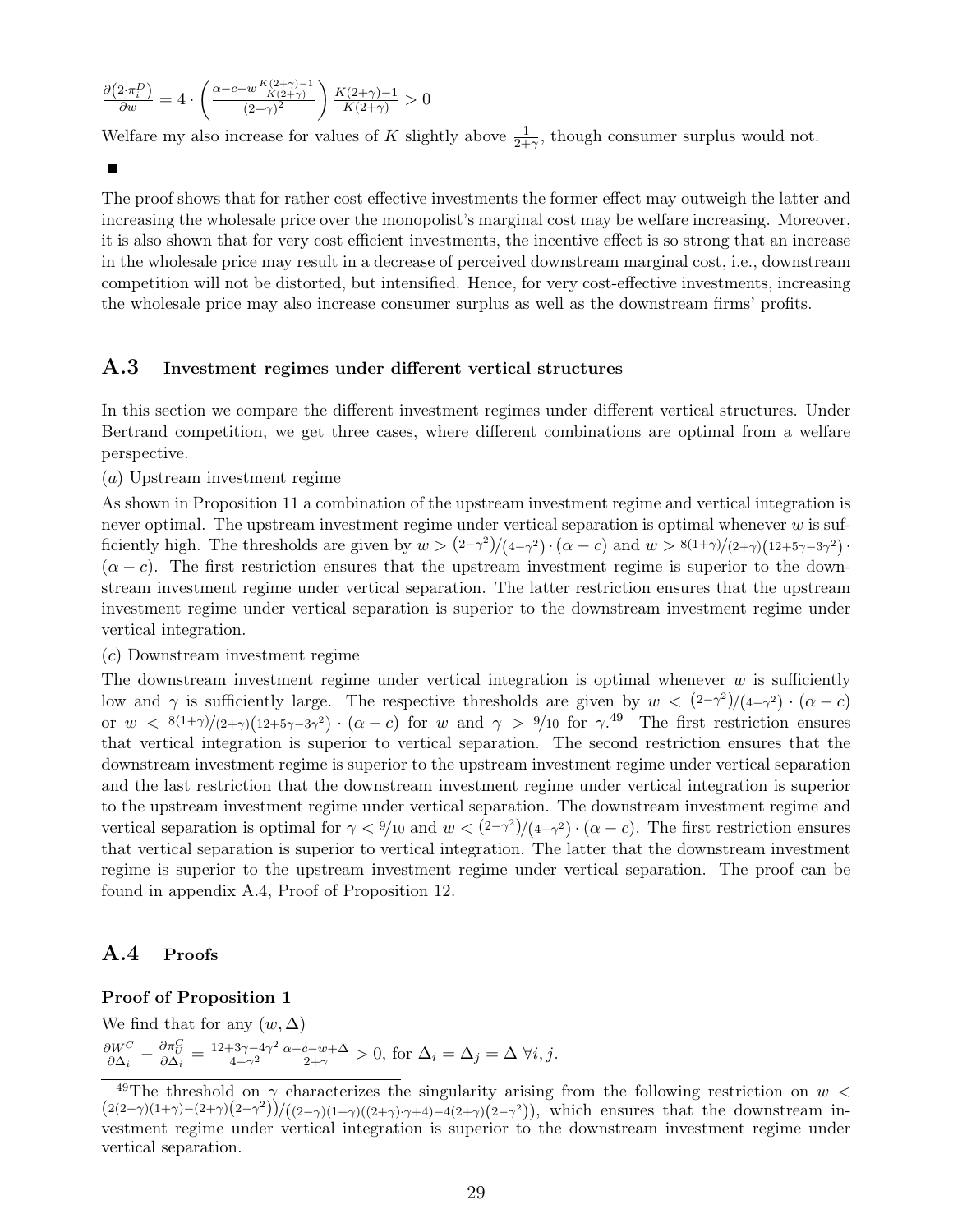Hence, investment by the upstream monopolist is below the investment level a welfare maximizing regulator would choose.

### Proof of Proposition 2

We find that for any  $(\Delta, w)$  $\frac{\partial W^C}{\partial \Delta_i} - \frac{\partial \pi_i}{\partial \Delta_i} = 4 \frac{(1+\gamma)(2-\gamma)}{2+\gamma} \frac{\alpha-c-w+\Delta}{4-\gamma^2} - \frac{\gamma}{2+\gamma} \frac{\alpha-2(c+w-\Delta)}{4-\gamma^2} + \frac{w}{2+\gamma} > 0$  for  $\Delta_i = \Delta_j = \Delta \ \forall i, j$ .

The first and the third term are positive, while the second term is positive or negative, but never larger than the first. Hence, the differential is clearly positive.

Hence, the sum of investments by the downstream competitor is below the investment level a welfare maximizing regulator would choose.

### Proof of Proposition 3

The difference in marginal profits through investment between the upstream monopolist and a downstream competitor is given by

$$
\frac{\partial \pi^U}{\partial \Delta_i} - \frac{\partial \pi_i}{\partial \Delta_i} = \frac{w}{2+\gamma} - K\Delta - \left(\frac{4((2-\gamma)(\alpha-c-w)+(2-\gamma)\Delta)}{(4-\gamma^2)^2} - K\Delta\right), \text{ for } \Delta_i = \Delta_j = \Delta \,\forall i, j
$$
  
\n
$$
\Leftrightarrow \frac{\partial \pi^U}{\partial \Delta_i} - \frac{\partial \pi_i}{\partial \Delta_i} = \frac{(4-\gamma^2)w - 4(\alpha-c-w+\Delta)}{(2+\gamma)(4-\gamma^2)}, \text{ for } \Delta_i = \Delta_j = \Delta \,\forall i, j
$$

Hence, we find that for any  $\Delta$ , whenever  $w < \hat{w}_C = (\alpha - c) \frac{4}{8 - \gamma^2}$ 

 $\frac{\partial \pi^U}{\partial \Delta_i} - \frac{\partial \pi^D}{\partial \Delta_i} = \frac{(8-\gamma^2)w - 4(\alpha - c + \Delta)}{(4-\gamma^2)(2+\gamma)} < 0$ , for  $\Delta_i = \Delta_j = \Delta \ \forall i, j$ .

The maximum price a regulator would potentially set, is the price a monopolist would choose in order to maximize its profits,  $w_M^* = \frac{\alpha - c}{2}$ . As the monopolistic price is smaller than the threshold from above,  $w_M^*$  <  $\hat{w}_C$ , the downstream investment regime will always be superior over the upstream investment regime.

### Proof of Proposition 4

We know from the proof of Proposition 2 that investment by the downstream competitors is always suboptimal from a welfare point of view. Moreover, it can be easily shown that increasing  $w(i)$ dampens the investment activity of the downstream firms and  $(ii)$  distorts downstream competition, i.e., lowers market market quantity.

$$
(i) \frac{\partial \Delta_D^B}{\partial w} = \frac{-8}{K(2+\gamma)(4-\gamma^2)-4} < 0
$$

$$
(ii) \frac{\partial Q^C}{\partial w} = -\frac{2}{2+\gamma} < 0
$$

Therefore, it can never be optimal from a welfare point of view to increase the wholesale price,  $w$ , above the value that secures that the monopolist can recoup its fixed as well as its investment costs.

### Proof of Proposition 5

For any  $(w, \Delta)$ the difference of marginal increase in welfare and marginal increase in upstream profits through investment between is given by

$$
\frac{\partial W}{\partial \Delta i} - \frac{\partial \pi^U}{\partial \Delta i} = \frac{w}{(1+\gamma)(2-\gamma)} + 4(1+\gamma)\frac{\alpha - c - w + \Delta}{((1+\gamma)(2-\gamma))^2} + 2 \cdot (1-\gamma^2) \cdot \frac{\alpha - c - w + \Delta}{((1+\gamma)(2-\gamma))^2}, \text{ for } \Delta_i = \Delta_j = \Delta \ \forall i, j
$$
  
\n
$$
\Leftrightarrow \frac{\partial W}{\partial \Delta i} - \frac{\partial \pi^U}{\partial \Delta i} = \frac{w}{(1+\gamma)(2-\gamma)} + (1+\gamma)(6-2\gamma)\frac{\alpha - c - w + \Delta}{((1+\gamma)(2-\gamma))^2}, \text{ for } \Delta_i = \Delta_j = \Delta \ \forall i, j
$$

As all the terms are positive, the whole expression is positive.

$$
\frac{\partial W}{\partial \Delta i} - \frac{\partial \pi^U}{\partial \Delta i} = \frac{w}{(1+\gamma)(2-\gamma)} + (1+\gamma)\left(6-2\gamma\right) \frac{\alpha-c-w+\Delta}{((1+\gamma)(2-\gamma))^2} > 0, \text{ for } \Delta_i = \Delta_j = \Delta \ \forall i, j.
$$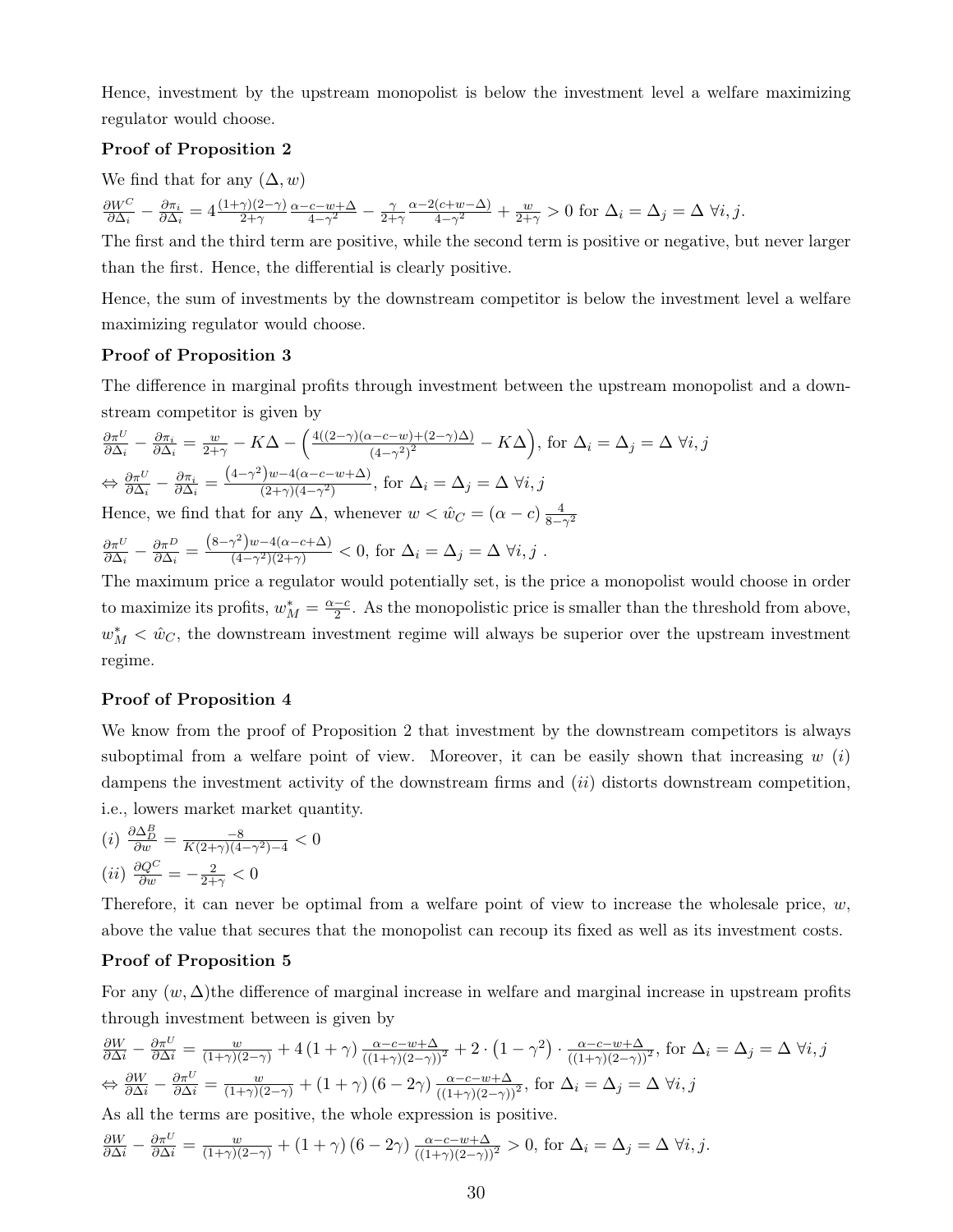Hence, investment by the upstream monopolist is below the investment level a welfare maximizing regulator would choose.

### Proof of Proposition 6

For any  $(w, \Delta)$  the difference of marginal increase in welfare and marginal increase in downstream profits through investment between is given by

$$
\frac{\partial W^B}{\partial \Delta_i} - \frac{\partial \pi_i^B}{\partial \Delta_i} = \frac{1}{(1+\gamma)(2-\gamma)} \cdot w + 4(1+\gamma) \frac{\alpha - w - c + \Delta}{((1+\gamma)(2-\gamma))^2} - 2\gamma (1-\gamma^2) \frac{\alpha - w - c + \Delta}{(1+\gamma)(2-\gamma)(1-\gamma^2)(4-\gamma^2)}, \text{ for } \Delta_i = \Delta_j = \Delta
$$
  
\n
$$
\forall i, j.
$$
  
\n
$$
\Leftrightarrow \frac{\partial W^B}{\partial \Delta_i} - \frac{\partial \pi_i^B}{\partial \Delta_i} = \frac{1}{(1+\gamma)(2-\gamma)} \cdot w + \frac{\alpha - w - c + \Delta}{(1+\gamma)(2-\gamma)} \frac{2(4+\gamma)}{4-\gamma^2} > 0, \text{ for } \Delta_i = \Delta_j = \Delta \ \forall i, j.
$$

Hence, the sum of investments by the downstream competitor is below the investment level a welfare maximizing regulator would choose.

### Proof of Proposition 7

The difference of a marginal increase in welfare and a marginal increase in downstream profits through investment between is given by

$$
\frac{\partial \pi^{U}}{\partial \Delta_{i}} - \frac{\partial \pi^{D}_{i}}{\partial \Delta_{i}} = \frac{w(4-\gamma^{2})}{(2-\gamma)(1+\gamma)(4-\gamma^{2})} - 2\left(2-\gamma^{2}\right) \frac{\alpha - c - w + \Delta}{(2-\gamma)(1+\gamma)(4-\gamma^{2})}, \text{ for } \Delta_{i} = \Delta_{j} = \Delta \ \forall i, j
$$
  
We find that for any  $\Delta$ , whenever  $w < \hat{w}_{D} = \frac{2-\gamma^{2}}{2} (\alpha - c)$ 

We find that for any  $\Delta$ , whenever  $w < \hat{w}_B = \frac{2-\gamma^2}{4-\gamma^2} (\alpha - c)$ 

$$
\frac{\partial \pi^{U}}{\partial \Delta_{i}} - \frac{\partial \pi^{D}_{i}}{\partial \Delta_{i}} = \frac{w(8-2\gamma^{2}) - (4-2\gamma^{2})(\alpha - c + \Delta)}{(2-\gamma)(1+\gamma)(4-\gamma^{2})} < 0, \text{ for } \Delta_{i} = \Delta_{j} = \Delta \ \forall i, j.
$$

Hence, the upstream investment regime is superior relative to the downstream investment regime, whenever the regulator sets a price below  $\hat{w}_B$ .

### Proof of Proposition 8

The result can be easily derived from comparison of  $w_C^M$  and  $\hat{w}_B$ .  $w_C^M$  is the monopoly price and hence, the maximum price a regulator would ever choose.  $\hat{w}_B$  is the threshold derived in the proof of proposition 7.

$$
\hat{w}_B - w_C^M = (\alpha - c) \frac{-\gamma^2}{4 - \gamma^2} < 0
$$

Hence, some wholesale prices exist, where different investment regimes are optimal.

### Proof of Corollary 1

The threshold on the wholesale price  $\hat{w}_B = \frac{2-\gamma^2}{4-\gamma^2} (\alpha - c)$  decreases in  $\gamma$  for any  $\Delta$ 

$$
\frac{\partial \left(\frac{2-\gamma^2}{4-\gamma^2}(\alpha-c)\right)}{\partial \gamma} = -\frac{4\gamma(1+\gamma^2)}{\left(4-\gamma^2\right)^2} \left(\alpha-c\right) < 0
$$

Hence, for a given  $w$  the investment level under the downstream investment regime is is relatively smaller relative to that under the upstream investment regime when  $\gamma$  becomes larger.

### Proof of Proposition 9

In this proof, we investigate the influence of increasing the regulated wholesale price  $w$  on profits (upand downstream), consumer surplus and total welfare.

A marginal increase in the regulated access margin increases the upstream profit:

$$
\tfrac{\partial \bigl(\pi^U-K(\Delta)\bigr)}{\partial w}=\alpha-c-w\cdot \tfrac{2K(2-\gamma)(1+\gamma)-1}{K(2-\gamma)(1+\gamma)}>0.
$$

A marginal increase in the regulated access margin increases consumer surplus and downstream profits for  $K < \bar{K}_B = \frac{1}{(1+\gamma)(2-\gamma)}$ :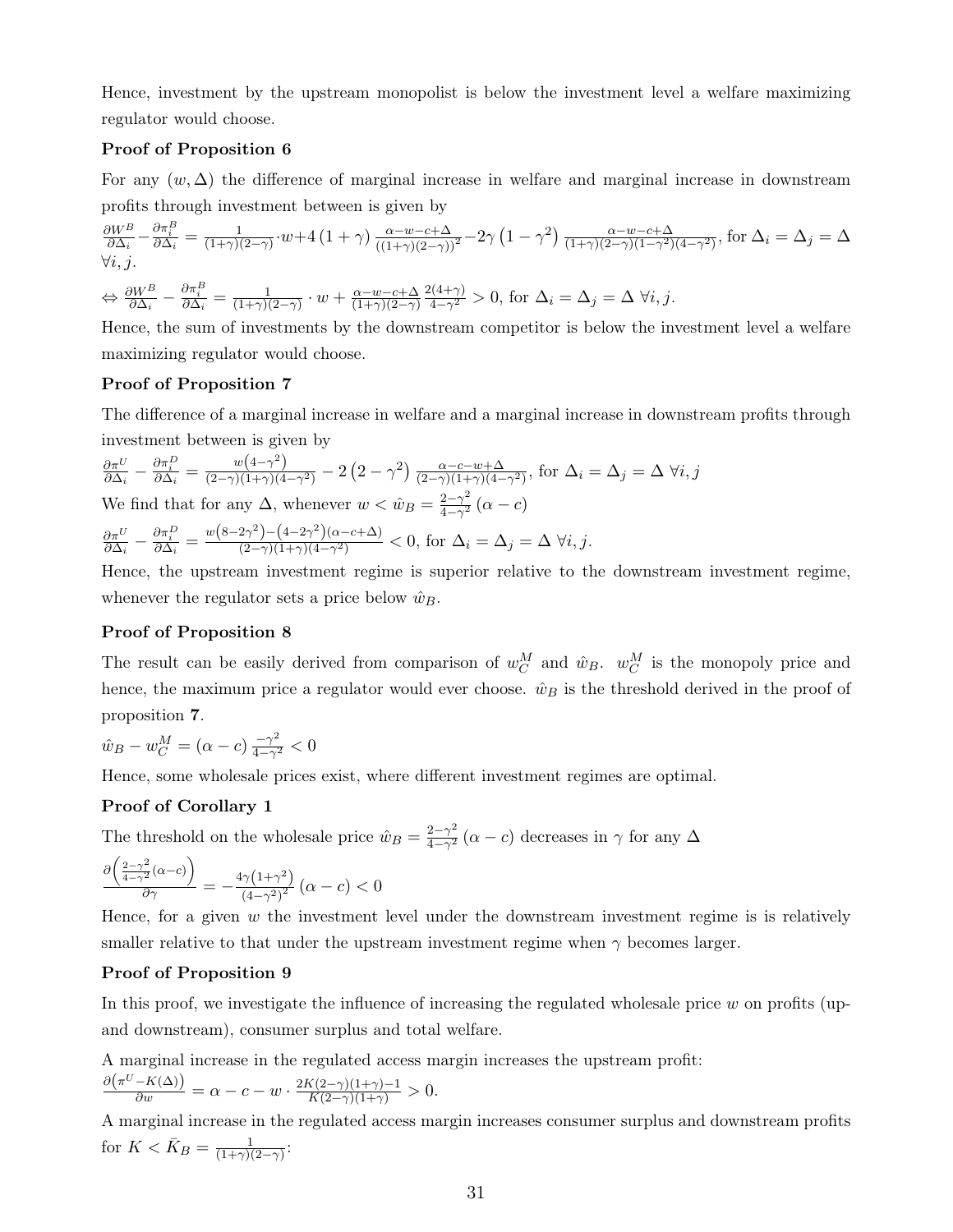$$
\frac{\partial CS}{\partial w} = 2\left(1+\gamma\right) \frac{\alpha - c - w + \frac{w}{K(2-\gamma)(1+\gamma)}}{\left((1+\gamma)(2-\gamma)\right)^2} \left(\frac{1-K(2-\gamma)(1+\gamma)}{K(2-\gamma)(1+\gamma)}\right) > 0
$$
  

$$
\frac{\partial (2\cdot\pi^D)}{\partial w} = 4\cdot\left(1-\gamma^2\right) \cdot \frac{\alpha - c - w + \frac{w}{K(2-\gamma)(1+\gamma)}}{\left((1+\gamma)(2-\gamma)\right)^2} \left(\frac{1-K(2-\gamma)(1+\gamma)}{K(2-\gamma)(1+\gamma)}\right) > 0
$$

A marginal increase in the regulated access margin increases total welfare for  $K < \bar{K}_B = \frac{3-2\gamma}{(2-\gamma)(1-\gamma^2)}$ .  $\frac{\partial W}{\partial w} = \left(2\frac{(1+\gamma)(3-2\gamma)}{((1+\gamma)(2-\gamma))^2}\right)$  $\frac{1-K(2-\gamma)(1+\gamma)}{K(2-\gamma)(1+\gamma)}+\frac{2}{(1+\gamma)(2-\gamma)}\bigg)\left(\alpha-c+w\frac{1-K(2-\gamma)(1+\gamma)}{K(2-\gamma)(1+\gamma)}\right)$  $K(2-\gamma)(1+\gamma)$  $\Big)-\frac{2w}{K(2-\gamma)(1+\gamma)} > 0$  for K <  $\frac{3-2\gamma}{\sqrt{2}}$  $(2-\gamma)(1-\gamma^2)$ 

Hence, as long as the cost of investment K is below a certain threshold, raising w increases total welfare.

#### Proof of Proposition 10

We know from the proof of Proposition 6 that investment by the downstream competitors is always suboptimal from a welfare point of view. Moreover, it can be easily shown that increasing  $w(i)$  dampens the investment activity of the downstream firms further and  $(ii)$  distorts downstream competition.

$$
(i) \frac{\partial \Delta_D^B}{\partial w} = -\frac{4(2-\gamma^2)}{K(1+\gamma)(2-\gamma)(4-\gamma^2)-2(2-\gamma^2)} < 0
$$
\n
$$
(ii) \frac{\partial Q^B}{\partial w} = \frac{-2}{(1+\gamma)(2-\gamma)} < 0
$$

Hence, it can never be optimal from a welfare point of view to increase  $w$  the value that secures that the monopolist can recoup its fixed as well as its investment costs.

### Proof of Proposition 11

We find that for any  $(w, \Delta)$ 

(i) under Cournot competition

$$
\frac{\partial \pi_1}{\partial \Delta_1} - \frac{\partial \pi_1}{\partial \Delta_1} = 0, \text{ for } \Delta_1 = \Delta_2 = \Delta \forall 1, 2
$$

Hence, investment incentives for the integrated firm are identical across investment regimes.

$$
\frac{\partial \pi_1}{\partial \Delta_2} - \frac{\partial \pi_2}{\partial \Delta_2} = -\frac{2}{4-\gamma^2} \cdot \left( \alpha - c - 2 \cdot \frac{1-\gamma}{2-\gamma} \cdot w + \Delta \right) < 0, \text{ for } \Delta_1 = \Delta_2 = \Delta \forall 1, 2
$$

Investment in firm 2's cost structure are larger under the downstream investment regime.

Hence, as investment across firms has to be equal under the upstream investment regime, it will be lower than under the downstream investment regime. The analysis for Bertrand competition works in the same manner:

(ii) under Bertrand competition

$$
\frac{\partial \pi_1}{\partial \Delta_1} - \frac{\partial \pi_1}{\partial \Delta_1} = 0, \text{ for } \Delta_1 = \Delta_2 = \Delta, \text{ for } \Delta_1 = \Delta_2 = \Delta, \forall 1, 2
$$
  

$$
\frac{\partial \pi_1}{\partial \Delta_2} - \frac{\partial \pi_2}{\partial \Delta_2} = -(\alpha - c - 2w + \Delta) < 0, \text{ for } \Delta_1 = \Delta_2 = \Delta, \forall 1, 2
$$

Hence, the downstream investment regime always performs better in welfare terms compared to the upstream investment regime. This holds true for both modes of competition.

### Proof of Proposition 12

In this proof, we compare the investment incentives among the two different vertical structures. Under Cournot competition, we restrict our analysis to the comparison of the downstream investment incentives. I.e., we compare investment incentives of the downstream firms under vertical integration to the investment incentives of the downstream firms under vertical separation. Under Bertrand competition, we conduct the analysis for both investment regimes under vertical separation and the downstream investment regime under vertical integration for the respective wholesale prices w.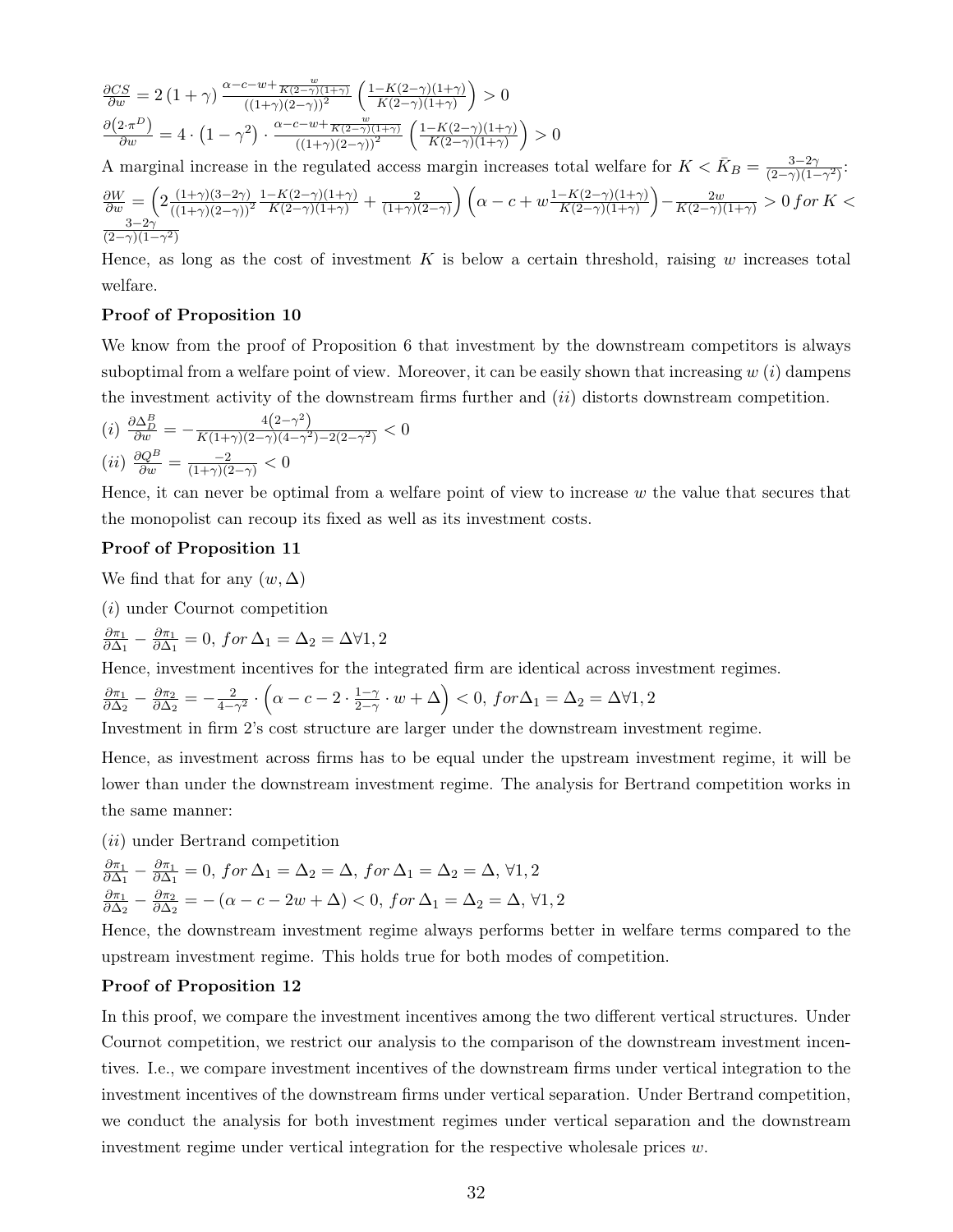(i) Cournot competition

We find that for any 
$$
(w, \Delta)
$$
  
\n
$$
\frac{\partial \pi_1}{\partial \Delta_1} - \frac{\partial \pi_i}{\partial \Delta_i} - \left(\frac{\partial \pi_i}{\partial \Delta_i} - \frac{\partial \pi_2}{\partial \Delta_2}\right) = -w \cdot \frac{\gamma}{4 - \gamma^2} + 2\left(\frac{(2 - \gamma) \cdot (\alpha - c) + \gamma \cdot w + (2 - \gamma) \cdot \Delta}{4 - \gamma^2}\right) \cdot \frac{2}{4 - \gamma^2} - K \cdot \Delta + \left(2 \cdot \left(\frac{(2 - \gamma) \cdot (\alpha - c) - 2 \cdot w + (2 - \gamma) \cdot \Delta}{4 - \gamma^2}\right) \cdot \frac{2}{4 - \gamma^2} - 2\frac{4((2 - \gamma) (\alpha - c - w\Delta))}{(4 - \gamma^2)^2} - 2K\Delta + \frac{\alpha}{\beta \Delta_1} - \frac{\alpha}{\beta \Delta_1} - \left(\frac{\alpha}{\beta \Delta_1} - \frac{\alpha}{\beta \Delta_2} - \frac{\alpha}{\beta \Delta_2}\right) = -w \cdot \frac{\gamma}{4 - \gamma^2} + w \frac{4(2 - \gamma)}{(4 - \gamma^2)^2} = w \cdot \frac{8 - 8\gamma + \gamma^3}{(4 - \gamma^2)^2} > 0
$$

Hence, investment under vertical integration is always higher.

- (ii) Bertrand competition
- (a) Upstream investment regime

We compare the upstream investment regime under vertical separation with the downstream investment regime under vertical integration.

We find that for any 
$$
(w, \Delta)
$$

$$
\frac{\partial \pi_1}{\partial \Delta_1} - \frac{\partial \pi^U}{\partial \Delta_i} - \left( \frac{\partial \pi^U}{\partial \Delta_i} - \frac{\partial \pi_2}{\partial \Delta_2} \right) = -w \cdot \frac{\gamma}{4 - \gamma^2} + 4 \left( \frac{2 \cdot (2 - \gamma) \cdot (\alpha - c + \Delta) - (2 - \gamma) \cdot w}{(4 - \gamma^2)^2} \right) - 2K \cdot \Delta - \left( \frac{2w}{(1 + \gamma)(2 - \gamma)} - 2K\Delta \right)
$$
\n
$$
\Leftrightarrow -w \cdot \frac{\gamma}{4 - \gamma^2} + 4 \frac{2 \cdot (2 - \gamma) \cdot (\alpha - c + \Delta) - (2 - \gamma) \cdot w}{(4 - \gamma^2)^2} - \frac{2w}{(1 + \gamma)(2 - \gamma)} = (\alpha - c + \Delta) \frac{8}{(4 - \gamma^2)(2 + \gamma)} - w \frac{12 + 5\gamma - 3\gamma^2}{(1 + \gamma)(4 - \gamma^2)} > 0 \text{ for }
$$
\n
$$
w < (\alpha - c + \Delta) \frac{8(1 + \gamma)}{(2 + \gamma)(12 + 5\gamma - 3\gamma^2)}
$$

(b) Downstream investment regime

We compare the downstream investment regime under vertical separation with the downstream investment regime under vertical integration.

We find that for any  $(w, \Delta)$ 

 $\frac{\partial \pi_1}{\partial \Delta_1} - \frac{\partial \pi_i}{\partial \Delta_i} - \left( \frac{\partial \pi_i}{\partial \Delta_i} - \frac{\partial \pi_2}{\partial \Delta_2} \right)$  $= (\alpha - c) \cdot 4 \cdot \frac{2(2-\gamma)(1+\gamma)-(2+\gamma)(1-\gamma)(2-\gamma^2)}{(4-\gamma^2)^2(1+\gamma)}$  $\frac{(-\gamma)-(2+\gamma)(1-\gamma)\left(2-\gamma^2\right)}{\left(4-\gamma^2\right)^2(1+\gamma)}-w\cdot\frac{(2-\gamma)(1+\gamma)((2+\gamma)\cdot\gamma+4)-4(2+\gamma)\left(2-\gamma^2\right)}{\left(4-\gamma^2\right)^2(1+\gamma)}$  $\frac{(4-\gamma^2)^2(1+\gamma)}{(4-\gamma^2)^2(1+\gamma)}$  > 0, for  $w < 4(\alpha - c + \Delta) \frac{2(2-\gamma)(1+\gamma)-(2+\gamma)(2-\gamma^2)}{(2-\gamma)(1+\gamma)((2+\gamma)\cdot\gamma+4)-(2+\gamma)(2-\gamma^2)}$ . This is fulfilled for all w when  $\gamma > 9/10$ . If  $\gamma$  is smaller than the reverse holds true.

Hence, investment under vertical integration is higher, whenever  $\gamma$  is large enough.

# References

- ARMSTRONG, M., AND D. E. M. SAPPINGTON (2007): Handbook of Industrial Organizationchap. Recent Developments in the Theory of Regulation, pp. 1557–1700. Elsevier North-Holland.
- Arya, A., B. Mittendorf, and D. E. M. Sappington (2008): "Outsourcing, vertical integration, and price vs. quantity competition," International Journal of Industrial Organization, 26, 1–16.
- Beard, T. R., D. L. Kaserman, and J. W. Mayo (2001): "Regulation, Vertical Integration and Sabotage," Journal of Industrial Economics, 49, 319–333.
- BENDER, J.-P. (2008): "Three Essays on Network Economics Incentives for Compatibility Choice, Standard Setting and Infrastructure Investment," Ph.D. thesis, University of Munich.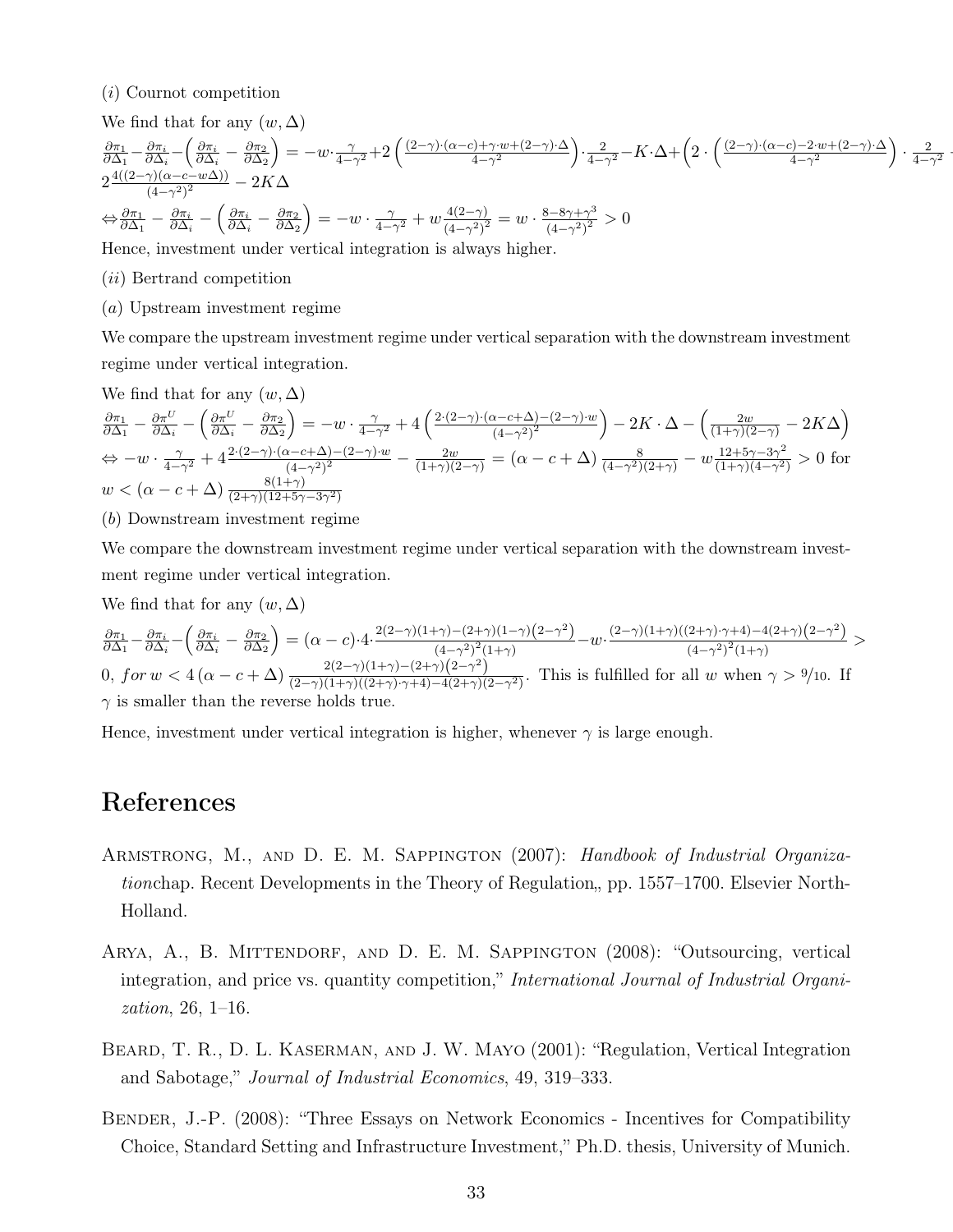- BESTER, H., AND E. PETRAKIS (1993): "The incentives for cost reduction in a differentiated duopoly," International Journal of Industrial Organization, 11, 519–534.
- BIGLAISER, G., AND C.-T. A. MA (1999): "Investment Incentives of a Regulated Dominant Firm," Journal of Regulatory Economics, 16, 215–235.
- BUEHLER, S. (2005): "The Promise and Pitfalls of Restructuring Network Industries," German Economic Review, 6, 205–228.
- Buehler, S., D. Gärtner, and D. Halbheer (2006): "Deregulating network industries: dealing with price-quality tradeoffs," Journal of Regulatory Economics, 30, 99–115.
- BUEHLER, S., A. SCHMUTZLER, AND M.-A. BENZ (2004): "Infrastructure quality in deregulated industries: is there an underinvestment problem?," International Journal of Industrial Organization, 22, 253–267.
- Cremer, H., J. Crémer, and P. D. Donder (2006): "Legal Vs. Ownership Unbundling in Network Industries," CEPR Discussion Paper, 5767.
- ECONOMIDES, N. (1998): "The incentive for non-price discrimination by an input monopolist," International Journal of Industrial Organization, 16, 271–284.
- FRONTIER ECONOMICS (2006): "Current prices, anybody? The costs and benefits of "smart" electricity meters," Frontier Economics Bulletin.
- (2009): "Smart metering A report prepared for Centrica," *Frontier Economics*.
- GUTHRIE, G. (2006): "Regulating Infrastructure: The Impact on Risk and Investment," Journal of Economic Literature, 44, 925–972.
- Höffler, F., and S. Kranz (2007a): "Imperfect Legal Unbundling of Monopolistic Bottlenecks," Bonn Econ Discussion Paper, 16.
- (2007b): "Legal Unbundling can be a Golden Mean between Vertical Integration and Separation," Bonn Econ Discussion Paper, 15.
- Kreps, D. M., and J. A. Scheinkman (1983): "Quantity Precommitment and Bertrand Competition Yield Cournot Outcomes," BELL Journal of Economics, 14(2), 326–337.
- Mandy, D. M., and D. E. M. Sappington (2007): "Incentives for sabotage in vertically related industries," Journal of Regulatory Economics, 31, 235–260.
- MOTTA, M. (2004): *Competition Policy: Theory and Practice*. Cambridge University Press, Cambridge, UK.